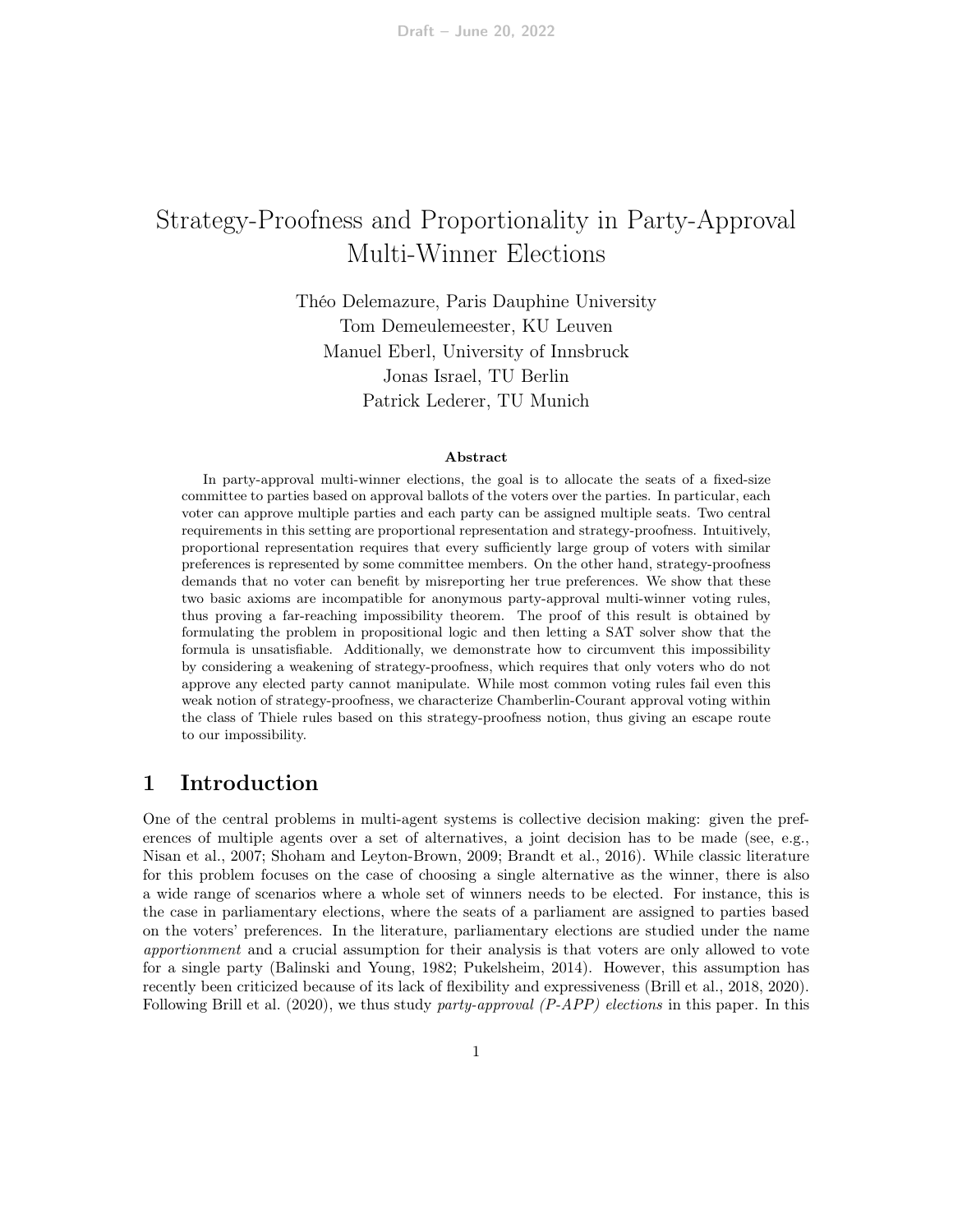setting, the parliament, or more formally a multiset of fixed size, is elected based on the approval ballots of the voters, i.e., each voter now reports which parties she finds acceptable instead of only her most preferred one. More generally,  $P-APP$  elections distribute k copies of an indivisible resource to some alternatives based on the voters' preferences. This setting thus also has a number of applications other than parliamentary elections, such as recommender systems and collaborative filtering. The task might be, for example, to choose a fixed number of movies to present to users of a streaming platform proportionally taking into account the users' preferences over movie genres. However, we use the language of parliamentary elections throughout the paper because it provides the most intuitive terminology.

Two central desiderata for P-APP elections are proportional representation and strategyproofness. Roughly, proportional representation requires that the chosen committee should proportionally reflect the voters' intentions. Or, in other words, each sufficiently large group of voters that agrees on a party should be represented by some party in the committee. Indeed, [Brill et al.](#page-24-2) [\(2020\)](#page-24-2) have shown that in P-APP elections core-stable committees, i.e., committees satsifying one of the highest degrees of proportionality, are guaranteed to exist. On the other hand, strategyproofness requires that no voter can benefit by lying about her true preferences. This axiom is not well-understood for P-APP elections yet and we thus investigate in this paper the trade-off between strategy-proofness and proportional representation.

In contrast to P-APP elections, in approval-based committee (ABC) elections both proportional representation and strategy-proofness have received significant attention. In ABC elections, voters report their approval preferences over individual candidates instead of parties and each candidate can receive at most one seat in the committee, whereas parties can have multiple seats in P-APP elections (see [Lackner and Skowron](#page-25-3) [\(2021\)](#page-25-3) for an excellent survey on ABC voting). Consequently, ABC elections are closely connected to P-APP elections: every ABC voting rule is also a P-APP voting rule if there are less seats in the committee than parties available and, conversely, we can also model P-APP elections with ABC elections by simply replacing a party with its members, i.e., adding for each party sufficiently many clones. More formally, P-APP elections can be seen as a restriction on the domain of possible preferences in ABC voting: for each party, voters can either approve all or none of its members.

Moreover, for ABC elections, there is a large amount of work on proportional representation (e.g., [Aziz et al., 2017;](#page-23-1) [Sánchez-Fernández et al., 2017;](#page-25-4) [Brill et al., 2022;](#page-24-3) [Skowron, 2021;](#page-25-5) [Peters](#page-25-6) [and Skowron, 2020\)](#page-25-6) and strategy-proofness (e.g., [Aziz et al., 2015;](#page-23-2) [Peters, 2018;](#page-25-7) [Kluiving et al.,](#page-24-4) [2020;](#page-24-4) [Duddy, 2014;](#page-24-5) [Lackner and Skowron, 2018;](#page-25-8) [Botan, 2021\)](#page-23-3). For instance, [Aziz et al.](#page-23-1) [\(2017\)](#page-23-1) investigate ABC voting rules with respect to a proportionality axiom called justified representation, and [Sánchez-Fernández et al.](#page-25-4) [\(2017\)](#page-25-4) analyze the stronger concept of proportional justified representation. The main message from these results is that there are few ABC voting rules that guarantee strong representation axioms. On the other hand, the results for strategy-proofness are more negative: [Aziz et al.](#page-23-2) [\(2015\)](#page-23-2) and [Janson](#page-24-6) [\(2016\)](#page-24-6) show for specific voting rules that they fail strategy-proofness and [Lackner and Skowron](#page-25-8) [\(2018\)](#page-25-8) characterize approval voting, which chooses the candidates that are approved by the most voters, essentially as the only ABC voting rule that satisfies strategy-proofness. These negative results culminated in a strong impossibility by [Peters](#page-25-7) [\(2018\)](#page-25-7) who shows that even minimal notions for proportional representation are in conflict with strategy-proofness for weakly efficient ABC voting rules (see also [\(Peters, 2021\)](#page-25-9) for an errandum and [\(Duddy, 2014;](#page-24-5) [Kluiving et al., 2020\)](#page-24-4) for related results). Thus, our pursuit of strategy-proofness and proportional representation in P-APP elections can also be seen as attempt to circumvent these negative results for ABC voting.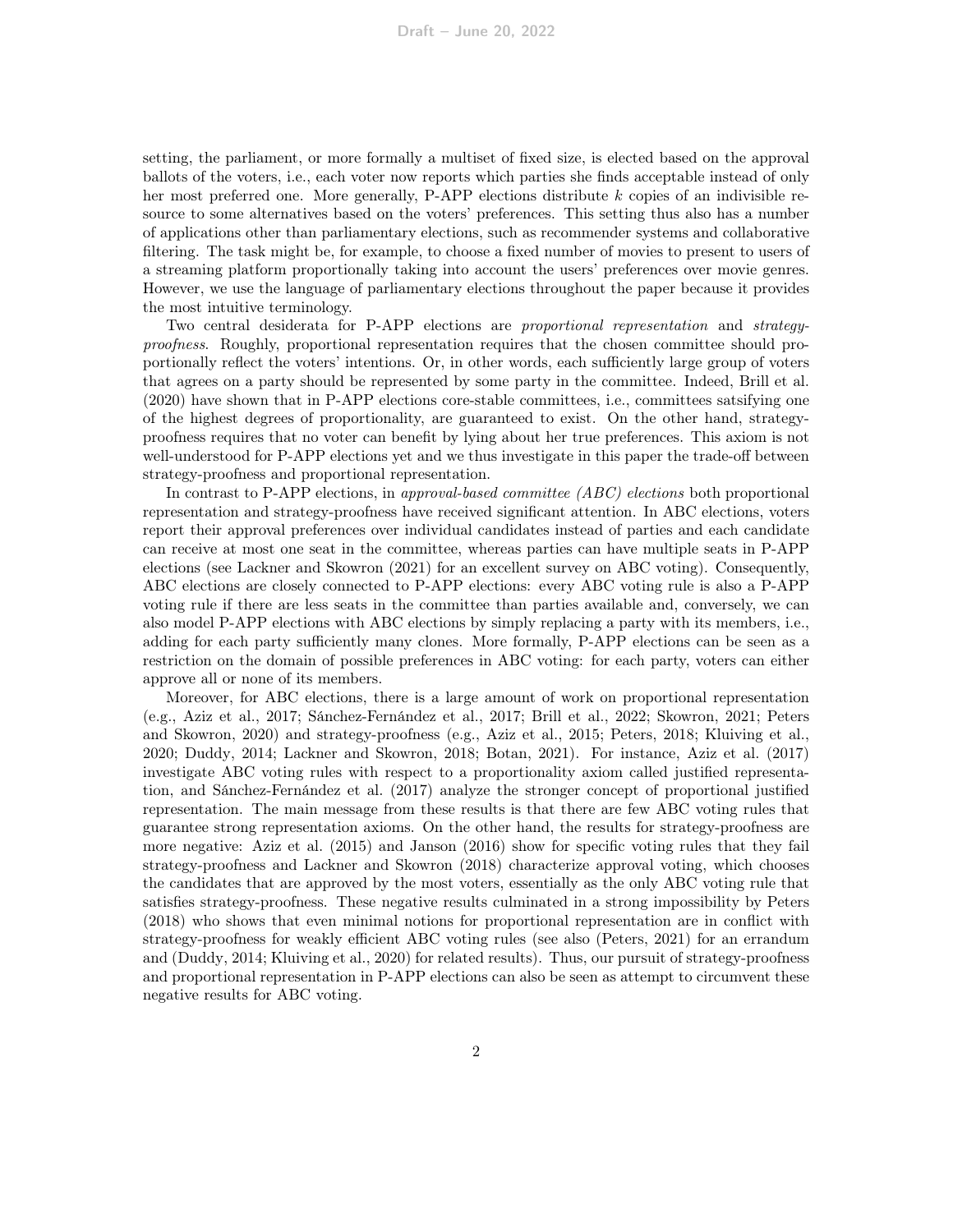Even more, there are hints that strategy-proofness and proportional representation might be compatible for P-APP elections because these axioms can be simultaneously satisfied in related settings. For instance, in apportionment—where each voter is only allowed to vote for a single party instead of a set of parties—it is known that strategy-proofness and proportional representation are compatible [\(Balinski and Young, 1982;](#page-23-0) [Pukelsheim, 2014\)](#page-25-2). This positive results also holds in fair mixing, where a divisible resource, such as money or time, is allocated to the parties based on the approval ballots of the voters [\(Bogomolnaia et al., 2005;](#page-23-4) [Duddy, 2015;](#page-24-7) [Aziz et al., 2019a;](#page-23-5) [Brandl](#page-23-6) [et al., 2021\)](#page-23-6). In particular, [Aziz et al.](#page-23-5) [\(2019a\)](#page-23-5) show that the conditional utilitarian rule satisfies strategy-proofness and proportional representation in this setting. Since P-APP elections are a discrete special case of fair mixing in which we distribute  $k$  copies of an indivisible resource instead of a divisible resource, it seems reasonable to conjecture that there are also P-APP voting rules that satisfy strategy-proofness and proportional representation simultaneously.

We show that this unfortunately is not the case: strategy-proofness conflicts even with minimal notions of proportional representation in the P-APP setting. Namely, we formalize proportional representation with the concepts of weak representation and weak proportional representation. The latter axiom requires that a party has at least  $\ell$  seats in a committee of size k if it is uniquely approved by at least an  $\frac{\ell}{k}$  fraction of the voters, whereas weak representation only concerns itself with the special case that  $\ell = 1$ . Based on these two axioms, we show two impossibilities (where k denotes the committee size,  $m$  the number of parties, and  $n$  the number of voters):

<span id="page-2-0"></span>Theorem 1. No P-APP voting rule simultaneously satisfies anonymity, weak representation, and strategy-proofness if  $k \geq 3$ ,  $m \geq k+1$ , and  $2k$  divides n.

<span id="page-2-1"></span>Theorem 2. No P-APP voting rule simultaneously satisfies anonymity, weak proportional representation, and strategy-proofness if  $k \geq 3$ ,  $m \geq 4$ , and  $2k$  divides n.

Our first result is closely connected to the impossibility by [Peters](#page-25-7) [\(2018\)](#page-25-7) stating that no weakly efficient ABC voting rule satisfies strategy-proofness and weak representation. While we use stronger notions of strategy-proofness and proportional representation than [Peters](#page-25-7) [\(2018\)](#page-25-7) and additionally require anonymity, our result does not need to employ efficiency and the P-APP setting is more flexible than the ABC setting. This is, for instance, highlighted by the fact that Theorem [1](#page-2-0) immediately implies that also no ABC voting rule satisfies the given axioms. The main draw back of this result is the requirement that there must be more parties than seats in the committee. While this assumption is true for many applications inspired from ABC voting, this is not the case in our initial example of parliamentary elections. To also cover such scenarios, we extend in our second theorem the impossibility to the case that  $k \geq m$  by requiring weak proportional representation instead of weak representation.

Both impossibility results are proven by a computer-aided approach based on SAT solving, which has recently led to a number of sweeping impossibility results [\(Brandl et al., 2018,](#page-23-7) [2021;](#page-23-6) [Brandt et al., 2022,](#page-24-8) e.g.,). This approach often even allows to extract a human-readable proof by considering miniminal unsatisfiable sets (MUSes). However, the MUSes which we are confronted with are of enormous size: the smallest MUS which we found so far requires 635 profiles and over 20.000 strategy-proofness applications, which is by far the largest computer-generated proof found in social choice theory (currently, the largest proof is due to [Brandl et al.](#page-23-6) [\(2021\)](#page-23-6) requiring 386 profiles). Unfortunately, the sheer size of the proof makes the extraction and verification of the proof very tedious if not impossible for humans. We thus offer three ways to verify our results:  $(i)$  we make our program for producing the impossibility publicly available [Delemazure et al.](#page-24-9)  $(2021)$ ;  $(ii)$  we present a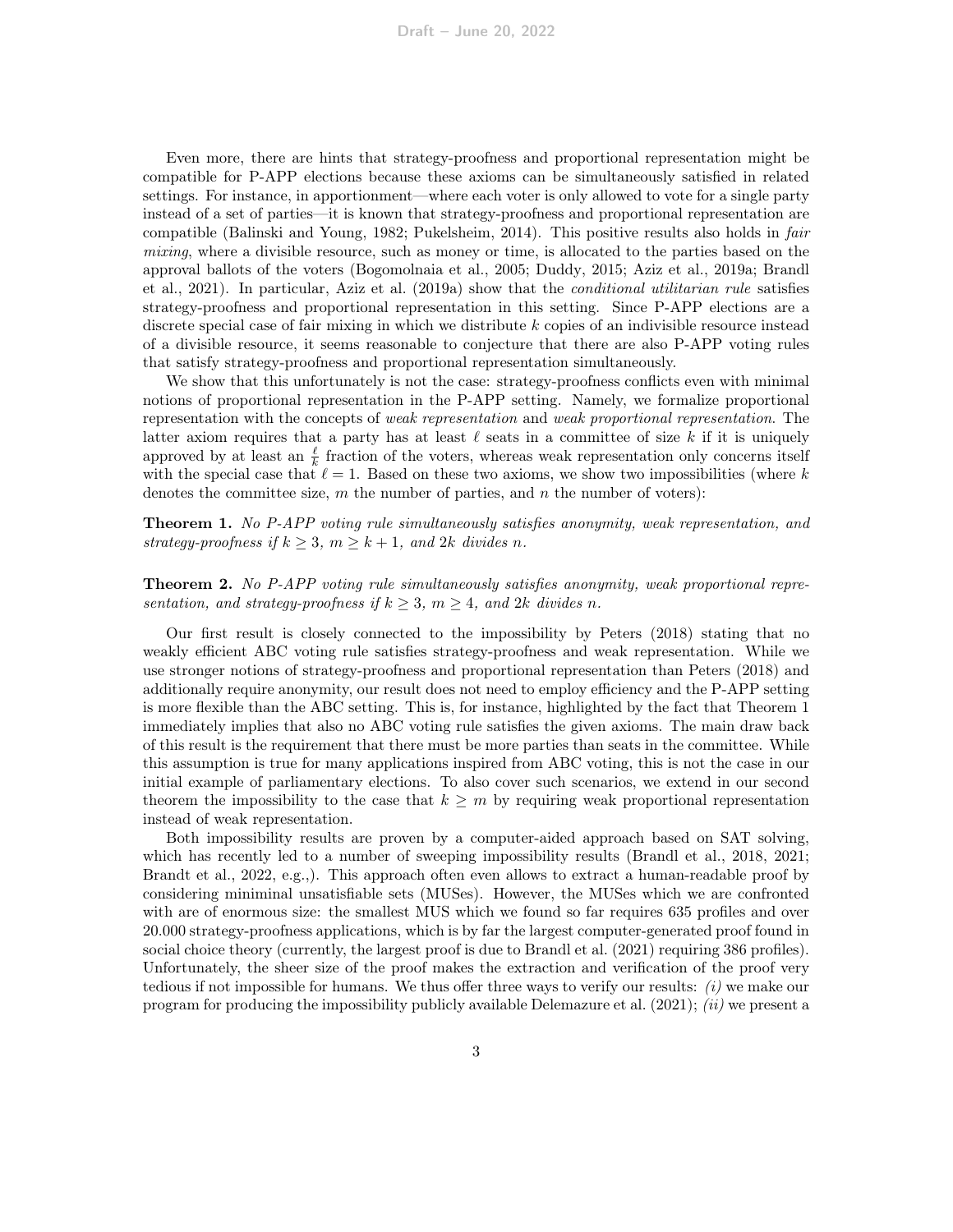human-readable proof of a slightly weaker statement which additionally requires Pareto-optimality; and *(iii)* we verify the correctness of our impossibilities with the highly trustworthy interactive theorem prover Isabelle [\(Nipkow et al., 2002\)](#page-25-10). In particular, the verification with Isabelle can be considered a full substitute of a human-readable proof because Isabelle allows us to formulate the setting and our axioms in higher order logic and then shows the impossibilities by only applying verified inference steps.

Finally, we also demonstrate an escape route to these strong impossibilities by investigating a weakening of strategy-proofness which only requires that voters who do not approve any party in the elected committee cannot benefit by manipulating. Perhaps surprisingly, almost all commonly considered committee voting rules fail even this weak strategy-proofness notion. On the other hand, we prove that Chamberlin-Courant approval voting (CCAV) always satisfies this notion of strategyproofness for unrepresented voters and can even characterize CCAV within all Thiele rules based on this axiom. Since this rule also satisfies weak representation, this result offers an attractive escape route to Theorem [1.](#page-2-0)

## <span id="page-3-0"></span>2 Preliminaries

Let  $N = \{1, \ldots, n\}$  denote a set of n voters and  $\mathcal{P} = \{a, b, c, \ldots\}$  denote a set of m parties. All voters  $i \in N$  are assumed to have a *dichotomous preference relation* over the parties, i.e., voters partition the parties into two sets, one containing the acceptable parties and one containing the unacceptable ones. The *approval ballot*  $\emptyset \subsetneq A_i \subseteq A$  of a voter i contains the parties she finds acceptable. When writing down explicit approval ballots, we usually omit the brackets and commas between the parties, e.g.,  $A_i = xy$  means that voter i approves parties x and y. Next, let A denote the set of all possible approval ballots. An *approval profile A* is the collection of the approval ballots of all voters, i.e., A is an element of  $\mathcal{A}^n$ .

Given an approval profile A, the goal in party-approval multi-winner  $(P-APP)$  elections is to assign a fixed number of seats to the parties. We call such an outcome a committee, which is formally a multiset of parties  $W : \mathcal{P} \to \mathbb{N}$ . In particular, each party can be chosen multiple times and we denote by  $W(x)$  the number of seats assigned to party x. We extend this notation also to sets of parties  $X \subseteq \mathcal{P}$  by defining  $W(X) = \sum_{x \in X} W(x)$ . Furthermore, we denote specific committees by square brackets, e.g.,  $[a, a, b]$  is the committee which contains party a twice and party b once. The size of a committee W is the total number of allocated seats, i.e.,  $|W| = W(\mathcal{P})$ , and we define  $\mathcal{W}_k$ as the set of all committees of size k.

For finding the winning committee for an approval profile  $A$ , we use party-approval committee (P-APP) voting rules. Formally, such a rule is a function f which takes an approval profile  $A \in \mathcal{A}^n$ and a target committee size k as input and returns a committee  $W \in \mathcal{W}_k$ . In particular, P-APP voting rules are resolute, i.e., there is always a single winning committee. Since we will often need to reason about the number of seats assigned to a party by a P-APP voting rule f, we define  $f(A, k, x)$ as the number of seats assigned to party x by f for the profile A when choosing a committee of size  $k$ . Just as for committees, we extend this notion also to sets by defining  $f(A, k, X) = \sum_{x \in X} f(A, k, x)$ .

Two well-known properties of voting rules are anonymity and Pareto-optimality. Informally, anonymity requires that all voters are treated equally. On a formal level, we say a P-APP voting rule f is anonymous if  $f(A, k) = f(A', k)$  for all approval profiles A, A' and all committee sizes  $k \in \mathbb{N}$  such that there is a permutation  $\pi : N \to N$  with  $A'_i = A_{\pi(i)}$ . For anonymous P-APP voting rules, we can view approval profiles as multisets of preferences instead of tuples as the order of the voters does not matter. Next, Pareto-optimality is a well-known efficiency property based on the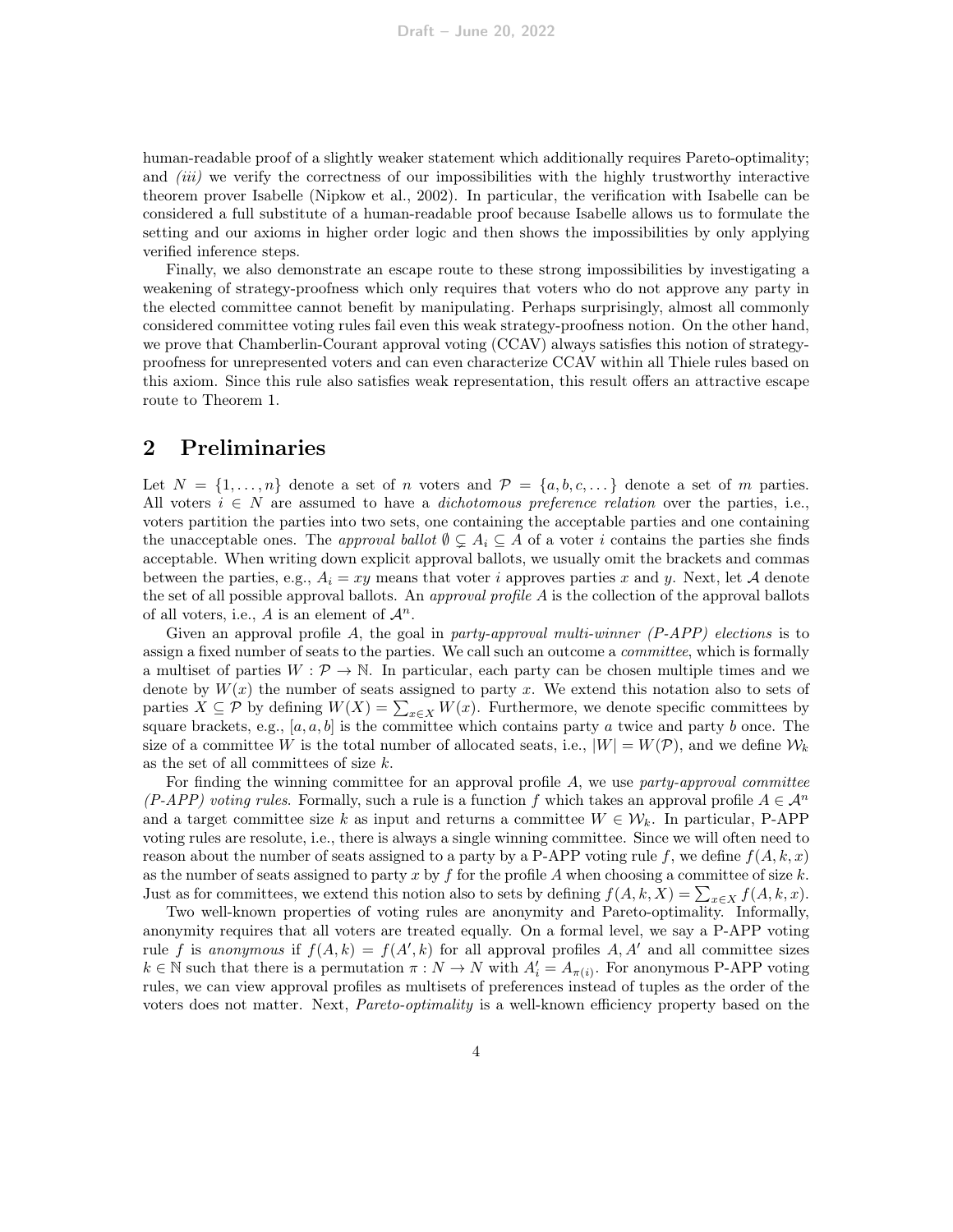notion of Pareto-dominance. A party x Pareto-dominates another party  $y$  in an approval profile A if  $y \in A_i$  implies  $x \in A_i$  for all  $i \in N$  and there is a voter  $i \in N$  with  $x \in A_i$ ,  $y \notin A_i$ . Then, Pareto-optimality requires of a P-APP voting rule f that  $f(A, k, y) = 0$  for all approval profiles A, committee sizes  $k$ , and parties  $y$  that are Pareto-dominated in  $A$ .

#### 2.1 Proportional Representation

One of the central desiderata in committee elections is that the chosen committee should proportionally represent the voters' preferences. For formalizing this idea, the quota  $\frac{n}{k}$  plays a central role because, intuitively, a group of voters  $G \subseteq N$  with  $|G| \geq \frac{n}{k}$  that agrees on a party deserves representation in a committee of size  $k$ . This simple idea leads to the notion of justified representation introduced by [Aziz et al.](#page-23-1) [\(2017\)](#page-23-1): a P-APP voting rule f satisfies justified representation  $(JR)$  if  $f(A, k, \bigcup_{i \in G} A_i) \ge 1$  for every profile A, committee size k, and group of voters G such that  $|G| \ge \frac{n}{k}$ and  $\bigcap_{i\in G} A_i \neq \emptyset$ . While justified representation is already a rather weak representation axiom, we will consider in this paper a further weakening which we call weak representation. Intuitively, this axiom additionally requires that all voters in  $G$  commonly approve the same single party  $x$ .

**Definition 1** (Weak Representation). A P-APP voting rule f satisfies weak representation (WR) if  $f(A, k, x) \geq 1$  for every profile A, committee size k, party x, and group of voters G such that  $|G| \geq \frac{n}{k}$  and  $A_i = x$  for all  $i \in G$ .

Observe that weak representation can be easily satisfied if we have more seats in the committee than parties; we can then simply assign at least one seat to every party. This, however, clearly contradicts the idea of proportional representation because even if all voters uniquely approve the same party, the other parties get seats. [Sánchez-Fernández et al.](#page-25-4) [\(2017\)](#page-25-4) therefore introduced the concept of proportional justified representation  $(PIR)$  which requires of a P-APP voting rule f that  $f(A, k, \bigcup_{i \in G} A_i) \geq \ell$  for all approval profiles A, committee sizes k, and groups of voters G such that  $|G| \geq \ell \frac{n}{k}$  and  $\bigcap_{i \in G} A_i \neq \emptyset$ . Or, in other words, if an  $\frac{\ell}{k}$  fraction of the voters agrees on some party, this group should be represented by at least  $\ell$  seats in the committee. Analogous to weak representation, we will consider a weakening of proportional justified representation which requires that all voters in  $G$  commonly approve the same single party  $x$ .

**Definition 2** (Weak Proportional Representation). A P-APP voting rule  $f$  satisfies weak proportional representation (WPR) if  $f(A, k, x) \geq \ell$  for every profile A, committee size k, party x, and group of voters G such that  $|G| \geq \ell \frac{n}{k}$  and  $A_i = x$  for all  $i \in G$ .

#### 2.2 Strategy-proofness

The main focus of this paper is to study P-APP voting rules with respect to strategy-proofness. Intuitively, strategy-proofness requires that a voter cannot benefit by lying about her true preferences. Consequently, if a P-APP voting rule fails strategy-proofness, we cannot expect the voters to submit their true preferences, which may lead to socially undesirable outcomes.

**Definition 3** (Strategy-Proofness (SP)). A P-APP voting rule f is strategy-proof if  $f(A, k, A_i) \geq$  $f(A', k, A_i)$  for all approval profiles  $A, A'$ , committee sizes k, and voters  $i \in N$  such that  $A_j = A'_j$ for all  $j \in N \setminus \{i\}$ . We call f manipulable if it is not strategy-proof.

Less formally, strategy-proofness requires that no voter can increase the number of the seats assigned to her approved parties by lying about her true preferences. The motivation for this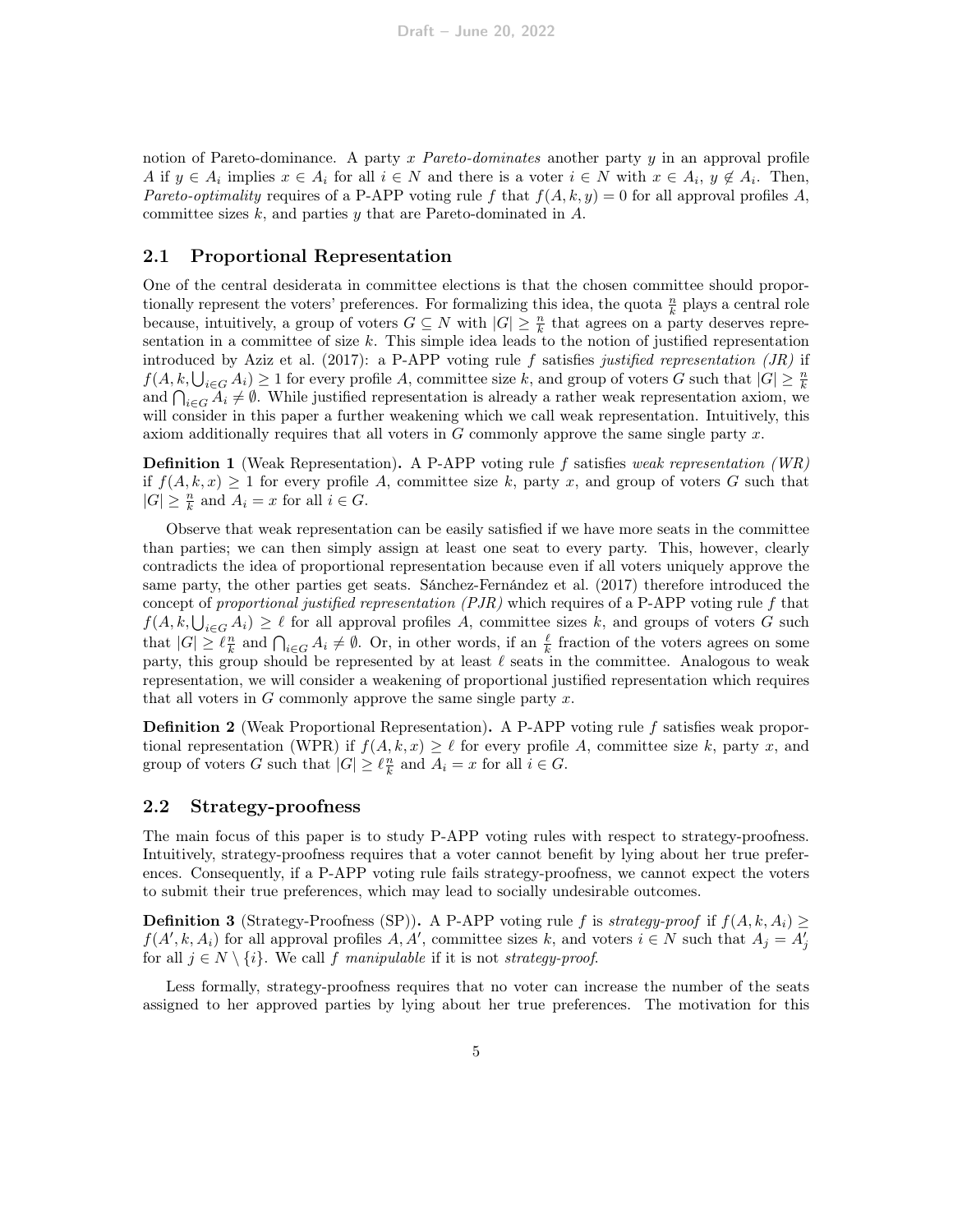notion of strategy-proofness stems from the assumption that voters are indifferent between their approved parties; then, only the number of seats assigned to these parties matters and voters will report the preferences that maximize this number. While rather strong, this cardinality-based strategy-proofness notion is commonly used in ABC voting (see, e.g., [Aziz et al., 2015;](#page-23-2) [Lackner and](#page-25-8) [Skowron, 2018;](#page-25-8) [Botan, 2021\)](#page-23-3) and equivalent notions are used in fair mixing and randomized social choice [\(Gibbard, 1977;](#page-24-10) [Bogomolnaia et al., 2005;](#page-23-4) [Aziz et al., 2019b\)](#page-23-8).

Since we will show that strategy-proofness conflicts with even minimal representation properties, we consider also a weakening of this axiom to find more positive results: *strategy-proofness for* unrepresented voters requires that only voters without representation in the committee cannot manipulate.

<span id="page-5-0"></span>Definition 4 (Strategy-Proofness for Unrepresented Voters). A P-APP voting rule f is strategyproof for unrepresented voters if  $f(A, k, A_i) \ge f(A', k, A_i)$  for all approval profiles A, A', committee sizes k, and voters  $i \in N$  such that  $A_j = A'_j$  for all  $j \in N \setminus \{i\}$  and  $f(A, k, A_i) = 0$ .

We believe that strategy-proofness for unrepresented voters is an important weakening of strategy-proofness because voters without any representation in the committee have the strongest incentive to manipulate without any risk of getting worse off. Indeed, voters who have some representation in the committee may already be content with the outcome since the benefit of approving more members of the committee is less straightforward than that of being represented at all. Moreover, voters with representation may also be more cautious to manipulate due to the fear of losing their representation when misstating their preferences. Both arguments do not apply to unrepresented voters, which shows why these voters might be particularly prone to manipulate.

### 2.3 P-APP voting rules

Finally, we introduce three classes of P-APP voting rules. On the one side, these rules will be used to illustrate our results on strategy-proofness and, on the other side, we investigate these classes with respect to strategy-proofness for unrepresented voters in Section [4.](#page-16-0) In more detail, we introduce subsequently the classes of Thiele rules, sequential Thiele rules, and divisor methods based on majoritarian portioning. Note that, even though we define P-APP voting rules for a fixed numbers of voters  $n$  and parties  $m$ , all subsequent rules are independent of such details.

Thiele rules. Thiele rules are maybe the most well-studied class of rules in the ABC setting. Introduced by [Thiele](#page-25-11) [\(1895\)](#page-25-11), these rules optimize a score of the winning committee w.r.t. a weight vector w: each voter assigns  $\sum_{i=1}^{\ell} w_{\ell}$  points to a committee in which she approves  $\ell$  members and the Thiele rule defined by  $w$  then chooses the committee with maximal total score. Formally, a w-Thiele rule f is defined by a non-increasing and non-negative weight vector  $w = (w_1, w_2, \dots)$  and chooses for each committee size k the committee  $W \in \mathcal{W}_k$  that maximizes the score  $s_w(W, A)$  $\sum_{i\in N}\sum_{j=1}^{W(A_i)} w_j$ . Throughout the paper, we assume that  $w_1 = 1$ ; this is without loss of generality since Thiele rules are invariant to scaling. There are many well-known Thiele rules such as approval voting (AV) (defined by  $w = (1, 1, 1, ...)$ ), proportional approval voting (PAV) (defined by  $w =$  $(1, \frac{1}{2}, \frac{1}{3}, \ldots)$ , and *Chamberlin-Courant approval voting (CCAV)* (defined by  $w = (1, 0, 0, \ldots)$ ).

Sequential Thiele rules. Sequential Thiele rules are closely related to Thiele rules: instead of optimizing the score of the committee, these rules proceed in rounds and greedily choose in each iteration the party that increases the score of the committee the most. For formally defining these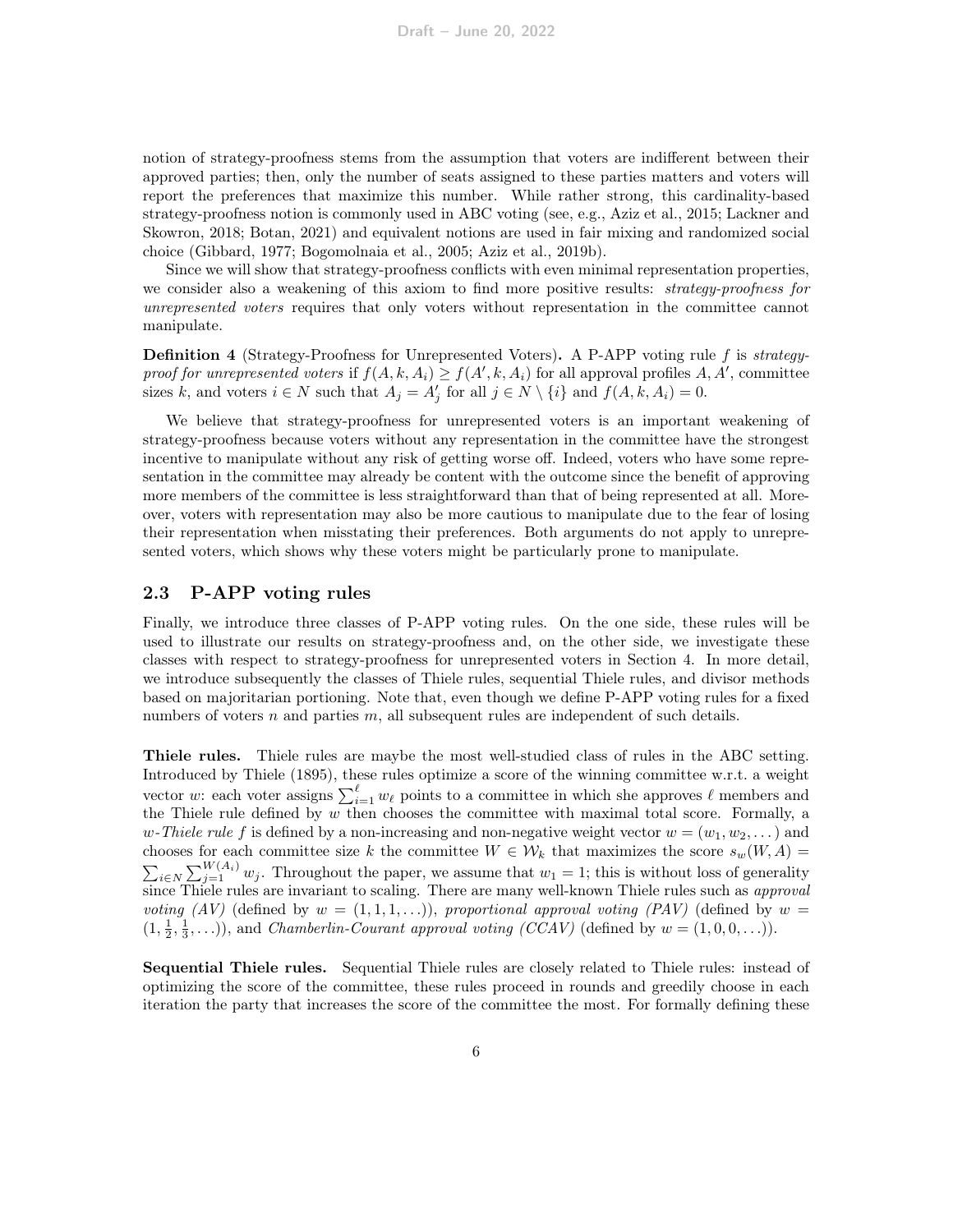rules, let  $W^x$  denote the committee derived from another committee W (with one seat less) by assigning an additional seat to party x. Then, a sequential w-Thiele rule is defined by a nonincreasing and non-negative weight vector  $w = (w_1, w_2, \dots)$  and assigns the *i*-th seat to the party x that maximizes  $s(A, W_{i-1}^x)$  (where  $W_{i-1}$  denotes the committee computed by the previous  $i-1$ rounds). After k rounds this process stops and the final committee  $W_k$  is returned. Two important examples of sequential Thiele rules are *sequential proportional approval voting (seqPAV)*, (defined by  $w = (1, \frac{1}{2}, \frac{1}{3}, \dots)$  and sequential Chamberlin-Courant approval voting (seqCCAV) (defined by  $w = (1, 0, 0, \ldots)$ . Also, note that AV and its sequential version are equivalent.

Divisor methods based on majoritarian portioning. [Brill et al.](#page-24-2) [\(2020\)](#page-24-2) introduced the concept of composite P-APP voting rules. These rules first apply a portioning method, which take the voters' approval ballots as input and returns a weight for each party. As second step, an apportionment method assigns the seats in the committee based on these weights. One important special case of this concept are divisor methods based on majoritarian portioning because many of these rules satisfy strong representation axioms [\(Brill et al., 2020\)](#page-24-2). These methods first apply majoritarian portioning to compute the weights  $w_x$ . Majoritarian portioning works in rounds and in each round, we determine the party x that is approved by the most voters. Then, we set  $w_x$  to the number of voters who approve x and remove all corresponding voters from the profile. Thereafter, the next round repeats this process with the reduced profile until no voters are left. Finally, we set  $w_x = 0$ for all parties  $x$  that have no weight after all voters were removed. After the majoritarian portioning, we use a divisor method to allocate the seats to the parties based on the weights  $w_x$ . Divisor methods are defined by a monotone function  $g : \mathbb{N}_0 \to \mathbb{R}_{>0}$  and work in rounds: in the *i*-th round, the next seat is assigned to the party x that maximizes  $\frac{w_x}{g(t_{i-1}^x)}$ , where  $w_x$  is the weight computed in the portioning step and  $t_{i-1}^x$  is the number of seats allocated to x in the previous  $i-1$  rounds. Examples of well-known divisor methods are Jefferson's method (where  $g(x) = x + 1$ ) and Hill's method (where  $g(x) = \sqrt{x(x+1)}$ ) [\(Balinski and Young, 2001,](#page-23-9) p. 99). However, even AV can be seen as a divisor method based on majoritarian portioning by choosing  $g(x) = 1$ .

Note that all P-APP voting rules we consider are in principle irresolute, i.e., they may declare multiple committees as tied winners of an election. Since we investigate in this paper resolute voting rules, we assume that ties are always broken lexicographically.<sup>[1](#page-6-0)</sup> Formally, this means that for every  $k \in \mathcal{N}$ , there is a linear tie-breaking order  $\succ_k$  on the committees  $W \in \mathcal{W}_k$  and, if a P-APP voting rule f declares multiple committees as tied winners, we choose the best one according to  $\succ_k$ . Similarly, if a sequential Thiele rule, majoritarian portioning, or a divisor methods is tied between multiple parties in a step, the choice is made according to  $\succ_1$ . The assumption of lexicographic tie-breaking is standard in the literature on strategy-proofness (e.g, [Bartholdi, III et al., 1989;](#page-23-10) [Faliszewski et al., 2010;](#page-24-11) [Aziz et al., 2015\)](#page-23-2).

# <span id="page-6-1"></span>3 Impossibility Results

In this section, we discuss the incompatibility of strategy-proofness and proportional representation for P-APP voting rules by proving two sweeping impossibility theorems. As first result, we show that no anonymous P-APP voting rule satisfies strategy-proofness and weak representation.

<span id="page-6-0"></span><sup>&</sup>lt;sup>1</sup>More specifically, our results only require to break ties between two committees at any time. Therefore, we can also use any intransitive tie-breaking order, which is more general than lexicographic tie-breaking.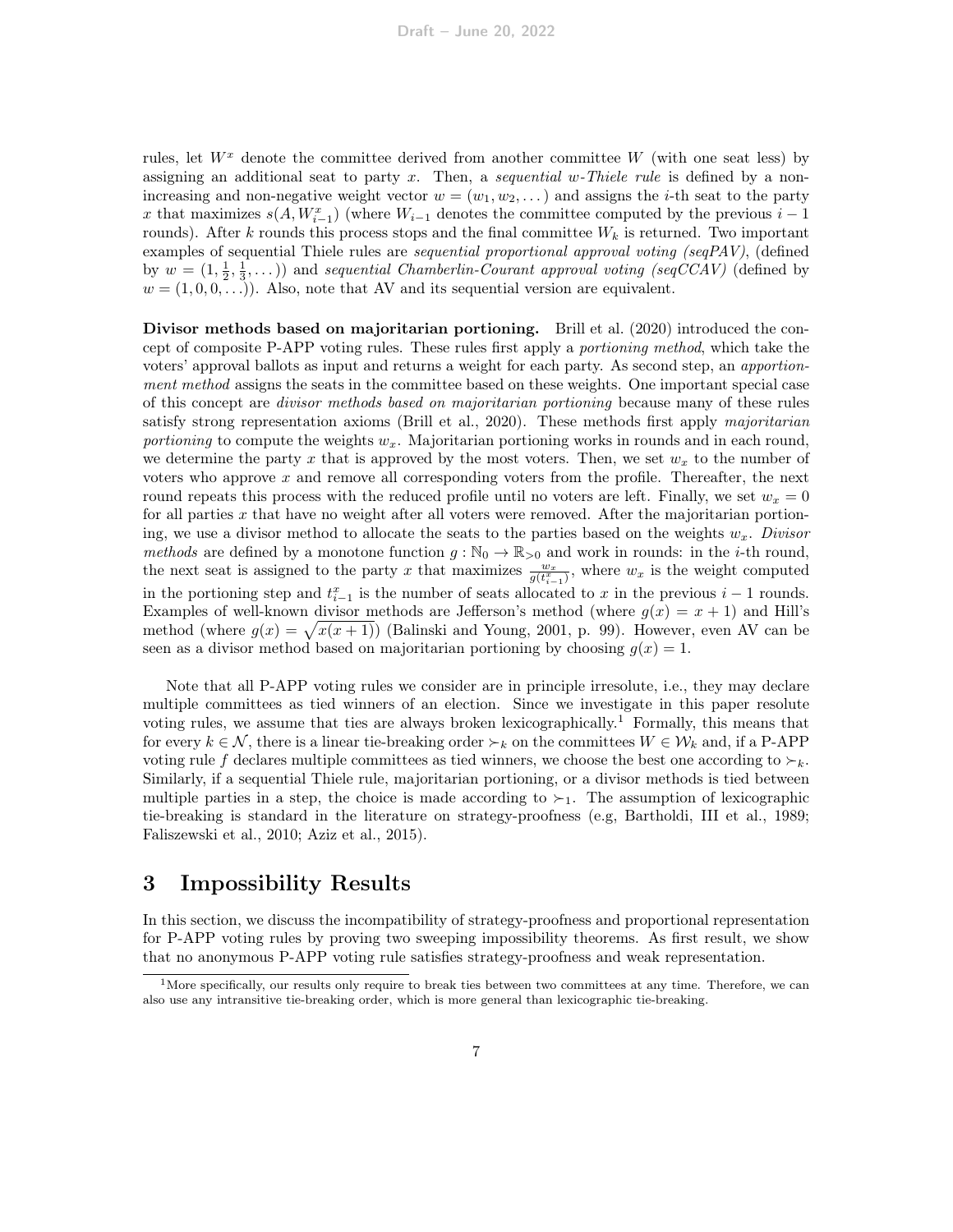**Theorem 1.** No P-APP voting rule simultaneously satisfies anonymity, weak representation, and strategy-proofness if  $k \geq 3$ ,  $m \geq k+1$ , and  $2k$  divides n.

This result shows that strategy-proofness and weak representation are incompatible for P-APP elections. Hence, this model does not allow to escape the incompatibility of the given axioms for the ABC setting [\(Peters, 2018\)](#page-25-7). Even more, Theorem [1](#page-2-0) emphasizes again the incompatibility of strategy-proofness and representation axioms since it implies that no ABC voting rule satisfies anonymity, weak representation, and strategy-proofness, thus demonstrating the first impossibility without efficiency for the ABC setting.

Next, note that Theorem [1](#page-2-0) requires specific committee sizes, numbers of parties, and numbers of voters. In particular, two constraints might seem prohibitive: the assumption that  $2k$  divides n and the assumption that  $m \geq k+1$ . The first assumption is merely a technical one as we—just as other authors [\(Peters, 2018;](#page-25-7) [Kluiving et al., 2020\)](#page-24-4)—could not find an argument to generalize the impossibility to arbitrary values of n. However, almost all commonly studied P-APP voting rules satisfy independence of indifferent voters, which requires that adding voters who approve all parties does not affect the outcome. For voting rules satisfying this axiom, we can extend the impossibility by simply adding voters who approve all parties, which shows that Theorem [1](#page-2-0) applies to almost all common P-APP voting rules if  $n \geq 2k$ .

On the other side, the assumption that  $m \geq k+1$  is crucial for Theorem [1:](#page-2-0) if  $k \geq m$ , every rule that always returns the same committee W with  $W(x) \geq 1$  for all parties x satisfies the considered axioms. Moreover, while the requirement that there are less seats in the committee than parties available applies for a number of applications inspired from ABC voting (e.g., recommender systems), this is clearly not the case for parliamentary elections. However, our second impossibility shows that there are still no attractive strategy-proof P-APP voting rules if  $k \geq m$  because we can generalize Theorem [1](#page-2-0) to arbitrary  $m \geq 4$  by requiring weak proportional representation instead of weak representation.

**Theorem 2.** No P-APP voting rule simultaneously satisfies anonymity, weak proportional representation, and strategy-proofness if  $k \geq 3$ ,  $m \geq 4$ , and  $2k$  divides n.

In summary, Theorems [1](#page-2-0) and [2](#page-2-1) show that strategy-proofness is incompatible with minimal notions of proportional representation in the P-APP setting.

We believe that also the proofs of these results are of interest: for showing Theorems [1](#page-2-0) and [2,](#page-2-1) we rely on a computer-aided approach based on SAT solving. In the realm of social choice, this technique was pioneered by [Tang and Lin](#page-25-12) [\(2009\)](#page-25-12) and has by now been used to prove a wide variety of results (e.g., [Brandt and Geist, 2014;](#page-23-11) [Brandl et al., 2018;](#page-23-7) [Peters, 2018;](#page-25-7) [Endriss, 2020;](#page-24-12) [Brandt et al.,](#page-24-8) [2022;](#page-24-8) [Brandl et al., 2021\)](#page-23-6); [Geist and Peters](#page-24-13) [\(2017\)](#page-24-13) provide an excellent overview of this technique. In essence, all of these computer-generated proofs follow the same steps: first, the problem of finding a voting rule for fixed numbers of voters and parties that satisfies certain axioms is encoded as logical formulas and then a SAT solver is used to show that the formula is unsatisfiable. This means that no voting rule satisfies the given axioms, thus proving an impossibility theorem for fixed values of m, n, and k. As second step, this impossibility is verified, either by means of a human-readable proof or by using an interactive theorem prover. Finally, the impossibility, which is so far only shown for fixed values of  $k$ ,  $m$ , and  $n$ , is lifted to larger parameters by inductive arguments.

We follow this approach and thus explain first in Section [3.1](#page-8-0) how we encode the problem of finding an anonymous P-APP voting rules that satisfies strategy-proofness and weak representation. This encoding results in an unsatisfiable formula for committees of size  $k = 3$ ,  $m = 4$  parties, and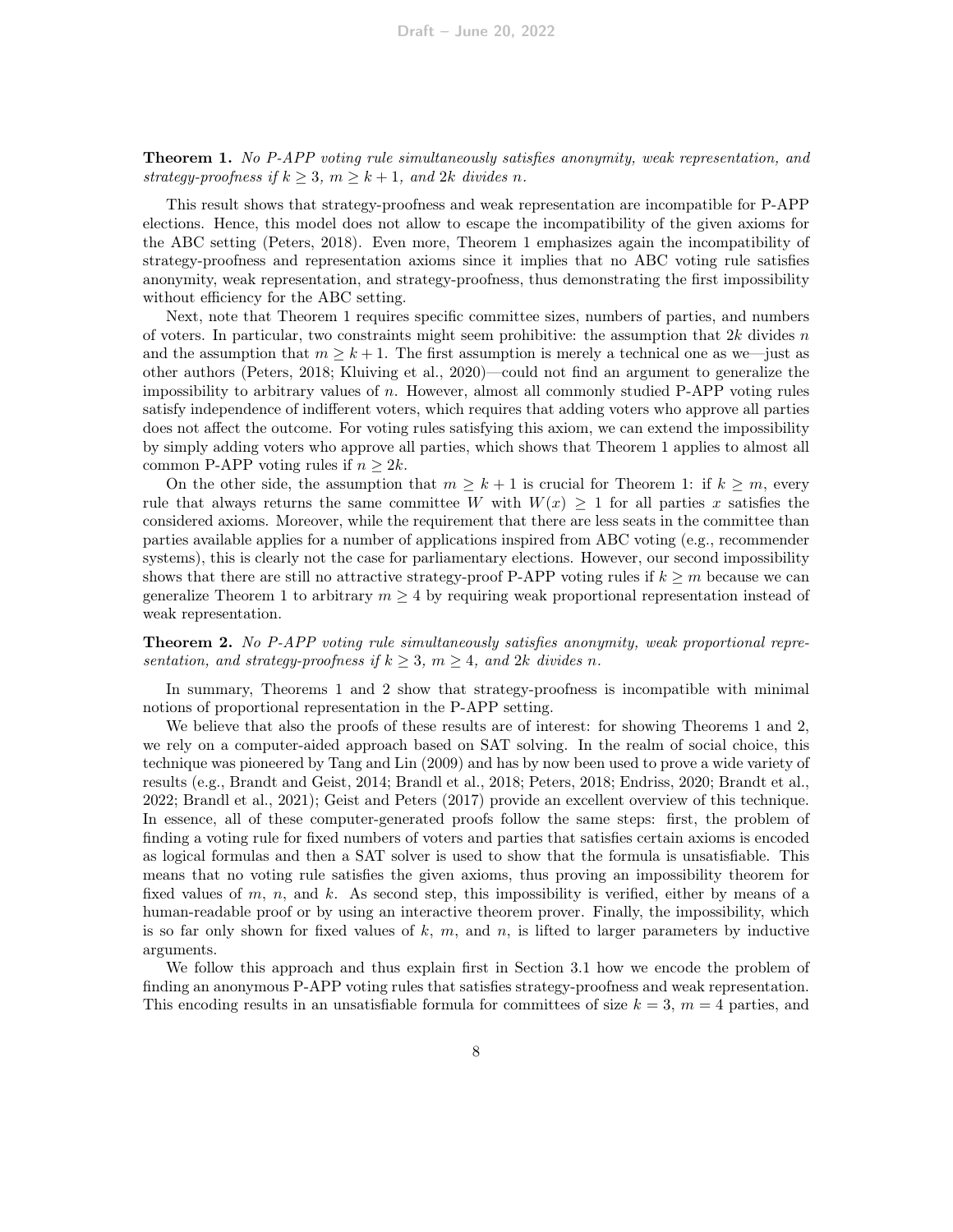$n = 6$  voters, thus proving that there is no P-APP voting rule that satisfies our axioms for these parameters. Hence, we discuss in Section [3.2](#page-10-0) the base case and its verification in more detail and generalize the impossibility from fixed values of  $k, m$ , and n to almost arbitrary committee sizes and numbers of parties and voters in Section [3.3.](#page-13-0) Finally, we discuss several remarks in Section [3.4.](#page-15-0)

#### <span id="page-8-0"></span>3.1 Computer-Aided Theorem Proving

In this section, we explain our computer-aided theorem proving approach; for a more detailed overview of this technique, we refer the reader to the survey by [Geist and Peters](#page-24-13) [\(2017\)](#page-24-13). The first point to notice for computer-aided theorem proving is that for a fixed committee size  $k$  and fixed numbers of voters  $n$  and parties  $m$ , there is a finite but very large number of P-APP voting rules. More specifically, there are  $\binom{k+m-1}{k}$  possible committees,  $2^m - 1$  possible preferences and thus  $(2^m - 1)^n$  $(2^m - 1)^n$  $(2^m - 1)^n$  possible approval profiles.<sup>2</sup> Hence, there are a total of  $\binom{k+m-1}{k}^{(2^m-1)^n}$  P-APP voting rules and we could, at least theoretically, check for every function whether it satisfies the given axioms. However, for our choice of parameters  $k = 3$ ,  $m = 4$ , and  $n = 6$ , there are roughly  $6.2 \times 10^{14819544}$  such functions, which is far too much for enumeration.

Thus, instead of enumerating all possible P-APP voting rules, we formulate constraints that enforce P-APP rules to satisfy anonymity, weak representation, and strategy-proofness. In more detail, we will construct a logical formula such that any P-APP voting rule satisfying our conditions corresponds to a satisfying assignment of the formula and vice versa. By showing that there is no satisfying assignment for the logical formula, it hence follows that there is also no P-APP voting rule which meets our conditions. Moreover, there are computer programs, so-called SAT solvers that can efficiently decide whether formulas with millions of constraints are satisfiable. Hence, we can prove our impossibility for fixed numbers of  $k$ ,  $m$ , and  $n$  by constructing the logical formula and letting a SAT solver show that it is unsatisfiable.

It remains to explain how we construct the logical formula. The central idea for encoding a P-APP voting rule that satisfies certain properties is rather simple: we will use variables of the form  $x_{A,W}$  which indicate that the encoded rule f chooses the committee W for the profile A, i.e.,  $x_{A,W} = 1$  if and only if  $f(A, k) = W$ . However, when using this straightforward notation for all profiles A, the mere number of profiles becomes prohibitive because there are over 11.000.000 profiles for  $k = 3$ ,  $m = 4$ , and  $n = 6$ . We thus apply several optimizations, similar to those suggested by [Brandl et al.](#page-23-7) [\(2018\)](#page-23-7). Firstly, we can use anonymity to reduce the number of considered profiles drastically. Essentially this axiom states that the order of the voters does not matter as the outcome cannot change by reordering the voters. Hence, anonymity allows us to view approval profiles as multisets of approval ballots instead of tuples. We do encode anonymity therefore not as constraints but by changing the domain of P-APP voting rules from ordered lists of preferences to multisets of preferences. As second optimization, we simply exclude approval profiles that are not needed for the proof. In particular, we impose three conditions on approval profiles:  $(i)$  no voter is allowed to approve all parties,  $(ii)$  no party can be approved by more than four voters, and  $(iii)$  the total number of approvals given by all voters does not exceed eleven. We call the domain of all anonymous profiles that satisfy these conditions  $A_{SAT} \subseteq A^n$ , and note that  $A_{SAT}$  only consists of 7.293 profiles. Moreover, it is straightforward that, if there is no P-APP voting rule satisfying strategy-proofness, weak representation, and anonymity on  $A_{SAT}$ , there is also no such function on the full domain of approval profiles.

<span id="page-8-1"></span><sup>2</sup>For simplicity, we ignore anonymity here. If we only count anonymous approval profiles, the order of the voters does not matter and there are  $\binom{2^m+n-2}{n}$  profiles.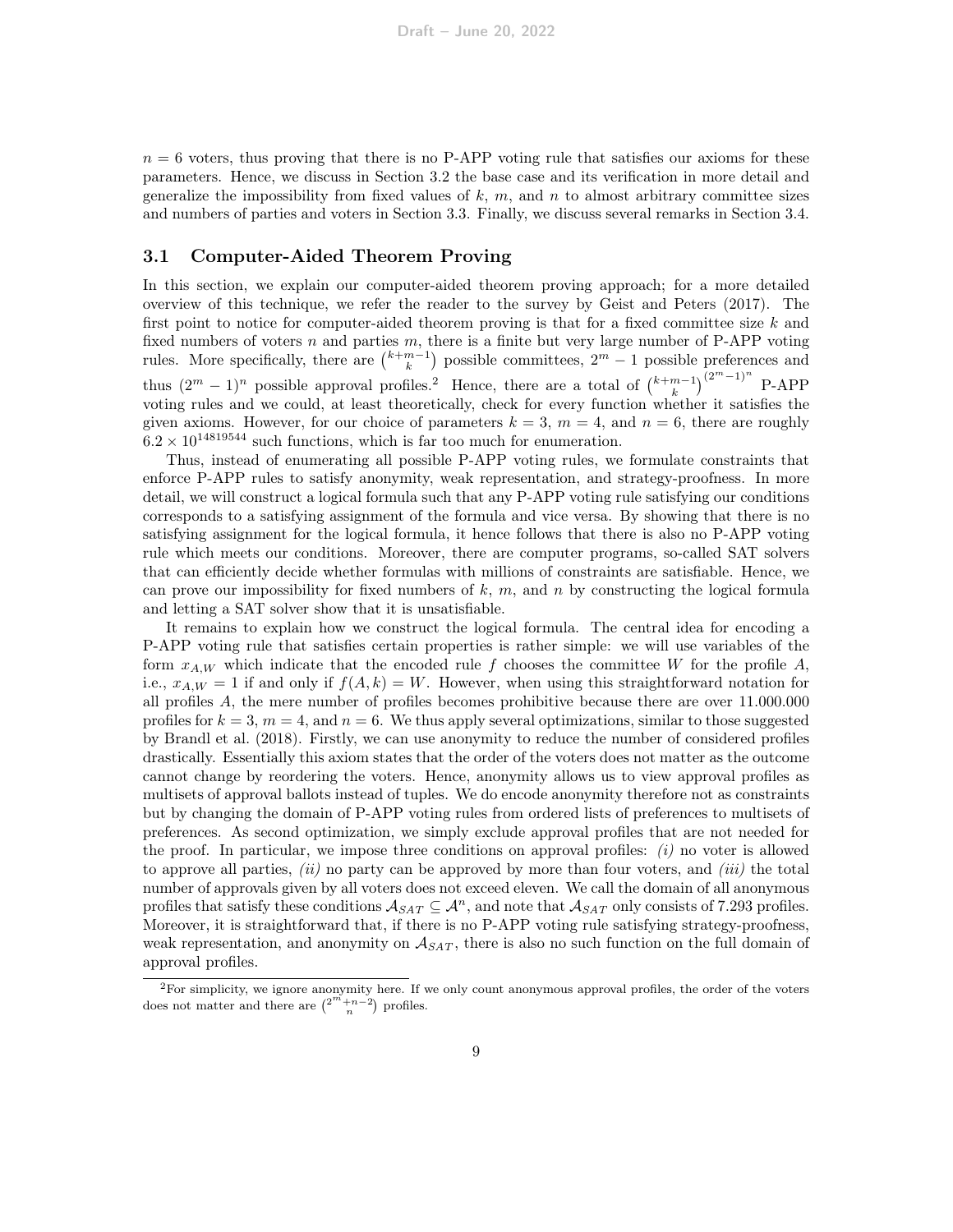After specifying our variables and the domain, we turn now to the constraints of our formula. First, we specify that the formula indeed encodes a P-APP function f, i.e., for every profile  $A \in$  $\mathcal{A}_{SAT}$ , there is exactly one committee  $W \in \mathcal{W}_k$  such that  $x_{A,W} = 1$ . For this, we add two types of clauses for every profile  $A$ : the first one specifies that at least one committee  $W$  is chosen for  $A$ and the second one that no more than one committee can be chosen.

<span id="page-9-0"></span>
$$
\bigvee_{W \in \mathcal{W}_k} x_{A,W} \qquad \forall A \in \mathcal{A}_{SAT} \qquad (1)
$$

$$
\bigwedge_{W,W' \in \mathcal{W}_k: W \neq W'} \neg x_{A,W} \lor \neg x_{A,W'} \qquad \forall A \in \mathcal{A}_{SAT} \tag{2}
$$

Next, we encode that  $f$  satisfies weak representation. This axiom just forbids some outcomes: if at least  $\frac{n}{k}$  voters uniquely approve a party x in a profile A, this party must have a seat in the committee. Hence, any committee W with  $W(x) = 0$  is infeasible for A. This condition corresponds to the following formula, where  $uAV(A, x)$  denotes how many voters uniquely approve party x in profile A.

<span id="page-9-1"></span>
$$
\neg x_{A,W} \qquad \forall A \in \mathcal{A}_{SAT}, W \in \mathcal{W}_k : \exists x \in \mathcal{P} : uAV(A, x) \ge \frac{n}{k} \land W(x) = 0 \tag{3}
$$

Note that in our code [\(Delemazure et al., 2021\)](#page-24-9), we do not add these singleton clauses to the formula, but directly remove them from the formula. In more detail, instead of writing the constraint  $\neg x_{A,W}$ for some profile A and committee W, we remove all constraints that contain  $\neg x_{A,W}$  and we remove  $x_{A,W}$  from constraint [\(1\)](#page-9-0) for the profile A. This corresponds to the technique of unit propagation (see, e.g., [Biere et al., 2009\)](#page-23-12) and helps to reduce the size of the logical formula.

As last axiom, we need to encode strategy-proofness. We can express this axiom again by excluding some outcomes: if A and A' only differ in the preference of a single voter i, then  $f(A, k, A_i) \ge f(A', k, A_i)$ . Or, in other words, if f chooses committee W for A, it cannot choose a committee W' for A' with  $W'(A_i) > W(A_i)$ . Hence, we can encode strategy-proofness as follows.

$$
\neg x_{A,W} \lor \neg x_{A',W'} \qquad \forall A, A' \in \mathcal{A}_{SAT} \text{ such that } W'(A_i) > W(A_i) \text{ and } A' \text{ differs in a single}
$$
  
preference  $A_i$  from A (4)

While constraints [\(1\)](#page-9-0) to [\(4\)](#page-9-1) are already unsatisfiable, we add two more types of constraints to speed up the SAT solving. Firstly, we show that the combination of strategy-proofness and weak representation restricts the set of feasible outcomes for many profiles even further.

<span id="page-9-2"></span>Lemma 1. Let f denote an anonymous P-APP voting rule that satisfies strategy-proofness and weak representation, and let k denote the target committee size. Moreover, we consider a profile A and define  $X = \{x \in \mathcal{P} : \exists G \subseteq N : |G| \geq \frac{n}{k} \land \forall i \in G : A_i = x\}$  as the set of parties that are each uniquely approved by at least  $\frac{n}{k}$  voters in A. If there is a set of voters  $G = \{i_1, \ldots, i_\ell\} \subseteq N$  such that  $|G| \geq \frac{n}{k}$ ,  $A_{i_1} \subseteq A_{i_2} \subseteq \cdots \subseteq A_{i_\ell}$ , and  $A_{i_1} \not\subseteq X$ , then  $f(A, k, A_{i_\ell}) \geq |A_{i_\ell} \cap X| + 1$ .

The proof of this lemma works by contradiction: if there was such a group  $G$  and a profile  $A$ such that  $f(A, A_{i_{\ell}}) \leq |X \cap A_{i_{\ell}}|$ , then the voters in G can manipulate by one after another deviating to approve only a single party  $y \in A_{i_1} \setminus X$ . The details can be found in the appendix.

Just as weak representation, this lemma shows that some committees are infeasible for some profiles, and we can therefore encode it in the same way. For instance, this lemma requires for the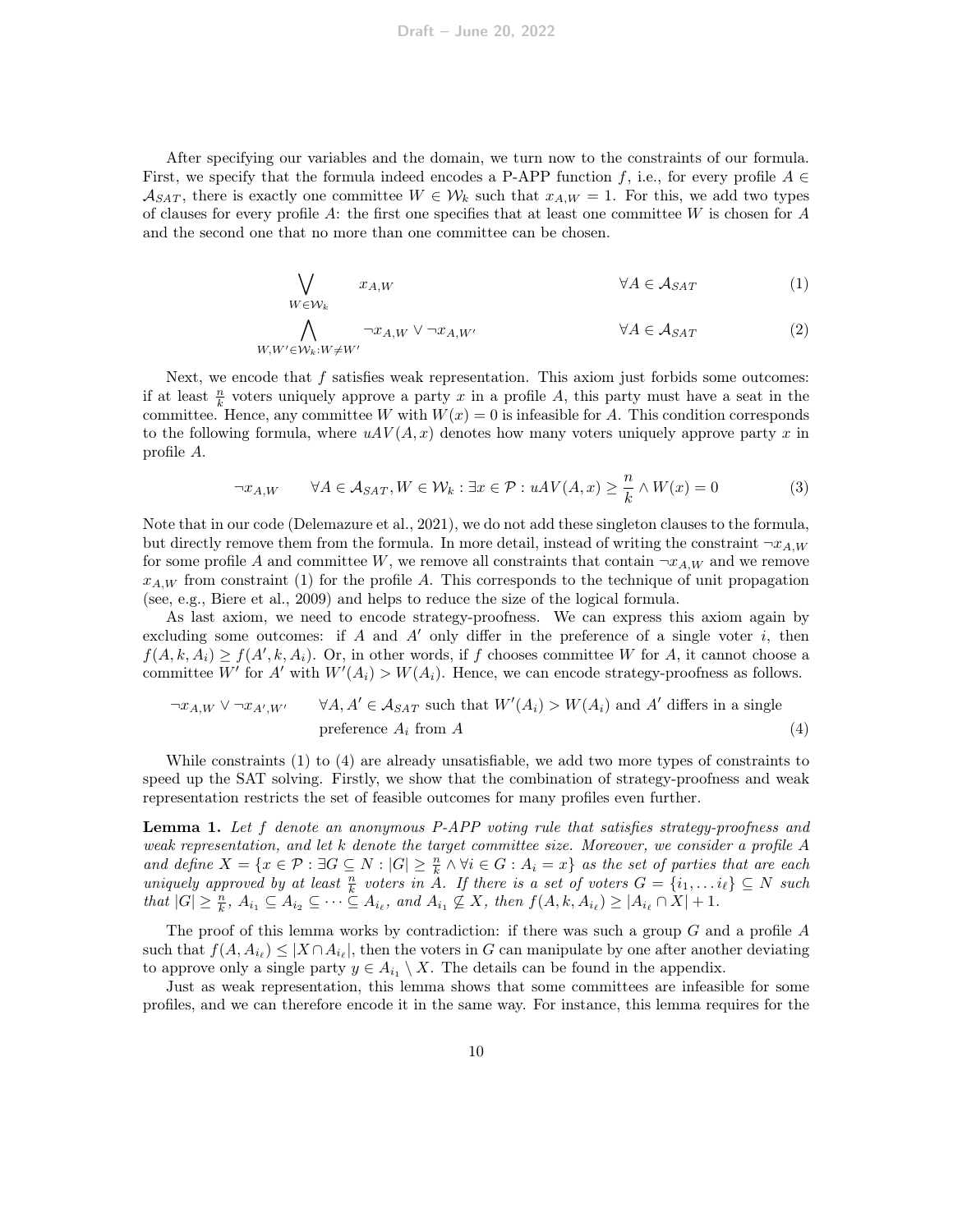profile A shown below that at least one seat has to be given to a or b when choosing a committee of size  $k = 3$ .

$$
A: \quad a \quad ab \quad b \quad c \quad cd \quad d
$$

As a last point, we observe that some profiles are very symmetric with respect to the parties, which allows us to treat many outcomes analogously. For instance, in the profile  $A$  the committee  $[a, b, c]$  is symmetric to the outcome  $[a, b, d]$ . Hence, if there was a P-APP voting rule satisfying anonymity, weak representation, strategy-proofness, and  $f(A, k) = [a, b, c]$ , we can also construct another rule f' satisfying the same constraints for which  $f'(A, k) = [a, b, d]$ . The next lemma formalizes this observation.

<span id="page-10-1"></span>Lemma 2. Let f denote an anonymous P-APP voting rule that satisfies strategy-proofness and weak representation and let  $\tau : \mathcal{P} \mapsto \mathcal{P}$  denote a permutation of the parties. Then, the P-APP voting rule  $f^{\tau}(A, k, x) = f(\tau(A), k, \tau(x))$ , where  $\tau(A)$  denotes the profile such that  $\tau(x) \in \tau(A)_i$  if and only if  $x \in A_i$  for all  $i \in N$  and  $x \in \mathcal{P}$ , satisfies the same axioms as f.

Note that this lemma is particularly helpful for the profile  $A$  shown above as there are only two canonical committees possible: Lemma [1](#page-9-2) requires that at least one seat is assigned to a or b and that at least one seat is assigned to  $c$  or  $d$ , and all remaining committees are symmetric to either [a, a, c] or [a, b, c]. Hence, if we show that no P-APP voting rule satisfies anonymity, weak representation, strategy-proofness, and  $f(A, k) \in \{[a, a, c], [a, b, c]\}$ , then Lemma [2](#page-10-1) implies that no such rule exists in general. Thus, we add a last constraint to our formula stating that only these two outcomes are possible for the approval profile A shown above.

#### <span id="page-10-0"></span>3.2 Induction Basis

When building the logical formula as described in the last section for the parameters  $k = 3, m = 4$ , and  $n = 6$ , the corresponding formula contains 7.044.614 constraints on 70.072 variables. A state-ofthe-art SAT solvers, such as Glucose [\(Audemard and Simon, 2018\)](#page-23-13), then shows that the formula is unsatisfiable in a few seconds. This means that no P-APP voting rule satisfies anonymity, strategyproofness, and weak representation simultaneously for the considered parameters, thus resulting in the subsequent proposition. Note that this proposition also serves as base case for Theorem [2](#page-2-1) since weak proportional representation implies weak representation.

<span id="page-10-2"></span>**Proposition 1.** There is no P-APP voting rule that satisfies anonymity, weak representation, and strategy-proofness if  $k = 3$ ,  $m = 4$ , and  $n = 6$ .

After proving such a statement by SAT solving, it is common to investigate the impossibility in more detail by considering minimal unsatisfiable sets (MUSes) of the logical formula. A MUS is a subset of the original constraints that is still unsatisfiable, but removing a single constraint of the MUS makes the problem satisfiable. The reason for considering MUSes is that they usually are significantly smaller than the original formula: even if the original problem contains millions of constraints, a MUS usually consists of a few hundred. Hence, it is often even possible to extract a human-readable proof from a MUS. Moreover, there are software tools for the extraction of a MUS from a logical formula, which often gives a convenient way for verifying the correctness of an impossibility.

Unfortunately, this approach does not work for Proposition [1:](#page-10-2) two state-of-the-art MUS extractors, namely haifamuc and muser2 [\(Belov and Marques-Silva, 2012;](#page-23-14) [Nadel et al., 2014\)](#page-25-13), require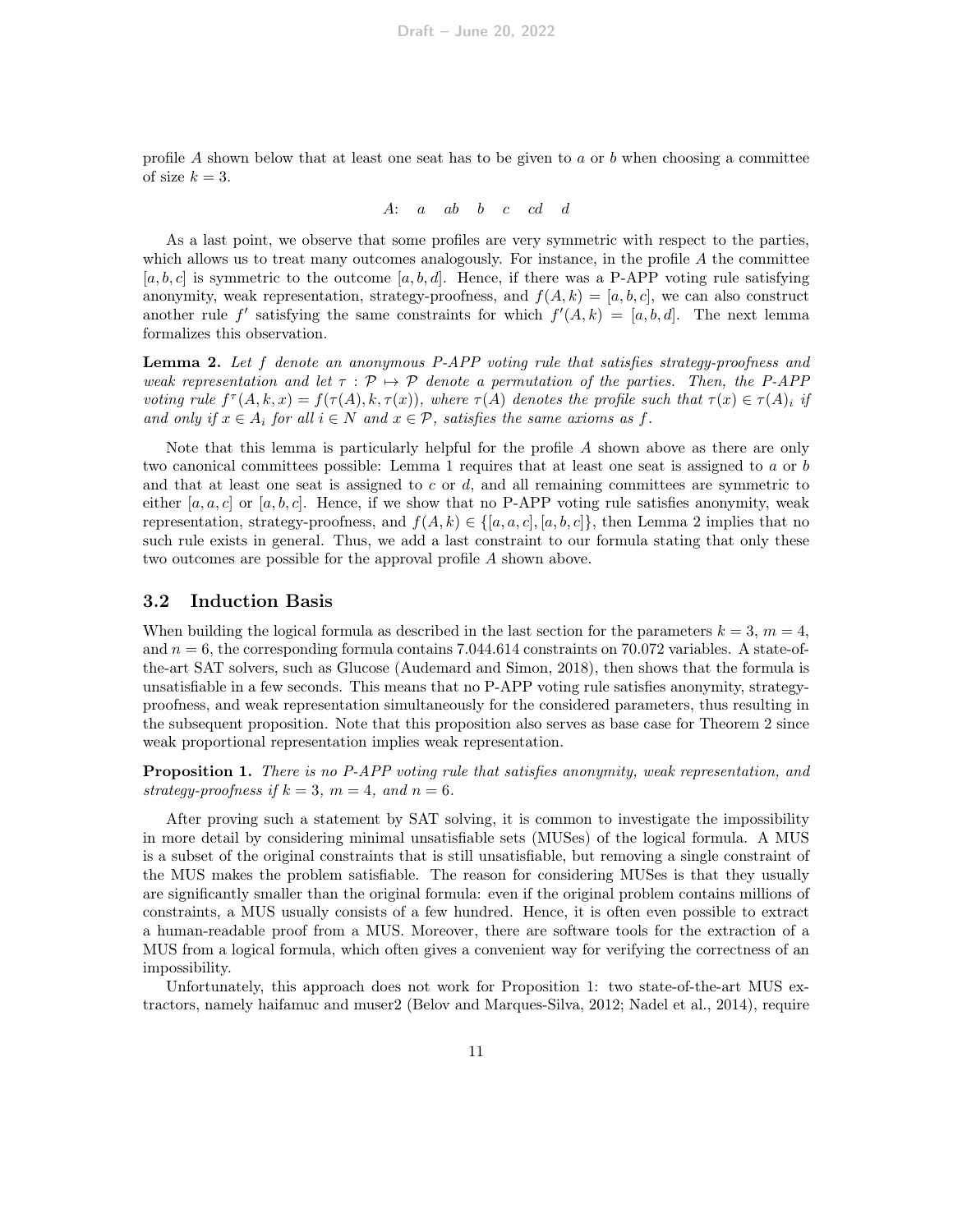```
weak_representation n P k f =
 (is_anonymous_PAPP_function n \mathcal P k f \wedge(\forall A x. is_profile n P A \land k * count A {x} \geq n \rightarrow count f(A) x \geq 1))
```
<span id="page-11-1"></span>Figure 1: The Isabelle/HOL code for weak representation. Note that we assume in our Isabelle implementation that P-APP voting rules are defined for fixed committee sizes  $k$  as this is sufficient to prove Proposition [1.](#page-10-2) The function weak\_representation n m k f states the following: if f is an anonymous P-APP voting rule for n voters, the set of parties  $P$ , and committees of size k, then it must hold for all approval profiles A (that are valid profiles for n voters and the parties  $P$ ) and all parties x that  $f(A)$  assigns at least one seat to x if at least  $\frac{n}{k}$  voters report the ballot x.

hours for finding a MUS at all and the corresponding MUSes are enormous. The smallest MUS we found so far uses over 20.000 constraints and 635 profiles, which is by far the largest MUS found in social choice theory.[3](#page-11-0) Moreover, these numbers indicate that it would be very difficult or even impossible for humans to prove the result by hand. On the other hand, the size and the structure of the MUS make even the verification of the result challenging: any human-readable proof derived from the MUS would likely require several hundred cases and thousands of inference steps. Because of that, we do not include a human-readable proof of Proposition [1](#page-10-2) and use a threefold approach for verifying our result instead: firstly, we made all our code publicly available, thus enabling other researchers to verify the correctness of our program and reproduce the impossibility [\(Delemazure](#page-24-9) [et al., 2021\)](#page-24-9).

Secondly, we have verified the correctness of Proposition [1](#page-10-2) by formulating this impossibility with the interactive theorem prover Isabelle/HOL [\(Nipkow et al., 2002\)](#page-25-10). Note that this approach has already been used for successfully verifying involved computer-aided theorems in social choice theory (see, e.g., [Brandl et al., 2018;](#page-23-7) [Brandt et al., 2022\)](#page-24-8). The advantage of interactive theorem provers like Isabelle over, e.g., SAT solvers is that they support much more expressive logics (in our case Higher-Order Logic). Hence, we can formalize not just a SAT encoding of the result (and have to trust the correctness of the encoding), but the entire theorem with all the mathematical notions expressed in a natural way that is very close to how they are defined in Section [2.](#page-3-0) For instance, weak representation can be formalized in Isabelle as shown in Figure [1.](#page-11-1) As a consequence of this, Isabelle/HOL verifies the theorem directly based on the axioms: our Isabelle implementation shows that if there is an anonymous party-approval rule for 6 agents, 4 alternatives, committee size 3 that satisfies strategy-proofness and weak representation, 'False' follows. In particular, this releases us from the need to check all intermediate steps encoded in Isabelle, such as proving Lemma [1](#page-9-2) and Lemma [2](#page-10-1) or the translation of the axioms to a logical formula, because Isabelle checks the correctness of these steps for us. Here, it is important to note that Isabelle/HOL is highly trustworthy because all proofs have to pass through the inference kernel, a relatively small piece of code that only knows the most basic logical inference steps. Thus, to trust the correctness of our result, one need only trust that the inference kernel works correctly and that our formal definitions are faithful to their versions in this paper.

As a third point for verifying Proposition [1,](#page-10-2) we provide a human-readable proof for a weakening of the result that additionally requires Pareto-optimality. The proof of this corollary is derived from our computer-aided approach described in Section [3.1](#page-8-0) with two small modifications: firstly, we of

<span id="page-11-0"></span><sup>3</sup>So far, the largest computer-generated proof in social choice theory required 386 profiles [\(Brandl et al., 2021\)](#page-23-6).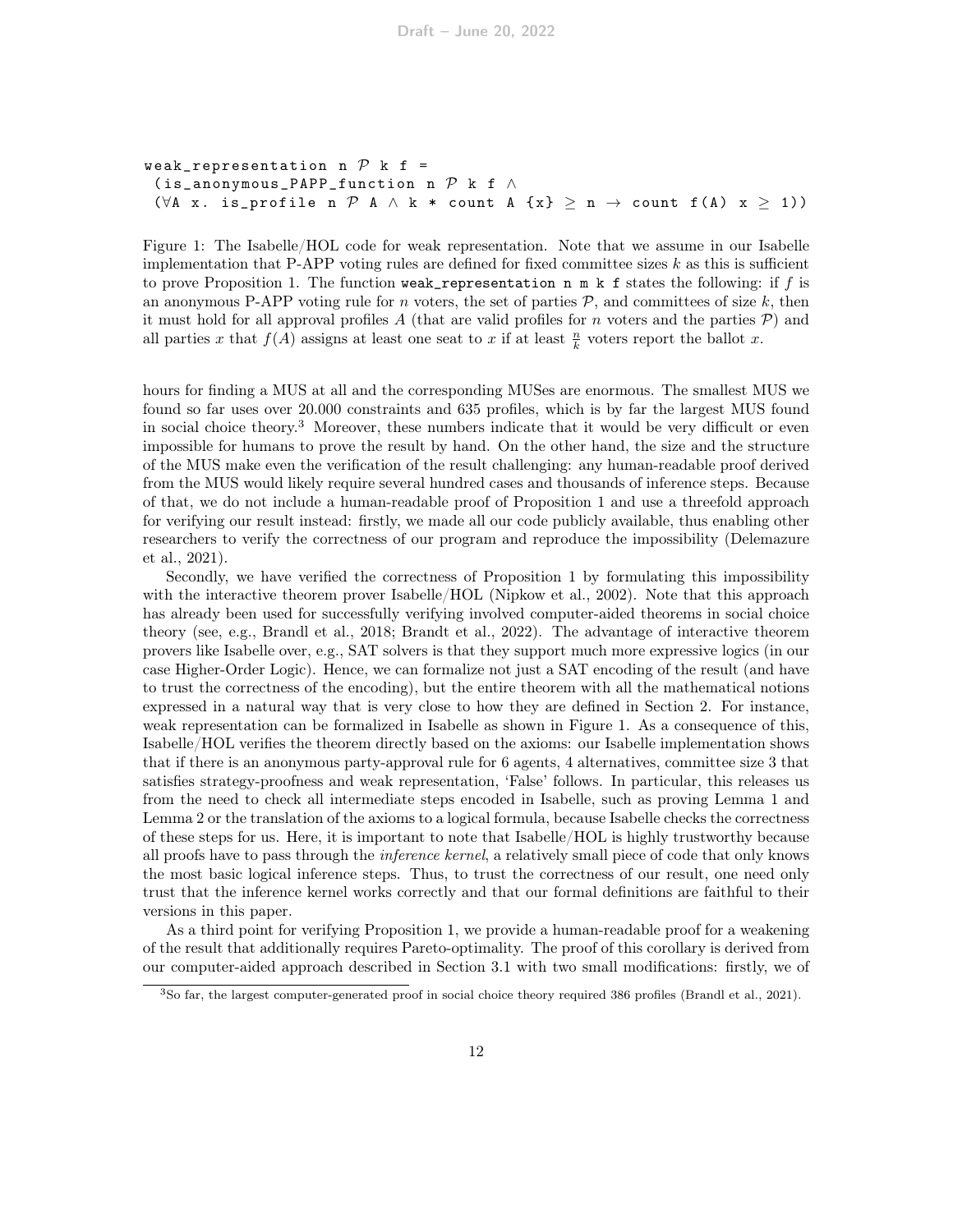|       |  | $A^1$ a a b abc d ad                           |  |
|-------|--|------------------------------------------------|--|
| $A^2$ |  | $a \quad a \quad b \quad ac \quad d \quad bd$  |  |
|       |  | $A^3$ a a b ac abc d                           |  |
|       |  | $A^4$ a a ac abc d bd                          |  |
| $A^5$ |  | $a \quad a \quad b \quad ac \quad d \quad ad$  |  |
| $A^6$ |  | $a \quad a \quad b \quad ac \quad ad \quad bd$ |  |

<span id="page-12-1"></span>Table 1: Profiles used in the proof sketch for Corollary [1](#page-12-0)

course need to encode Pareto-optimality and secondly, we encode a manual case distinction because this approach leads to a shorter proof. Note that we can encode Pareto-optimality similarly to weak proportionality by excluding committees that contain Pareto-dominated parties. For the case distinction, we add an additional constraint to the formula, which specifies the outcome for a single profile. For each case, we let the SAT solver then show that the formula is unsatisfiable, extract a MUS, and translate these MUSes to a human-readable proof. In contrast to Proposition [1,](#page-10-2) this approach results in significantly smaller MUSes (one containing 31 profiles and the other containing 76), thus enabling us to extract a human-readable proof. Nevertheless, this proof is still quite tedious and we thus only consider one of the cases in the main body. We refer to the appendix for a full proof.

<span id="page-12-0"></span>Corollary 1. There is no anonymous P-APP voting rule that satisfies weak representation, Paretooptimality, and strategy-proofness if  $k = 3$ ,  $m = 4$ , and  $n = 6$ .

*Proof sketch.* Assume for contradiction that there is an anonymous P-APP voting rule  $f$  that satisfies strategy-proofness, Pareto-optimality, and weak representation for  $k = 3$ ,  $m = 4$ , and  $n = 6$ . Note that the committee size is fixed during the proof and we thus write  $f(A)$  instead of  $f(A, 3)$ . For deriving a contradiction, we need to distinguish several cases and we focus in this proof sketch on a particularly simple one. Thus, consider the profiles in Table [1](#page-12-1) and assume that  $f(A^1) = [a, a, a]$  and  $f(A^2) \in \{[a, a, b], [a, a, d]\}.$ 

As first step, we determine the committee for the profile  $A<sup>3</sup>$ . Note for this that strategy-proofness requires that  $f(A^3, ac) \geq 3$  as voter 4 can otherwise manipulate by deviating back to  $A^1$ . Moreover, Pareto-optimality implies that c is not chosen for  $A^3$  and we thus infer that  $f(A^3) = [a, a, a]$ .

As second step, observe that strategy-proofness from  $A^3$  to  $A^4$  requires that b is not in  $f(A^4)$ . Furthermore, Pareto-optimality entails that c is also not in  $f(A<sup>4</sup>)$ . Finally, Lemma [1](#page-9-2) shows that  $f(A^4, abc) \geq 2$  because of voters 3 and 4, and that  $f(A^4, bd) \geq 1$  because of voters 5 and 6. Combining these facts shows that  $f(A^4) = [a, a, d]$ .

With  $f(A^4) = [a, a, d]$ , it follows that  $f(A^2) \neq [a, a, b]$ ; otherwise voter 4 can manipulate by deviating from  $A^4$  to  $A^2$ . Since we assume that  $f(A^2) \in \{[a, a, b], [a, a, d]\},$  we thus derive that  $f(A^2) = [a, a, d].$ 

Subsequently, consider the profile  $A^5$  and note that  $f(A^5, c) = 0$  because of Pareto-optimality. Since strategy-proofness requires that  $f(A^5, ac) \ge f(A^1, ac)$ , we infer thus that  $f(A^5) = [a, a, a]$ .

Finally, we investigate the profile  $A^6$  and note that Lemma [1](#page-9-2) implies that  $f(A^6, bd) \geq 1$ . Moreover, strategy-proofness from  $A^5$  to  $A^6$  requires that  $f(A^6, d) = 0$  because voter 5 can manipulate otherwise. Hence, it follows that  $f(A^6, b) \geq 1$ . However, this means that voter 5 can manipulate by deviating from  $A^6$  to  $A^2$  because  $f(A^6, ad) \leq 2$  and  $f(A^2, ad) = 3$ . Hence, our assumptions contradict each other.  $\Box$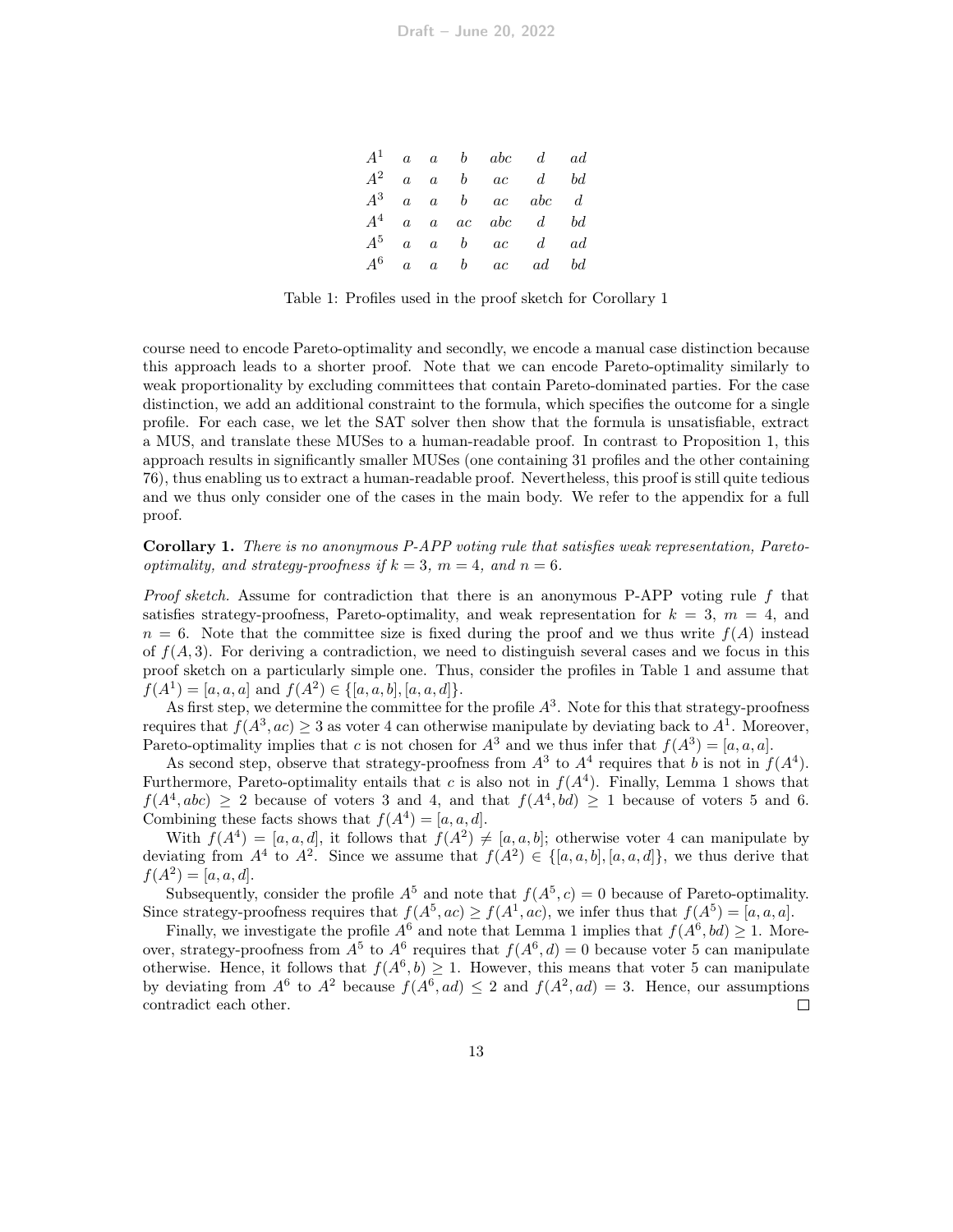#### <span id="page-13-0"></span>3.3 Induction Step

Finally, for proving Theorems [1](#page-2-0) and [2,](#page-2-1) we need to generalize Proposition [1](#page-10-2) from committees of size  $k = 3$ ,  $m = 4$  parties, and  $n = 6$  voters to larger parameters. For this, we use inductive arguments to generalize Proposition [1.](#page-10-2) We focus in this section only on the inductive arguments based on weak representation because two of the three inductive arguments also hold when using weak proportional representation and the argument for the remaining one is rather similar.

Before proving these inductive arguments, we first introduce two auxiliary facts.

<span id="page-13-1"></span>**Proposition 2.** Let f denote a strategy-proof P-APP voting rule and  $k \in \mathbb{N}$ . It holds that  $f(A, k, A_i) \ge f(A', k, A_i)$  for all sets of voters  $I \subseteq N$ , voters  $i \in I$ , and profiles A, A' such that  $A_j = A'_j$  for all  $j \in N \setminus I$  and  $A_{i_1} = A_{i_2}$  for all  $i_1, i_2 \in I$ .

*Proof.* Consider a strategy-proof P-APP voting rule  $f$ , a set of voters I, and two profiles A and  $A'$  as specified above. Define  $A^0, \ldots, A^{|I|}$  as the sequence of approval profiles such that  $A^0 = A, A^{|I|} = A'$ , and  $A^{l+1}$  differs from  $A^l$  by letting a single voter  $i \in I$  deviate from  $A_i$  to  $A'_i$ . Since  $A_{i_1} = A_{i_2}$  for all  $i_1, i_2 \in I$ , strategy-proofness implies for every  $l \in \{0, \ldots, |I|-1\}$  that  $f(A^l, k, A_i) \ge f(A^{l+1}, k, A_i)$ . Finally, combining these inequalities yields the lemma.  $\Box$ 

<span id="page-13-3"></span>**Proposition 3.** Assume that  $f$  is a P-APP voting rule that satisfies strategy-proofness and weak representation. For every subset of parties  $X \subseteq \mathcal{P}$ , profile A, committee size  $1 \leq k \leq n$  and integer  $\ell \leq k$ , it holds that  $f(A, X) \geq \ell$  if  $|X| \geq \ell$  and at least  $\ell \cdot \lceil \frac{n}{k} \rceil$  voters report X as their approval ballot.

*Proof.* Consider arbitrary values for k, m, and n and assume that f is a P-APP voting rule satisfying strategy-proofness and weak representation. We prove the statement by induction on  $\ell$  and first consider the case that  $\ell = 1$ . Thus, let A denote a profile and X a non-empty set of parties such that  $A_i = X$  for at least  $\lceil \frac{n}{k} \rceil$  voters. Moreover, consider the profile A' derived from A by letting all voters who initially approved X only approve a single party  $x \in X$ . It follows from weak representation that  $f(A', k, x) \geq 1$  and thus  $f(A', k, X) \geq 1$ . Finally, Proposition [2](#page-13-1) implies that  $f(A, k, X) \ge f(A', k, X) \ge 1$ , which proves the induction basis.

For the induction step, we assume that the statement holds for all profiles A, sets of parties X, and integers  $1, \ldots, \ell$  and we prove the statement for  $\ell + 1$ . Hence, consider a profile A and set of parties X such that  $|X| \geq \ell + 1$  and at least  $(\ell + 1) \cdot \lceil \frac{n}{k} \rceil$  voters report X. Next, consider the profile A' derived from A by letting  $\lceil \frac{n}{k} \rceil$  voters who approve X in A report a single party  $x \in X$  and the remaining voters who approve X in A report  $A \setminus \{x\}$ . Weak representation requires for  $A'$  that  $x$  needs to be chosen at least once. Moreover, the induction hypothesis requires that  $f(A', k, X \setminus \{x\}) \geq \ell$  because  $|X \setminus \{x\}| \geq \ell$  and at least  $\ell \cdot \lceil \frac{n}{k} \rceil$  voters report  $X \setminus \{x\}$ . Hence,  $f(A', k, X) \ge \ell + 1$  and Proposition [2](#page-13-1) implies in turn that  $f(A, \tilde{k}, X) \ge f(A', k, X) \ge \ell + 1$ .  $\Box$ 

We are now ready to discuss the inductive arguments and start by showing that we can multiply the number of voters. An analogous argument has been proposed by [Peters](#page-25-7) [\(2018\)](#page-25-7) for ABC voting rules. Also, note that Lemma [3](#page-13-2) also works when using weak proportional representation instead of weak representation.

<span id="page-13-2"></span>**Lemma 3.** Let  $\ell \in \mathbb{N}$  denote an integer. If there is no P-APP voting rule that satisfies anonymity, weak representation, and strategy-proofness for committees of size k, m parties, n voters, there is no such rule for committees of size k, m parties,  $\ell \cdot n$  voters.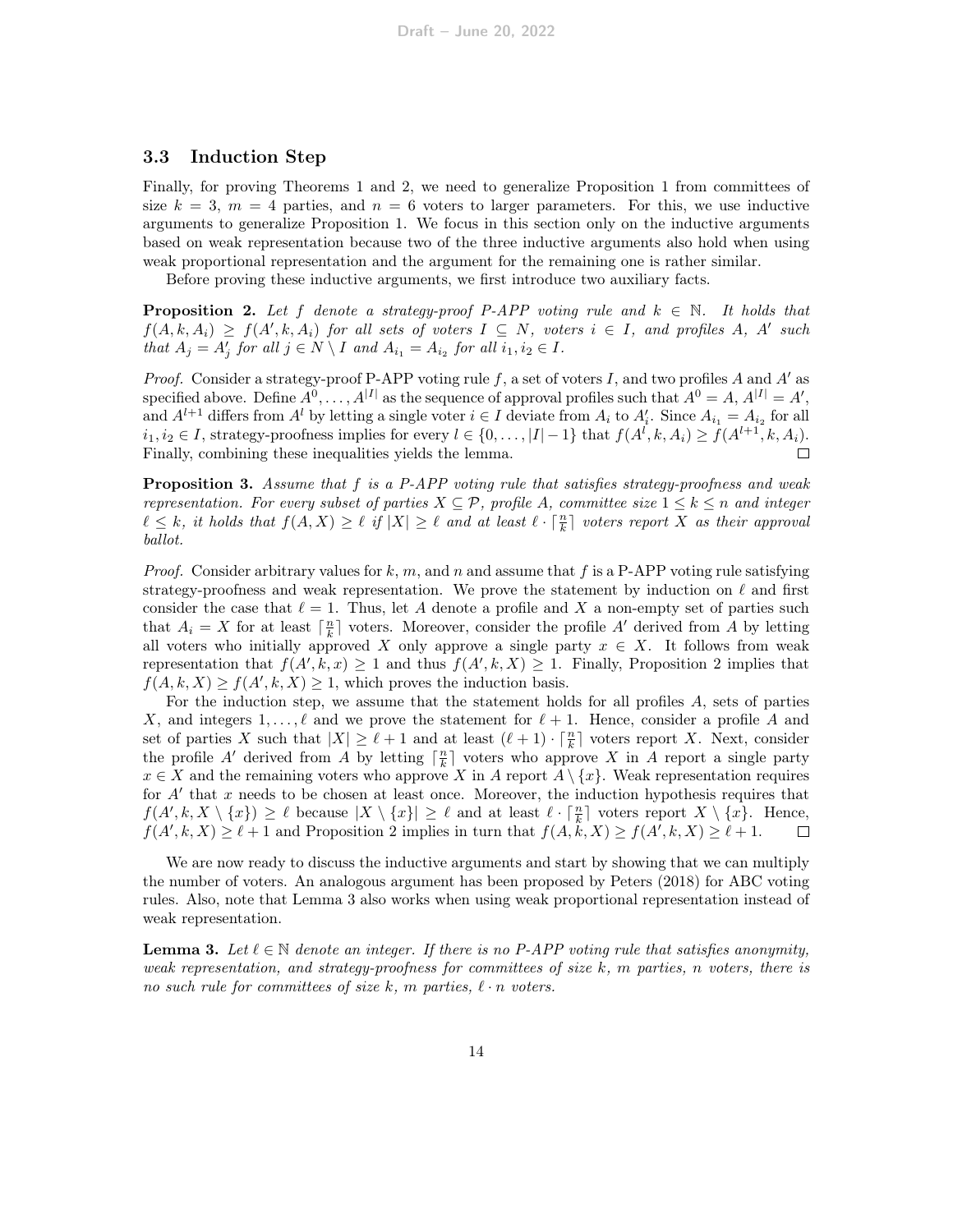Proof. We prove the contrapositive of the lemma: if there is a committee voting rule that meets all conditions of the lemma for committees of size k, m parties, and  $\ell \cdot n$  voters, then there is also such a rule if there are only n voters. Hence, assume that  $f$  denotes a P-APP voting rule satisfying anonymity, strategy-proofness and weak representation for  $\ell \cdot n$  voters. The following P-APP rule g for n voters satisfies the same axioms as f: given a profile A for n voters, g copies every voter  $\ell$ times to derive the profile A'. Then  $g(A) = f(A')$ .

First, note that g inherits anonymity from  $f$  as permuting the voters in  $A$  only leads to a permutation of the voters in A'. Moreover, g satisfies weak representation: if  $j \geq \frac{n}{k}$  voters uniquely approve a party x in A, then  $\ell \cdot j \geq \ell \frac{n}{k}$  voters approve x uniquely in A'. Since f satisfies weak representation, this means that  $g(A, k, \tilde{x}) = f(A', k, x) \geq 1$ . Finally, it follows from Proposition [2](#page-13-1) that g is strategy-proof. For this consider two approval profiles A and A that only differ in the preference of a single voter i. The profiles A' and  $\bar{A}'$  derived by cloning every voter  $\ell$  times thus differ only in the clones of voter *i*. Hence, Proposition [2](#page-13-1) implies that  $f(A', k, A'_i) \ge f(A', k, A'_i)$ , which proves that  $g(A, k, A_i) \ge g(\overline{A}, k, A_i)$ .

As second inductive argument, we show that we can increase the number of parties arbitrarily. The lemma holds again when using weak proportional representation instead of weak representation.

<span id="page-14-0"></span>Lemma 4. If there is no P-APP voting rule that satisfies anonymity, strategy-proofness, and weak representation for committees of size  $k$ , m parties, and n voters, there is also no such a rule for committees of size k,  $m + 1$  parties, n voters.

Proof. We prove the contrapositive of the lemma: if there is a P-APP voting rule f that satisfies all axioms for  $m+1$  parties, there is also such a voting rule for m parties. For proving this, we define a P-APP voting rule g for m parties based on f. To this end, let  $A^{xy}$  be the profile derived from A by cloning a party  $x$  (and using  $y$  as the name for the new party). More formally, this means  $A_i^{xy} = A_i \cup \{y\}$  if  $x \in A_i$  and  $A_i^{xy} = A_i$  otherwise, where y denotes a new party. Then, g is defined as follows:  $g(A, k, z) = f(A^{xy}, k, z)$  for all  $z \in \mathcal{P} \setminus \{x\}$  and  $g(A, k, x) = f(A^{xy}, k, xy)$ .

First, note that q is a well-defined P-APP voting rule for  $m$  parties as its output committee never contains y. Moreover,  $g$  clearly inherits anonymity from  $f$ . It is also not hard to see that g is strategy-proof: if not, there are profiles  $A<sup>1</sup>$  and  $A<sup>2</sup>$  that differ only in the preference of a single voter *i* such that  $g(A^2, k, A_i^1) > g(A^1, k, A_i^1)$ . However, this implies that *f* is manipulable because for all profiles A and sets of parties X, it holds that  $g(A, k, X) = f(A^{xy}, k, X)$  if  $x \notin X$ and  $g(A, k, X) = f(A^{xy}, k, X \cup \{y\})$  otherwise. Since every voter in  $A^{xy}$  approves y if and only if she approves x in A, it follows therefore for the profiles  $\bar{A}^1 = (A^1)^{xy}$  and  $\bar{A}^2 = (A^2)^{xy}$  that  $f(\bar{A}^2, k, \bar{A}^1_i) > f(\bar{A}^1, k, \bar{A}^1_i)$ , thus contradicting that f is strategy-proof. Finally, g satisfies also weak representation, which follows by a case distinction on the parties. If a party  $z \neq x$  is uniquely approved by  $\lceil \frac{n}{k} \rceil$  voters in the original profile A, then it is also uniquely approved by these in  $A^{xy}$ . Hence,  $g(A, z) = f(A^{xy}, z) \ge 1$  due to the weak representation of f. On the other hand, if x is uniquely approved by at least  $\lceil \frac{n}{k} \rceil$  voters, then these voters approve  $xy$  in  $A^{xy}$ . Hence, Proposition [3](#page-13-3) shows that  $g(A, k, x) = f(A^{xy}, k, xy) = 1$ . This shows that g satisfies all required axioms.  $\Box$ 

Finally, we prove that we can also increase the size of the committee if we increase the number of voters and parties. Note that based on weak proportional representation, we can prove a stronger inductive argument leading to the improved bound on the number of parties in Theorem [2.](#page-2-1) This argument relies on a similar idea and is thus deferred to the appendix.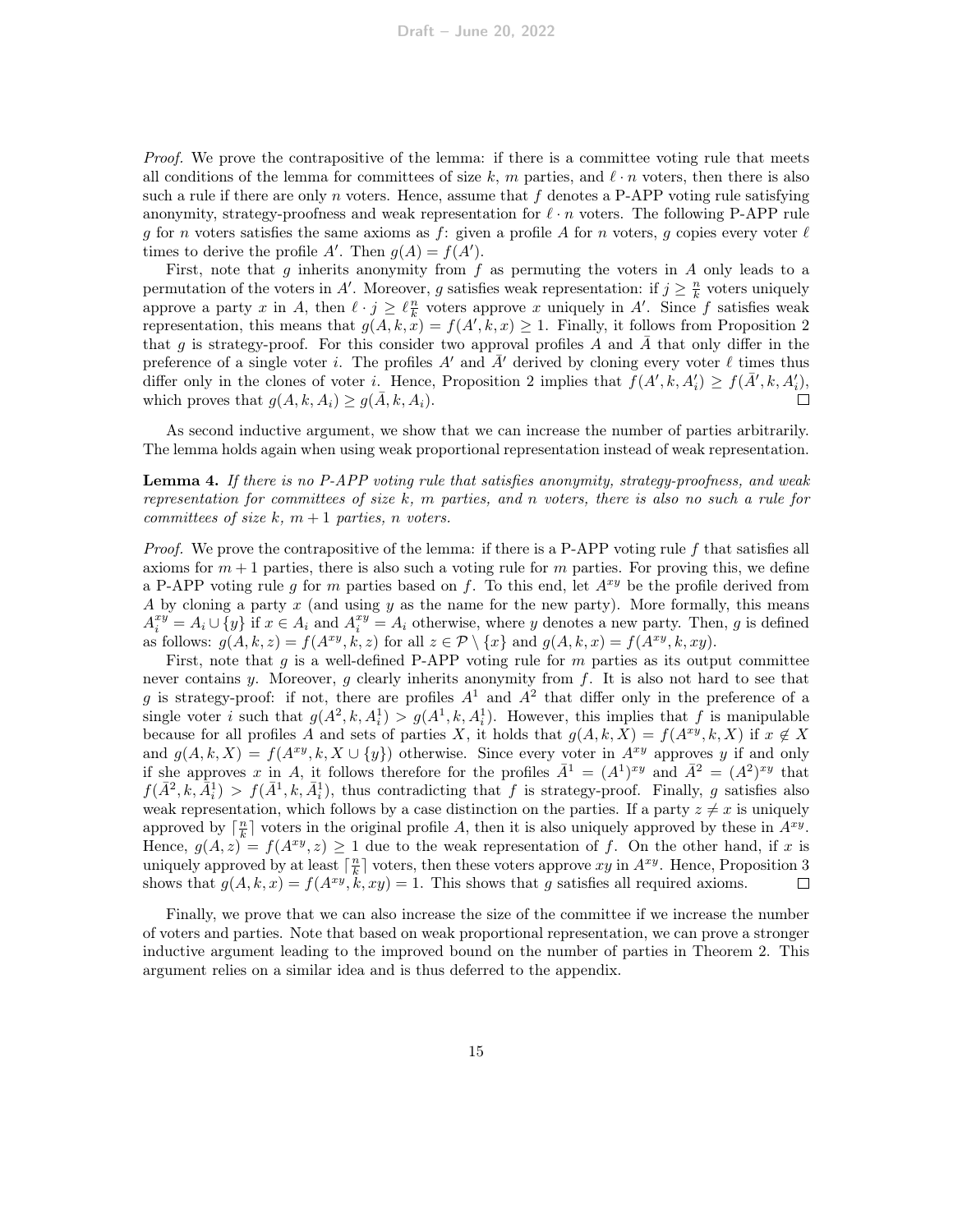**Lemma 5.** Assume that n, k are integers such that n is a multiple of k. If there is no P-APP voting rule that satisfies anonymity, strategy-proofness, and weak representation for committees of size k, m parties, and n voters, there is also no such rule for committees of size  $k+1$ ,  $m+1$  parties, and  $\frac{n(k+1)}{k}$  voters.

Proof. Once again, we prove the contrapositive of the lemma and thus assume that there is a voting rule  $f$  that satisfies anonymity, strategy-proofness, and weak representation for committees of size  $k+1$ ,  $m+1$  parties, and  $\frac{n(k+1)}{k}$  voters. Given this rule f, we construct a P-APP voting rule g that satisfies the same axioms for committees of size  $k$ , m parties and n voters. To this end, let  $A^{xy}$ denote the profile derived from A by adding y as clone of x and adding  $\frac{n}{k}$  voters who approve xy. More formally,  $A^{xy}$  is defined as follows, where y is a new party:  $A_i^{xy} = A_i \cup \{y\}$  for all  $i \in N$  with  $x \in A_i$ ,  $A_i^{xy} = A^i$  for all  $i \in N$  with  $x \notin A_i$ , and there are  $\frac{n}{k}$  voters  $i \notin N$  with  $A_i^{xy} = xy$ . Finally, we define g by  $g(A, k, z) = f(A^{xy}, k + 1, z)$  for all  $z \neq x$  and  $g(A, k, x) = f(A^{xy}, k + 1, xy) - 1$ .

First, note that g is a well-defined P-APP voting rule for committees of size k as Proposition [3](#page-13-3) ensures that  $f(A^{xy}, k + 1, xy) \ge 1$  for all profiles A. Thus  $g(A, k, x) \ge 0$  and, since f returns a committee of size  $k + 1$ , g returns a committee of size k. Next, it is apparent that g inherits anonymity of  $f$ . Moreover, a similar argument as in Lemma [4](#page-14-0) shows that  $g$  is strategy-proof. Finally, note that g satisfies weak representation. For every party  $z \neq x$ : if z is uniquely approved by at least  $\frac{n}{k}$  voters in a profile A, it is also uniquely approved by these voters in  $A^{xy}$ . Since  $\frac{n(k+1)}{k(k+1)} = \frac{n}{k}$ , it thus follows that  $f(A^{xy}, k+1, z) \geq 1$  due to the weak representation of f and, by definition, we thus have  $g(A, k, z) \geq 1$ . On the other hand, if x is uniquely approved by at least  $\frac{n}{k}$ voters in A, there are at least  $2\frac{n}{k}$  voters in  $A^{xy}$  that exactly approve xy in  $A^{xy}$ . Since  $\frac{n(k+1)}{k(k+1)} = \frac{n}{k}$ , we infer from Proposition [3](#page-13-3) that  $f(A^{xy}, k+1, xy) \geq 2$ , which implies that  $g(A, k, x) \geq 1$ . Hence, g satisfies all required axioms, which proves the lemma.

#### <span id="page-15-0"></span>3.4 Remarks

We conclude this section by discussing remarks about Theorems [1](#page-2-0) and [2.](#page-2-1)

Remark 1. Approval voting satisfies all axioms of Theorem [1](#page-2-0) but weak representation, and Chamberlin-Courant approval voting satisfies all axioms but strategy-proofness. These examples show that these axioms are required for the impossibility. On the other hand, we cannot show that anonymity is necessary for the impossibility and we conjecture that this axiom can be omitted.

**Remark 2.** If we consider electorates where the committee size  $k$  is a multiple of the number of voters n, there are voting rules that satisfy PJR, anonymity, and strategy-proofness: we can just let every voter choose  $\frac{k}{n}$  parties of the committee independently of the approval ballots of the other voters. This is an important difference to the impossibility by [Peters](#page-25-7) [\(2018\)](#page-25-7), which holds also in the case that  $n = k$ .

**Remark 3.** If  $k = 2$ , we can define a P-APP voting rule f that satisfies anonymity, strategyproofness, and even PJR. For defining this rule, let  $s(A, x) = |\{i \in V : x \in A_i\}|$  denote the approval score of party x in profile A, let  $max(s(A) = max_{x \in \mathcal{P}} s(A, x)$  denote the maximal approval score in profile A, and let  $AV(A) = \{x \in \mathcal{P} : s(A, x) = max(s(A))\}$  denote the set of parties with maximal approval scores. Moreover, let  $\succ = x_1 \succ x_2 \succ \cdots \succ x_m$  denote an external tie-breaking order. As first step, f removes all clones from the set  $AV(A)$  according to the tie-breaking order  $\succ$ , i.e., if  $x, y \in AV(A)$  and for all voters  $i \in N$ ,  $x \in A_i$  if and only if  $y \in A_i$ , we remove y from  $AV(A)$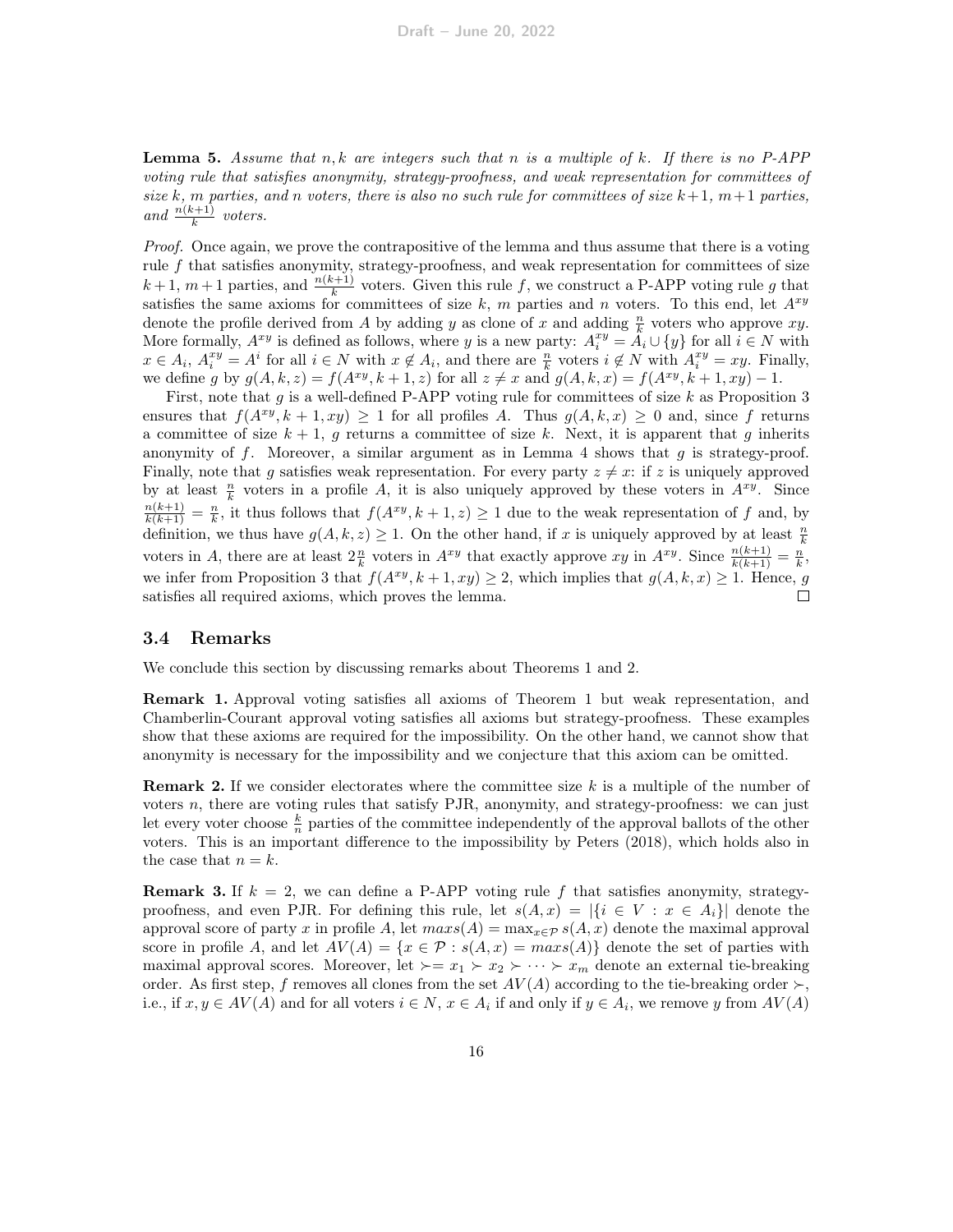if  $x \succ y$  and otherwise x. Based on this reduced set  $AV(A)'$ , we define f as follows: if  $|AV(A)'| = 1$ or  $mass(A) \neq \frac{n}{2}$ , choose the maximal element in  $AV(A)$ ' according to  $\succ$  twice. Else, we choose the maximal and next best party in  $AV(A')$ .

Also, note that the bound on m is tight: if  $k = 2$ , the rule sketched above satisfies PJR and strategy-proofness for every m, and if  $k = 3$  and  $m \leq 3$ , we can constantly choose a committee containing each party at least once to satisfy WR and strategy-proofness. Finally, the SAT solver shows that if  $m = 4$  and  $k = 3$ , we have a possibility if  $n \in \{4, 5\}.$ 

Remark 4. Theorem [2](#page-2-1) also holds when replacing weak proportional representation with weak representation and Pareto-optimality. The reason for this is that for almost all profiles, the combination of weak representation, strategy-proofness and Pareto-optimality implies weak proportional representation. In more detail, this claim holds for all profiles but those where we can split the voters into two sets  $N_1$  and  $N_2$  such that  $A_i = x$  for all  $i \in N_1$  and  $A_i \in \{P, P \setminus \{x\}\}\)$  for all other voters. As neither our proof nor the inductive arguments requires such profiles, it follows thus that Theorem [2](#page-2-1) also holds with the modified set of assumptions.

Remark 5. We use a significantly stronger strategy-proofness notion than [Peters](#page-25-7) [\(2018\)](#page-25-7) for our impossibility theorem. [Peters](#page-25-7) [\(2018\)](#page-25-7) only considers a rule manipulable if there are profiles  $A, A'$ such that  $A_{-i} = A'_{-i}$ ,  $A_i \cap f(A) \subsetneq A_i \cap f(A')$  and  $A'_i \subseteq A_i$ . Perhaps surprisingly, our computer program finds a satisfying assignment when using this weaker strategy-proofness notion and even when dropping the condition on  $A'_{i}$ . However, the corresponding P-APP voting rule seems merely technical and we could not find a closed form representation.

# <span id="page-16-0"></span>4 Strategy-proofness for unrepresented voters

In order to circumvent the impossibilities of Theorems [1](#page-2-0) and [2,](#page-2-1) we consider in this section a restricted form of strategy-proofness: instead of prohibiting all voters from manipulating, we only require that voters who do not approve any member of the elected committee are unable to manipulate. This idea is formalized by strategy-proofness for unrepresented voters (Definition [4\)](#page-5-0), which is severely weaker than the strategy-proofness notion we considered so far and thus may lead to more positive results. Indeed, we demonstrate that we can circumvent Theorem [1](#page-2-0) based on this strategy-proofness notion because Chamberlin-Courant approval voting (CCAV) satisfies strategy-proofness for unrepresented voters and all other axioms of Theorem [1](#page-2-0) for all target committee sizes, voters and parties. This result is all the more surprising given that all other Thiele rules, sequential Thiele rules, and divisor methods based on majoritarian portioning (except approval voting) fail strategy-proofness for unrepresented voters. As a consequence of these two observations we can even characterize CCAV within Thiele rules based on this strategy-proofness notion.

As a first result, we prove that, even though strategy-proofness for unrepresented voters may seem weak, it is a challenging property that most P-APP voting rules fail for some election instance.

<span id="page-16-1"></span>Theorem 3. For every Thiele rule (but AV and CCAV), every sequential Thiele rule (but AV), and every divisor method based on majoritarian portioning (but AV), there are a committee size  $k$ , a number of parties m, and a number of voters n such that the considered method fails strategyproofness for unrepresented voters.

Proof. For each of the three classes we discuss a separate counter example below.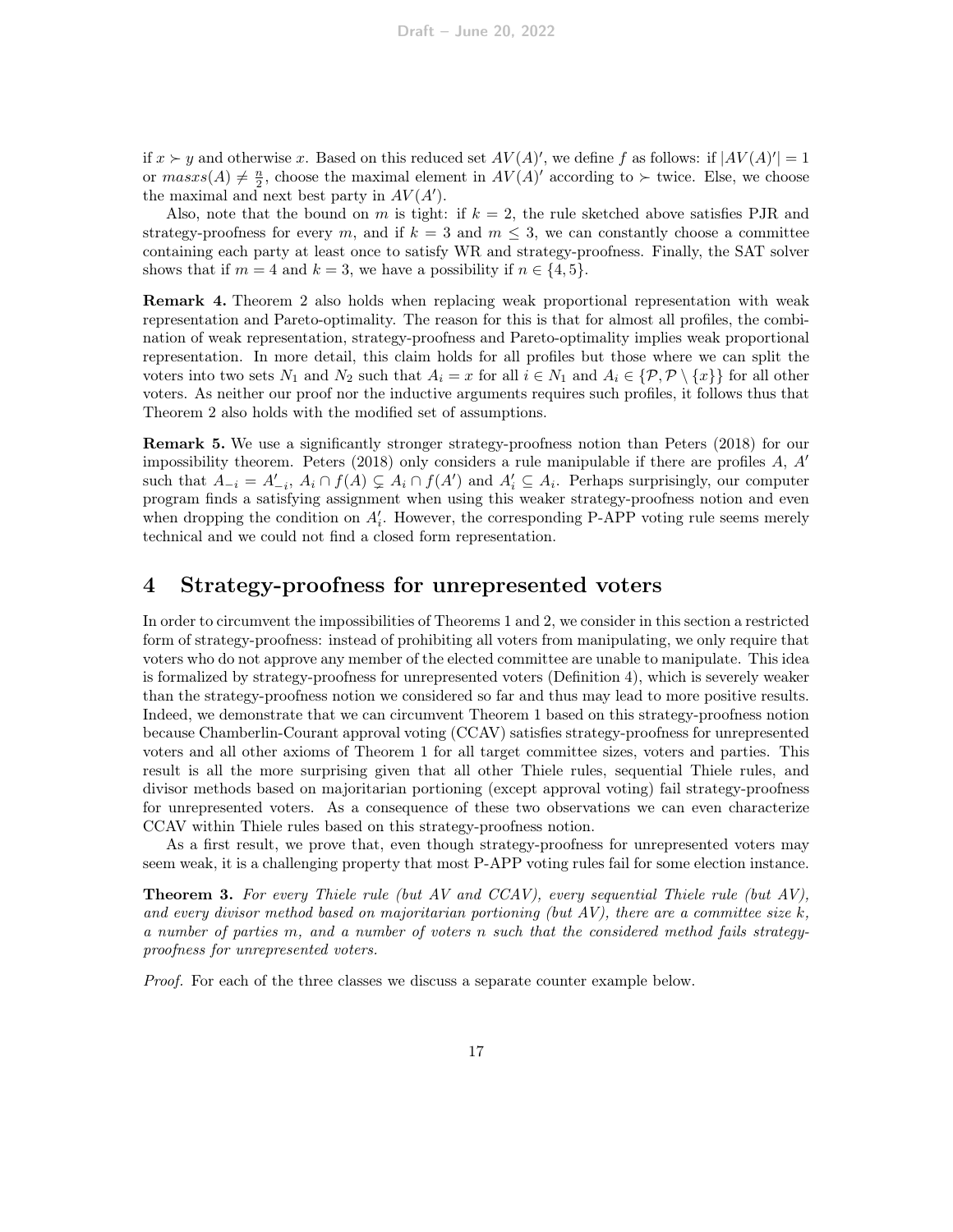**Thiele rules.** Let f denote a w-Thiele rule other than AV and CCAV. Since f is not approval voting, there is an index j with  $w_j \langle w_1 \rangle$  and we denote with j<sup>\*</sup> the smallest such index. In particular, this means that  $\forall j < j^*, w_j = w_1 = 1$ . Moreover, if  $w_{j^*} = 0$ , then  $j^* \geq 3$  because f is not CCAV.

We build the profile P with  $m = 2j^*$  parties  $\mathcal{P} = \{a_1, \ldots, a_{j^*}, b_1, \ldots, b_{j^*}\}\$  and  $n = 2 \cdot \binom{2j^*}{j^*}$  $\binom{2j^*}{j^*} - 2$ voters and aim to elect a committee of size  $k = j^*$ . The approval ballots of the voters are defined as follows:

- A single voter  $v_1$  reports  $\{a_1, \ldots, a_j\}$ .
- A single voter  $v_2$  reports  $\{b_1\}$ .
- For every subset of P of size  $k = j^*$  which is not  $\{a_1, \ldots, a_{j^*}\}$  or  $\{b_1, \ldots, b_{j^*}\}$  (i.e., it contains elements from the a's family and the b's family), add two voters with a ballot corresponding to this subset. These are voters of category 1.

Note that every party appears exactly in  $n_c = 2\binom{2j^*-1}{j^*-1} - 2$  ballots of the voters of category 1. This means that every committee W of size  $k = j^*$  gets a total of  $\sum_{x \in \mathcal{P}} W(x) | \{ i \in N_{C_1} : x \in A_i \} | = j^* n_c$ approvals from voters of category 1. We use this fact to compute the scores of a committee  $W$ derived from these voters. Thus, observe first that the committees  $[a_1, \ldots, a_{j^*}]$  and  $[b_1, \ldots, b_{j^*}]$ receive a score of  $j^*n_c$  from the voters of category 1 as none of these voters approve all parties in the committee. Since  $w_1 = \cdots = w_{j^*-1} = 1$ , every approval brings therefore 1 point, resulting in the score above. On the other hand, for every other committee  $W$ , there are at least two voters who approve all parties in W. Hence, these voters assign the committee a score of  $j^* - 1 + w_{j^*}$ . Note that the total sum of approvals is constant, and we thus derive that the remaining voters of category 1 assign at most  $j^*(n_c-2)$  points to W. Hence, the score of W among voters of category 1 is upper bounded by  $j^* n_c - 2(1 - w_{j^*}).$ 

Finally, if we add the last two voters, the score of  $[a_1, \ldots, a_j]$  is  $j^*n_c + j^* - 1 + w_{j^*}$ , the score of  $[b_1,\ldots,b_j]$  is  $j^*n_c+1 < j^*n_c+j^*-1+w_{j^*}$  (because either  $j^* \geq 3$  or  $w_{j^*} > 0$ ), and the scores of other committees is at most  $j^*n_c - 2(1 - w_{j^*}) + j^* < j^*n_c + j^* - 1 + w_{j^*}$  (since  $w_{j^*} < 1$ ). Hence, f elects the committee  $[a_1, \ldots, a_{j^*}]$  for A.

Now, consider the profile  $A'$  derived from  $A$  by changing the approval ballot of voter  $v_2$  to  $\{b_1,\ldots,b_{j^*}\}.$  Then, the score of the committee  $[a_1,\ldots,a_{j^*}]$  does not change and the score of  $[b_1, \ldots, b_j]$  is now the same than the score of  $\{a_1, \ldots, a_{j^*}\}\$ . Moreover, the same argument as in the last paragraph shows that the score of all other committees  $W$  is still strictly lower than the score of  $[a_1, \ldots, a_{j^*}]$ . This means that the committees  $[a_1, \ldots, a_{j^*}]$  and  $[b_1, \ldots, b_{j^*}]$  are now tied w.r.t. these scores. Finally, if we assume that the lexicographic tie-breaking prefers the latter committee,  $f(A',j^*) = [b_1,\ldots,b_{j^*}]$  and voter  $v_2$  can thus manipulate even though she approves none of the parties in  $f(A, j^*)$ .

**Sequential Thiele rules.** Consider any sequential  $w$ -Thiele rule  $f$  other than approval voting. Since, the vector w is decreasing and f is not approval voting, there is an index j such that  $w_j < 1$ . Let  $j^*$  denote the first such index. Moreover we define  $\ell \in \mathbb{N}, \ell \geq 4$ , as the smallest integer such that  $w_{j^*} < \frac{\ell-2}{\ell}$ . Finally, consider the following two profiles A and A' with  $m = 4$  parties and  $n = 4 \cdot \ell + 1$  voters (the numbers before the preference relation indicate how often a preference relation is reported, e.g.,  $\ell$  voters approve the set ab in A),

A: 1: b 
$$
\ell
$$
: ab  $\ell$ : bd  $\ell$ : ac  $\ell - 1$ : cd 1: d  
A': 1: b  $\ell$ : ab  $\ell$ : bd  $\ell$ : ac  $\ell - 1$ : cd 1: ad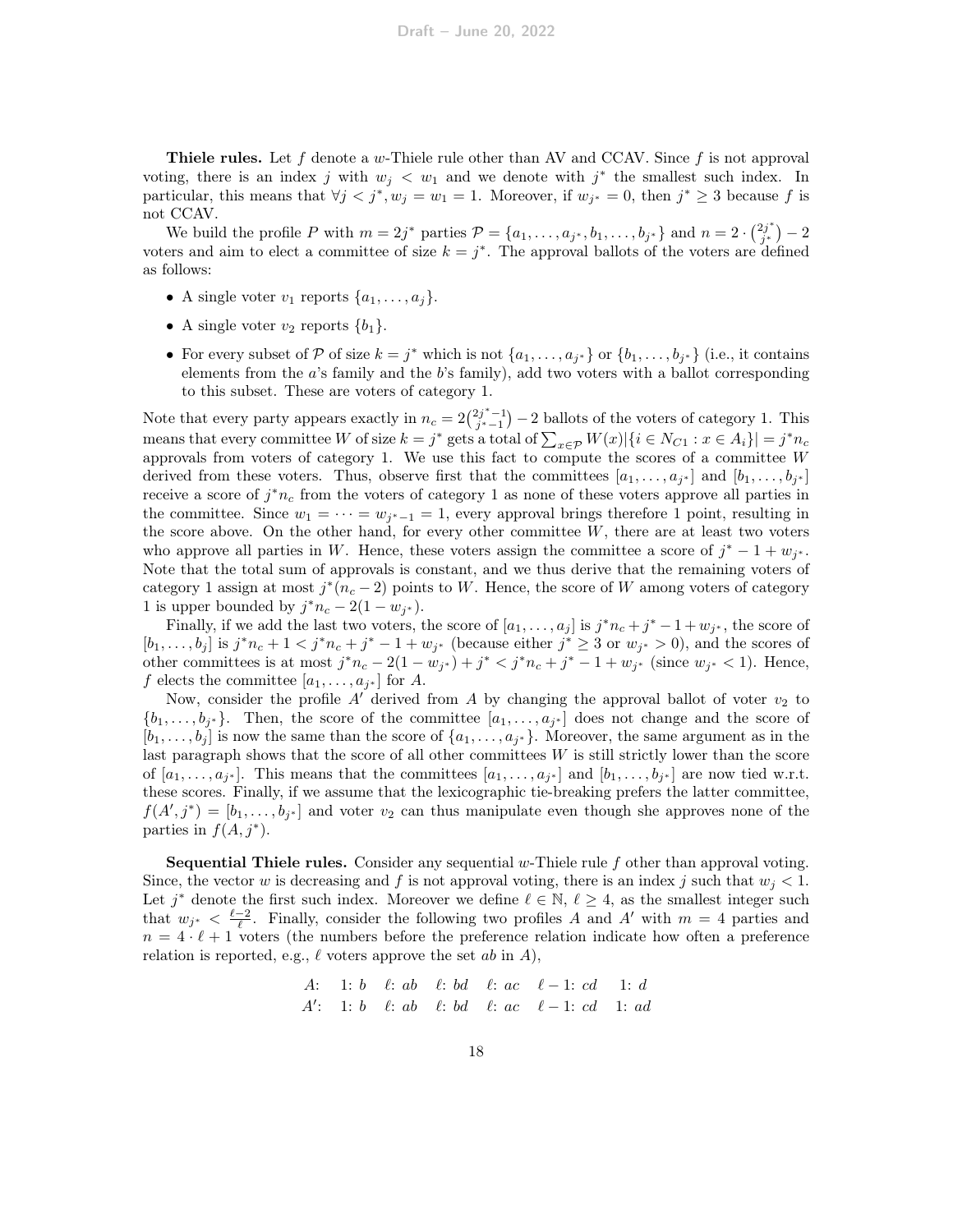We will now show that an unrepresented voter can manipulate f in A if  $k = j^*$ . Note for this that  $w_1 = \cdots = w_{j^*-1} = 1$ , which implies that f assigns the first  $j^*-1$  seats to the approval winner. For the profile A, this means that these seats go to party b as it is approved by  $2\ell+1$  voters. Finally, the last seat goes to party c. For proving this claim, let  $W^x$  denote the committee which assigns  $j^* - 1$ seats to party b and the last seat to party x. Then,  $s(W^c, A) = (j^* - 1)(2\ell + 1) + 2\ell - 1$ ,  $s(W^a, A) =$  $s(W<sup>d</sup>, A) = (j^*-1)(2\ell+1) + \ell \cdot (1+w_{j^*}) < (j^*-1)(2\ell+1) + \ell(1+\frac{\ell-2}{\ell}) = (j^*-1)(2\ell+1) + 2\ell-2$ , and  $s(W^b, A) = (j^* - 1)(2\ell + 1) + (2\ell + 1)w_{j^*} < (j^* - 1)(2\ell + 1) + (2\ell + 1)\frac{\ell - 2}{\ell} < (j^* - 1)(2\ell + 1) + 2\ell - 3,$ which proves our claim.

Next, consider the profile A'. Just as for A, f assigns the first  $j^*$  –1 seats to the approval winner, which is in this case a as both a and b are approved by  $2\ell+1$  voters and the lexicographic tie-breaking chooses a. Finally, analogous computations as for  $A$  show that the last seat then goes to  $d$ , i.e.,  $f(A', j^*)$  chooses the committee that assigns  $j^*-1$  seats to a and one seat to d. Since A and A' differ only in the preference of the last voter (who approves only d) and  $f(A, j^*, d) = 0 < 1 = f(A', j^*, d)$ , this proves that an unrepresented voter can manipulate  $f$ .

Divisor methods based on majoritarian portioning. Let f denote a divisor method based on majoritarian portioning other than approval voting. This means that there is a monotone function  $g : \mathbb{N}_0 \to \mathbb{R}_{>0}$  such that f can be computed as follows: in the *i*-th round, f assigns the next seat to the party x that maximizes  $\frac{w_x}{g(t_x^i)}(w_x)$  denotes the weight of party x computed by majoritarian portioning, and  $t_x^i$  denotes the number of seats assigned to x in all previous iterations). Now, since f is not approval voting, there are integers  $\ell, j \in \mathbb{N}$  such that  $\frac{\ell+1}{g(j)} \leq \frac{\ell}{g(0)}$ . Let  $\ell^*, j^*$  denote a pair of such indices that minimize  $j^*$ , i.e., for all  $j' < j^*$  and  $\ell \in \mathbb{N}_0$ , it holds that  $\frac{\ell+1}{g(j')} > \frac{\ell}{g(0)}$ .

As next step, we show that we may assume that  $\ell^* \geq 2$ . If this is not the case then,  $\ell^* = 1$ . Note that  $\ell^* = 0$  is impossible as  $\frac{1}{g(j)} > \frac{0}{g(0)}$ . Now, if  $\ell^* = 1$ , our conditions require that  $\frac{2}{g(j^*)} \leq \frac{1}{g(0)}$ and  $\frac{2}{g(j)} > \frac{1}{g(0)}$  for every  $j \in \mathbb{N}_0$  with  $j < j^*$ . We will show subsequently that we can set  $\ell^*$  to 3. In particular, we have  $\frac{4}{g(j^*)} \leq \frac{2}{g(j^*)} < \frac{3}{g(0)}$ , showing that our first condition is met. Next, consider the condition that  $\frac{4}{g(j)} > \frac{3}{g(0)}$  for all  $j < j^*$  and assume for contradiction that there is  $j' \in \mathbb{N}$  such that  $j < j^*$  and  $\frac{4}{g(j')}\n\t\leq \frac{3}{g(0)}$ . Since  $\frac{4}{g(0)} > \frac{3}{g(0)}$ , we can thus find an index  $j'' \in \mathbb{N}$  such that  $j'' < j^*$ ,  $\frac{4}{g(j)} > \frac{3}{g(0)}$  for all  $j < j''$  and  $\frac{4}{g(j'')} \leq \frac{3}{g(0)}$ . However, this contradicts the definition of  $j^*$ , as  $j^*$  is the minimal integer that meets our requirements. Hence, we can set  $\ell^*$  to 3.

We use the insights of the last two paragraphs to define two profiles A and A' on  $n = 4\ell^* + 4$ voters and  $m = 4$  parties on which f fails strategy-proofness for unrepresented voters if  $k = j^* + 1$ . In the profiles, the numbers before the preference relation indicate how often a preference relation is reported, e.g.,  $\ell^*$  voters approve the set ab in A.

A: 2: c 2: d 
$$
\ell^*
$$
: ac  $\ell^*$ : cd  $\ell^*$ : ab  $\ell^*$ : bd  
A': 2: c 2: ad  $\ell^*$ : ac  $\ell^*$ : cd  $\ell^*$ : ab  $\ell^*$ : bd

In profile A we see that in total, a and b are each approved by  $2\ell^*$  voters and c and d are each approved by  $2\ell^*$  voters, while in  $A'$  two voters additionally approve a. When applying majoritarian portioning (with lexicographic tie-breaking), we derive for A that  $w_a = 0$ ,  $w_b = 2\ell^*$ ,  $w_c = 2\ell^* + 2$ , and  $w_d = 2$ . In more detail, we first allocate  $2\ell^* + 2$  votes to c because of the lexicographic tiebreaking. After removing all voters who approve c, the approval score of  $d$  is  $\ell^* + 2$  and the approval score of b is  $2\ell^*$ . Since  $\ell^* \geq 2$ , we next allocate  $2\ell^*$  votes to b. Finally, only the two voters who approve d remain, giving d a weight of 2. Now, using the definition of  $\ell^*$  and  $j^*$ , it follows that f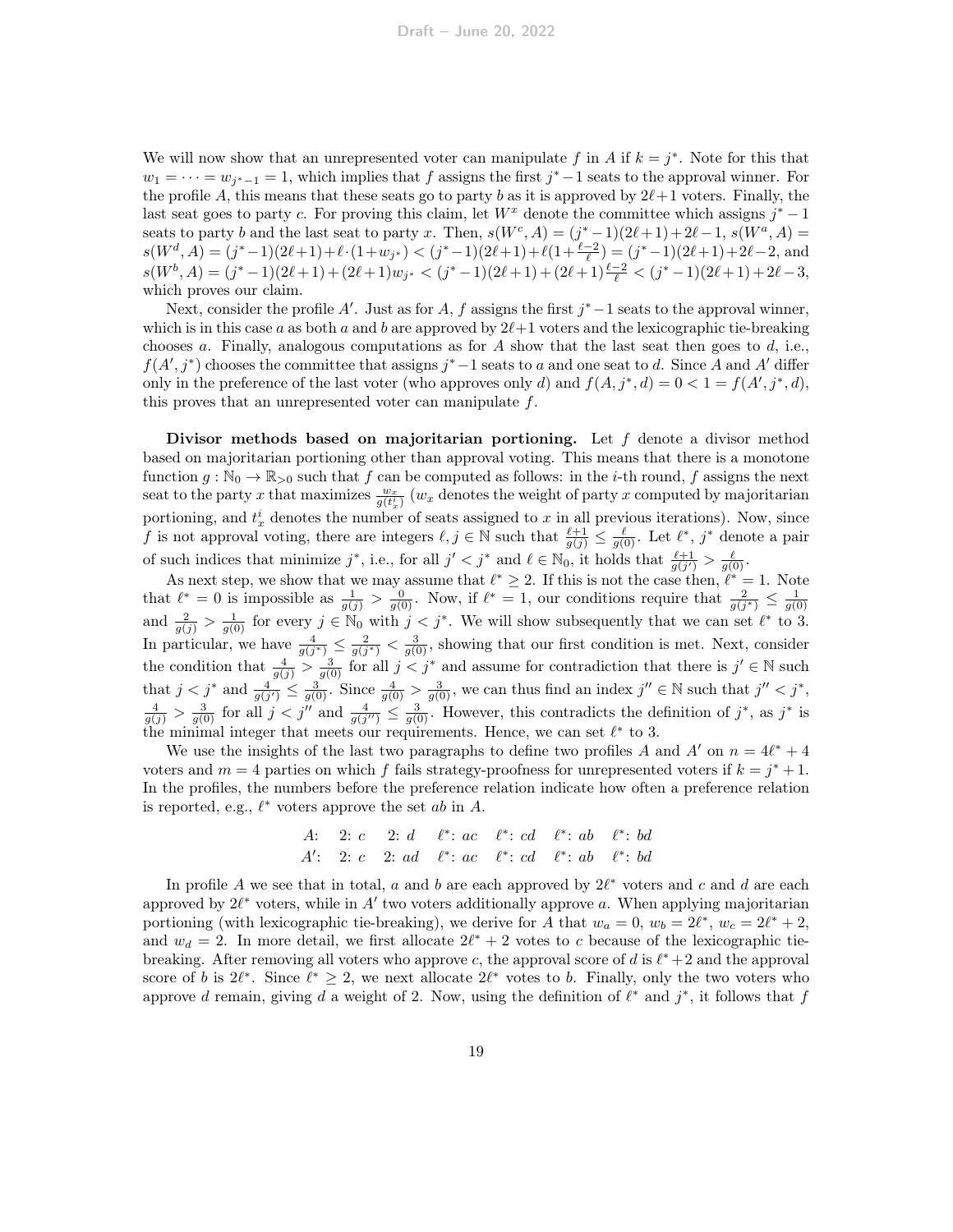assigns the first j<sup>\*</sup> seats to c because  $\frac{\ell^*+1}{g(j')} > \frac{\ell^*}{g(0)}$  for all  $j' < j^*$ . In contrast,  $\frac{\ell^*+1}{g(j^*)} \leq \frac{\ell^*}{g(0)}$  implies that the last seat goes to b. Hence, f outputs a committee W with  $W(c) = j^*$  and  $W(b) = 1$ 

Analogous computations as for A show that majoritarian portioning results in the following weights for A':  $w_a = 2\ell^* + 2$ ,  $w_b = 0$ ,  $w_c = 2$ ,  $w_d = 2\ell^*$ . Then, a symmetric analysis as for A shows that f elects the committee W' with  $W'(a) = j^*$  and  $W'(d) = 1$ . Finally, note that A and  $A'$  only differ in the ballot of the second type of voters. Since these voters approve only d in A but  $W(d) = 0$ , strategy-proofness for unrepresented voters requires that d cannot obtain a seat if these voters manipulate. However, by letting them deviate one after another, the outcome changes eventually in their favor, which means that f can be manipulated by unrepresented voters.

 $\Box$ 

While the theorem only shows that all of the considered rules fail strategy-proofness for unrepresented voters for some specific values of  $k, m$ , and n, it is often easy to generalize the constructions. In particular, for many rules, the counterexamples can be extended to larger committee sizes  $k$  by adding few parties and adding voters who uniquely approve these parties. By doing so, one can enforce that a specific number of seats is allocated to the new parties, and the remaining seats will be assigned as in the initial counter example.

Next, observe that Theorem [3](#page-16-1) contains exceptions: approval voting and Chamberlin-Courant approval voting are not shown to fail strategy-proofness for unrepresented voters. Even more, we can show that both rules indeed satisfy this axiom. While this is not surprising for approval voting as it even satisfies full strategy-proofness, this observation offers an escape route to Theorem [1](#page-2-0) as CCAV also satisfies weak representation. Even more, we can characterize CCAV within Thiele rules based on strategy-proofness for unrepresented voters and weak representation as all other Thiele rules fail one of these conditions.

#### <span id="page-19-0"></span>**Theorem 4.** CCAV is the only Thiele rule that satisfies weak representation and strategy-proofness for unrepresented voters for all committee sizes  $k$ , numbers of parties  $m$ , and numbers of voters  $n$ .

Proof. First, note that Theorem [3](#page-16-1) shows that all Thiele rules but CCAV and AV fail strategyproofness for unrepresented voters for some values of  $k, m$ , and n. Since it is straightforward to see that AV fails weak representation, it follows that no Thiele rule but CCAV can satisfy the given axioms. Hence, it only remains to show that CCAV indeed satisfies strategy-proofness for unrepresented voters and weak representation.

We first consider strategy-proofness and assume for contradiction that CCAV fails this axiom. To this end we assume that there are values of m, n, and k such that there is a voter  $i \in N$  and profiles  $A^1$  and  $A^2$  on m parties and n voters such that  $CCAV(A^2, k, A_i^1) > CCAV(A^1, k, A_i^1) = 0$ and  $A_j^1 = A_j^2$  for all  $j \in N \setminus \{i\}$ . For a simpler notation, let  $W^1 = CCAV(A^1, k)$  and  $W^2 =$  $CCAV(A^2, k)$ , and define  $s(W, A) = |\{i \in N : A_i \cap X \neq \emptyset\}|$  as the CCAV-score of a committee W in a profile A. Now, by the definition of  $W^1$  and  $W^2$ , it follows that  $s(W^1, A^1) \geq s(W^2, A^1)$  and  $s(W^2, A^2) \geq s(W^1, A^2)$ . Moreover, since  $W^1(A_1^1) = 0$  and  $A_j^1 = A_j^2$  for all other voters  $j \in N \setminus \{i\}$ , we can infer that  $s(W^1, A^2) \ge s(W^1, A^1)$ . Finally, we have by assumption that  $W^2(A_i^1) > 0$ , which implies that  $s(W^2, A^1) \geq s(W^2, A^2)$  since  $A_j^1 = A_j^2$  for all  $j \in N \setminus \{i\}$ . Combining these inequalities results in

$$
s(W^2, A^2) \ge s(W^1, A^2) \ge s(W^1, A^1) \ge s(W^2, A^1) \ge s(W^2, A^2).
$$

Clearly this chain of inequalities can only be true if all scores are equal. However, our lexicographic tie-breaking implies then that we choose either  $W^1$  or  $W^2$  for both  $A^1$  and  $A^2$ , which conflicts with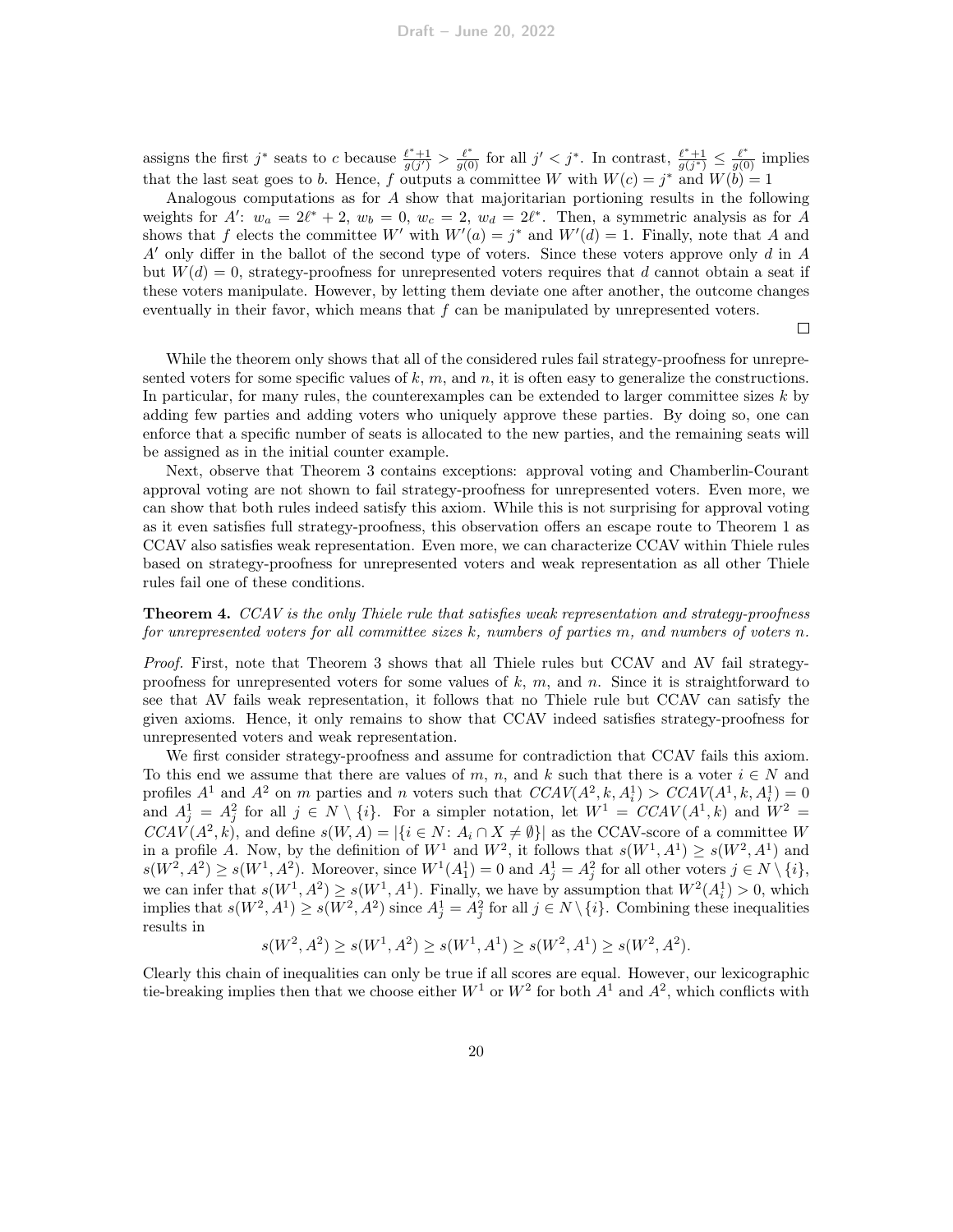the assumption that  $W^1 = CCAV(A^1, k)$  and  $W^2 = CCAV(A^2, k)$ . This contradiction shows that the initial assumption is wrong and CCAV is thus strategy-proof for unrepresented voters.

Finally, we show that CCAV satisfies weak representation. We assume again that this is not the case, which means that there is a party x, a group of voters  $G \subseteq N$ , a profile A, and a committee size k such that  $CCAV(A, k, x) = 0$ ,  $A_i = x$  for all  $i \in G$ , and  $|G| \geq \frac{n}{k}$ . We define again  $W = CCAV(A, k)$  and let  $s(W, A)$  denote the CCAV score of W in A. Since no voter in G approves a party in W, we infer that  $s(W, A) \leq n - \frac{n}{k} = \frac{n(k-1)}{k}$  $\frac{k^{2}-1}{k}$ . Moreover, as the committee W consists of k seats, it follows that, on average, a single seat contributes  $\frac{n(k-1)}{k^2}$  to this score. Hence, there is a party y with  $W(y) \ge 1$  such that the committee W' of size  $k-1$  defined by  $W'(y) = W(y) - 1$ and  $W'(z) = W(z)$  for all  $z \in \mathcal{P} \setminus \{y\}$  has a score of  $s(W', A) \geq s(W, A) - \frac{n(k-1)}{k^2}$ . Finally, consider the committee W'' derived from W' by adding x. Since the voters in G approve a party in this committee, we can compute that

$$
s(W'', A) \ge S(W, A) - \frac{n(k-1)}{k^2} + \frac{n}{k} = s(W, A) + \frac{n}{k^2} > s(W, A).
$$

This proves that the CCAV score of  $W''$  is larger than the one of  $W$ , which contradicts that  $W = CCAV(A, k)$ . Hence, the initial assumption that CCAV fails weak representation is wrong.  $\Box$ 

**Remark 6.** Note that CCAV becomes highly indecisive if  $k \geq m$  because it is then always possible to elect a committee that chooses one of the approved parties of each voter. In this case, many seats of the committee will be assigned by the tie-breaking. Note that similar arguments apply for all w-Thiele rules that have an index i with  $w_i = 0$ : if there are more than im seats in the committee, these rules can choose a score maximizing committee, which guarantees every voter i representatives. In particular, this shows that such rules are strategy-proof for unrepresented voters if  $k \geq im$  because there are simply no unrepresented voters. Consequently, it is necessary for Theorem [4](#page-19-0) to quantify over the numbers of seats in the committee  $k$ , parties  $m$ , and voters  $n$ .

Remark 7. All results of this section carry directly over into the ABC setting. For Theorem [3,](#page-16-1) this follows from the fact that we can simulate P-APP voting rules with ABC voting rules by cloning every party  $k$  times. After this transformation, all considered classes of rules behave exactly as their ABC equivalent. For Theorem [4,](#page-19-0) our claim follows by noting that the proof does not rely on the fact that we are in the P-APP setting.

Remark 8. In much of the literature, committee voting rules are modelled as functions that return sets of committees to avoid the tie-breaking (see, e.g., [Faliszewski et al., 2017\)](#page-24-14). It is also possible to show that Theorems [3](#page-16-1) and [4](#page-19-0) hold for irresolute P-APP voting rules when using suitable set extensions (such as Kelly's [\(Kelly, 1977\)](#page-24-15)) to compare sets of committees.

Remark 9. We focus in this paper on divisor methods based on majoritarian portioning as examples of composite rules. However, [Brill et al.](#page-24-2) [\(2020\)](#page-24-2) introduce also composite P-APP voting rules based on different portioning methods. For many of these rules, it is not difficult to show that they also fail strategy-proofness for unrepresented voters, i.e., the whole class of composite P-APP voting rules seems rather prone to manipulation. We focus on the class of rules based on majoritarian portioning here since these were shown to often provide high degrees of proportionality [\(Brill et al.,](#page-24-2) [2020\)](#page-24-2).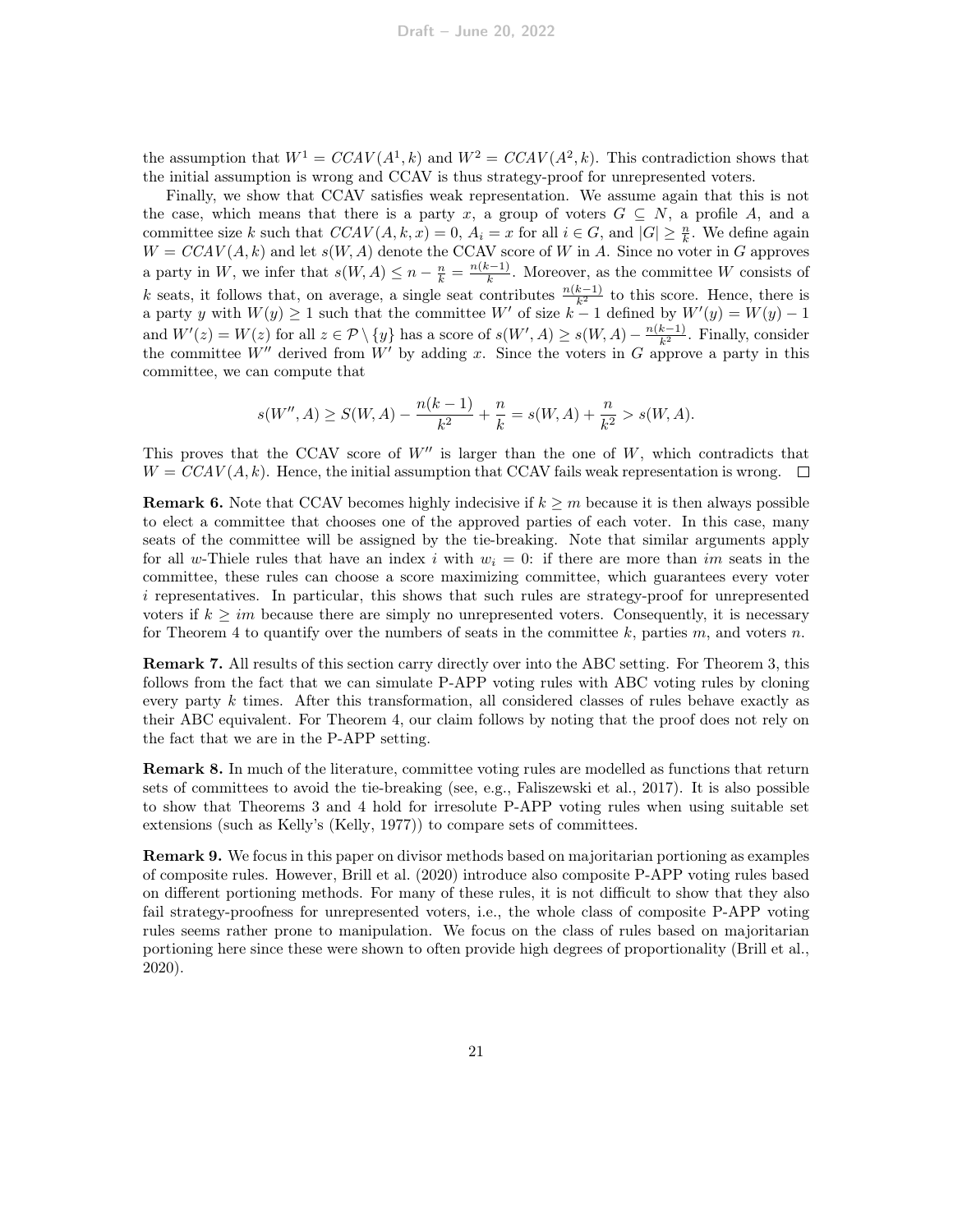# 5 Conclusion

In this paper, we study the compatibility of strategy-proofness and proportional representation for party-approval multi-winner (P-APP) elections. In P-APP elections, a multiset of the parties is chosen based on the voters' approval ballots and this setting thus constitutes an important generalization of approval-based committee elections [\(Brill et al., 2020\)](#page-24-2). Unfortunately, it turns out that strategy-proofness and minimal notions of proportional representation are incompatible even in this more flexible setting. In more detail, we prove two impossibilities: First, we show that no anonymous P-APP voting rule satisfies both strategy-proofness and weak representation. This result is related to an impossibility by [Peters](#page-25-7) [\(2018\)](#page-25-7) in the more restricted ABC setting and shows that, in general, not even minimal notions of proportional representation are compatible with strategy-proofness. However, the result requires that there are more parties than seats in the committee, a restriction which many applications of P-APP elections do not meet. We thus prove a second impossibility theorem for this case by strengthening weak representation to weak proportional representation. In the final chapter we consider a weakening of strategy-proofness to escape these sweeping impossibility results. In particular, we investigate strategy-proofness for unrepresented voters, which only requires that voters who do not approve any member of the committee cannot manipulate. Perhaps surprisingly, most commonly studied P-APP voting rules fail even this very weak strategy-proofness notion. This observation allows us to characterize Chamberlin-Courant approval voting as the only Thiele rule that satisfies strategy-proofness for unrepresented voters and weak representation for all combinations of numbers of parties, voters, and seats in the committee. Thus, this observation offers an escape route to our first impossibility theorem and highlights the appeal of Chamberlin-Courant approval voting.

While we show the characterization of Chamberlin-Courant approval voting by hand, our impossibility results are derived by computer-aided techniques. In particular, we formalize the problem of finding an anonymous P-APP voting rule that satisfy strategy-proofness and weak representation as a logical formula for fixed numbers of parties, voters, and seats in the committee and let a SAT solver show that the constructed formula is unsatisfiable. This shows that no such function exists for the given parameters and we use hand-crafted inductive arguments to generalize the impossibility to larger values of  $m$ ,  $n$ , and  $k$ . Notably, the smallest proof found by this computer-aided approach requires 635 profiles and more than 20.000 strategy-proofness applications, making it very tedious or even impossible to check the proof by hand. As solution, we verify the result by Isabelle, a highly trustworthy interactive theorem prover, and include the full proof of a slightly weaker claim in the appendix.

Our work also offers several directions for future work. Firstly, we use a cardinality-based strategy-proofness notion for our impossibility results, and the SAT solver suggests that the impossibilities ceases to hold for weaker strategy-proofness notions. Thus, it might be worthwhile to analyze slightly weaker strategy-proofness notions in this setting. Secondly, we feel that the notion of strategy-proofness for unrepresented voters deserves more attention; for instance, while CCAV satisfies it together with weak representation, we have to leave it open whether weak proportional representation is compatible with this strategy-proofness notion. Finally, one can see strategy-proofness and strategy-proofness for unrepresented voters as two extreme cases of a parameterization of strategy-proofness. Since we derive different results based on the parametrization, it might also be interesting to consider quantified strategy-proofness notions for P-APP elections.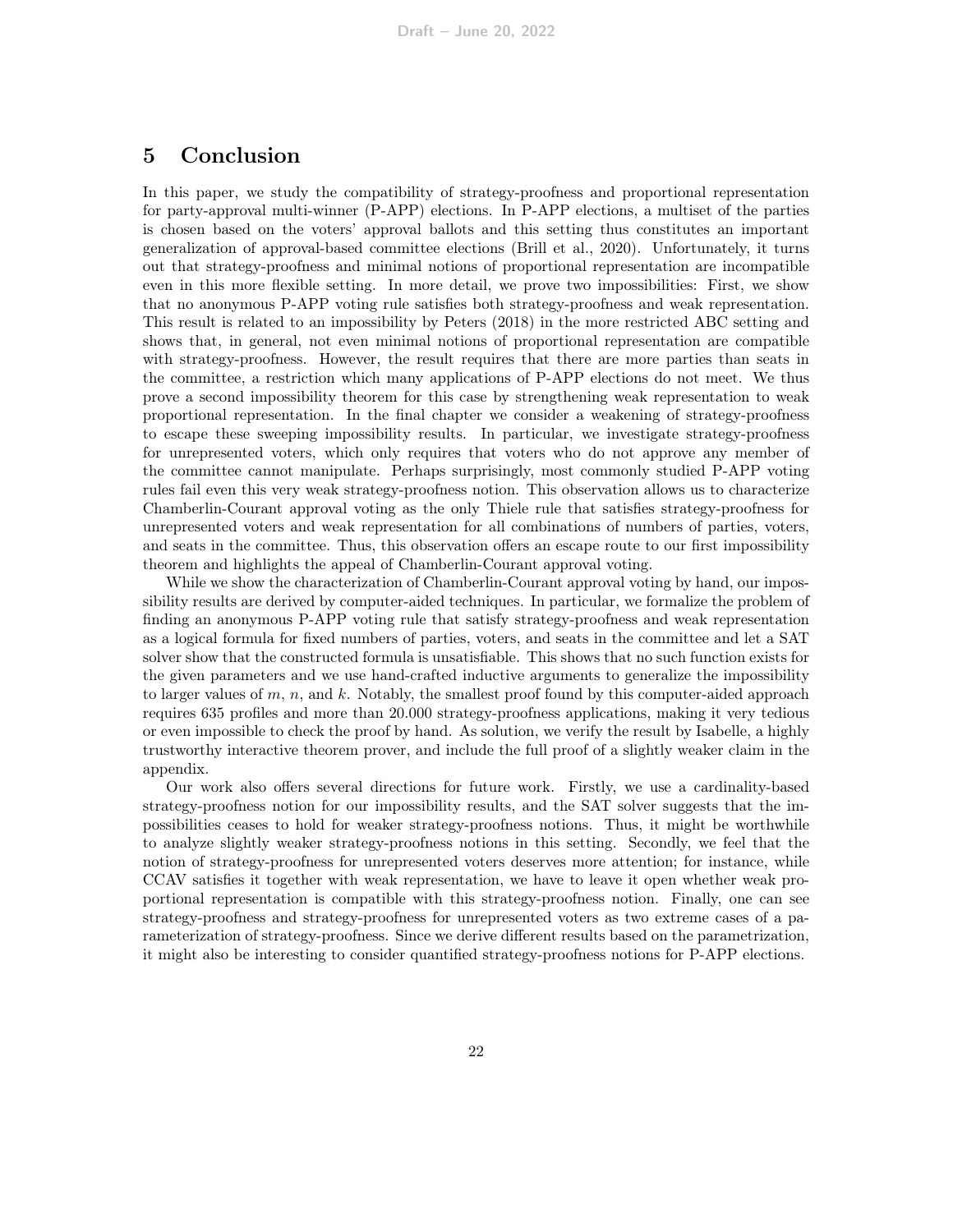# Acknowledgments

We would like to thank Felix Brandt, Markus Brill, and Dominik Peters for their helpful comments. Jonas Israel was supported by the Deutsche Forschungsgemeinschaft under grant BR 4744/2-1. Théo Delemazure was supported by the PRAIRIE 3IA Institute under grant ANR-19-P3IA-0001 (e). Patrick Lederer was supported by the Deutsche Forschungsgemeinschaft under grant BR 2312/12-1.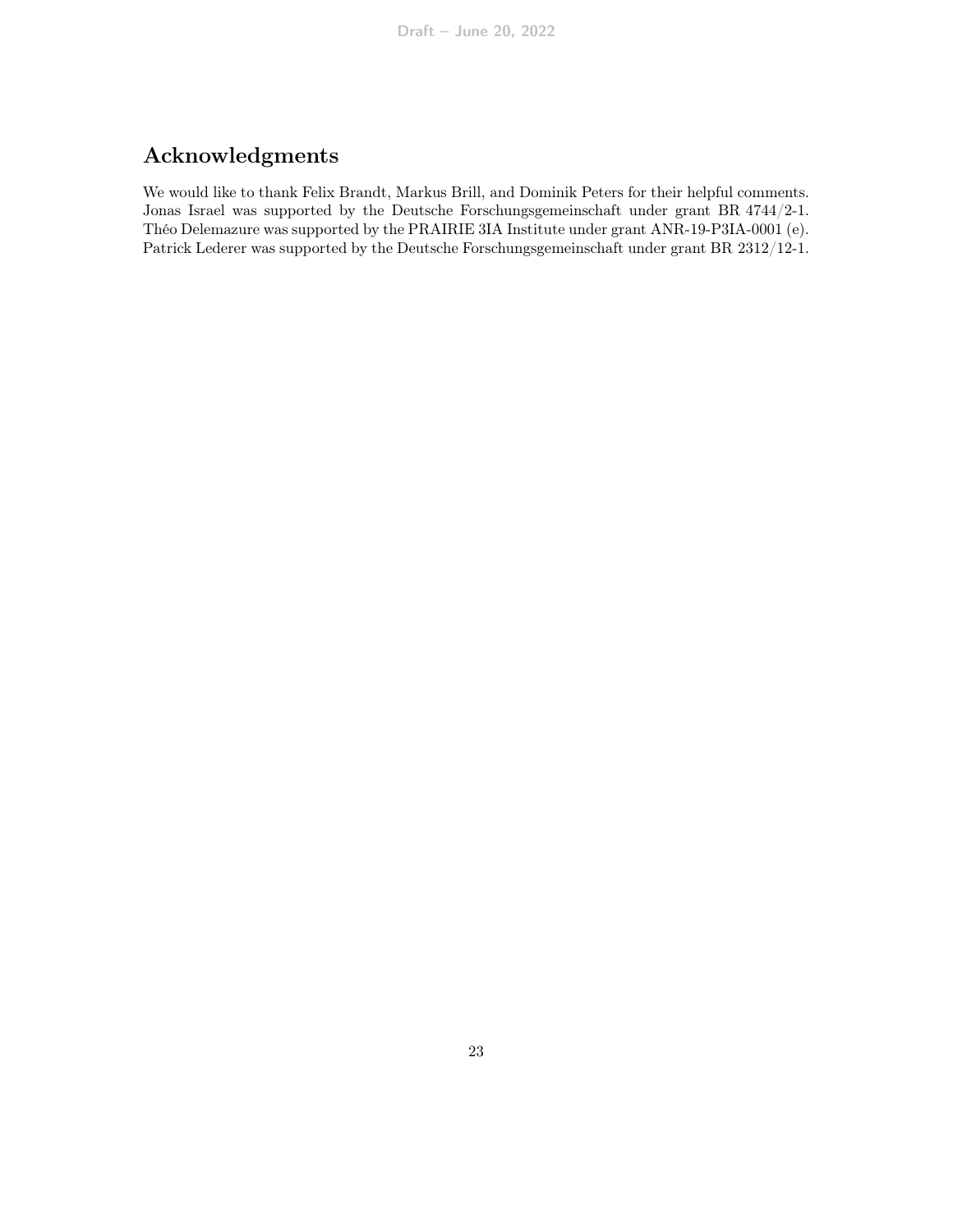# References

- <span id="page-23-13"></span>G. Audemard and L. Simon. On the glucose sat solver. International Journal on Artificial Intelligence Tools, 27(01):1–25, 2018.
- <span id="page-23-2"></span>H. Aziz, S. Gaspers, J. Gudmundsson, S. Mackenzie, N. Mattei, and T. Walsh. Computational aspects of multi-winner approval voting. In Proceedings of the 14th International Conference on Autonomous Agents and Multiagent Systems (AAMAS), pages 107–115. IFAAMAS, 2015.
- <span id="page-23-1"></span>H. Aziz, M. Brill, V. Conitzer, E. Elkind, R. Freeman, and T. Walsh. Justified representation in approval-based committee voting. Social Choice and Welfare, 48(2):461–485, 2017.
- <span id="page-23-5"></span>H. Aziz, A. Bogomolnaia, and H. Moulin. Fair mixing: the case of dichotomous preferences. In Proceedings of the 19th ACM Conference on Economics and Computation (ACM-EC), pages 753–781, 2019a.
- <span id="page-23-8"></span>H. Aziz, A. Bogomolnaia, and H. Moulin. Fair mixing: the case of dichotomous preferences. In Proceedings of the 2019 ACM Conference on Economics and Computation, pages 753–781, 2019b.
- <span id="page-23-9"></span>M. Balinski and H. P. Young. Fair Representation: Meeting the Ideal of One Man, One Vote. Brookings Institution Press, 2nd edition, 2001.
- <span id="page-23-0"></span>M. L. Balinski and H. P. Young. Fair Representation: Meeting the Ideal of One Man, One Vote. Yale University Press, 1982.
- <span id="page-23-10"></span>J. Bartholdi, III, C. A. Tovey, and M. A. Trick. The computational difficulty of manipulating an election. Social Choice and Welfare, 6(3):227–241, 1989.
- <span id="page-23-14"></span>A. Belov and J. Marques-Silva. MUSer2: An efficient MUS extractor. Journal on Satisfiability, Boolean Modeling and Computation, 8:123–128, 2012.
- <span id="page-23-12"></span>A. Biere, M. Heule, H. van Maaren, and T. Walsh, editors. Handbook of Satisfiability, volume 185 of Frontiers in Artificial Intelligence and Applications. IOS Press, 2009.
- <span id="page-23-4"></span>A. Bogomolnaia, H. Moulin, and R. Stong. Collective choice under dichotomous preferences. Journal of Economic Theory, 122(2):165–184, 2005.
- <span id="page-23-3"></span>S. Botan. Manipulability of Thiele methods on party-list profiles. In Proceedings of the 20th International Conference on Autonomous Agents and MultiAgent Systems, pages 223–231, 2021.
- <span id="page-23-7"></span>F. Brandl, F. Brandt, M. Eberl, and C. Geist. Proving the incompatibility of efficiency and strategyproofness via SMT solving. Journal of the ACM, 65(2), 2018.
- <span id="page-23-6"></span>F. Brandl, F. BRANDT, D. PETERS, and C. STRICKER. Distribution rules under dichotomous preferences: Two out of three ain't bad. In Proceedings of the 22nd ACM Conference on Economics and Computation (ACM-EC), 2021.
- <span id="page-23-11"></span>F. Brandt and C. Geist. Finding strategyproof social choice functions via SAT solving. In Proceedings of the 13th International Conference on Autonomous Agents and Multiagent Systems (AAMAS), pages 1193–1200. IFAAMAS, 2014.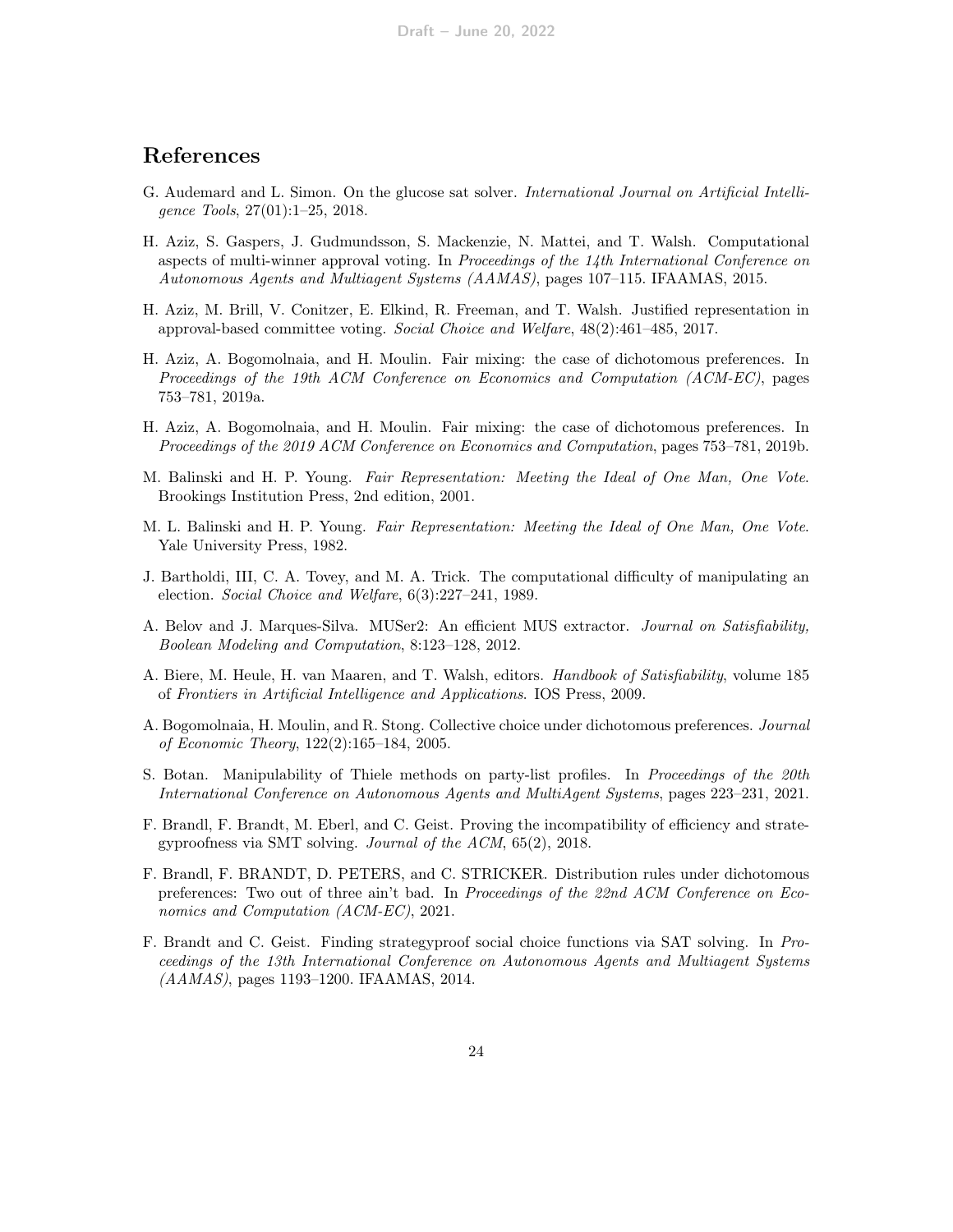- <span id="page-24-0"></span>F. Brandt, V. Conitzer, U. Endriss, J. Lang, and A. Procaccia, editors. Handbook of Computational Social Choice. Cambridge University Press, 2016.
- <span id="page-24-8"></span>F. Brandt, C. Saile, and C. Stricker. Strategyproof social choice when preferences and outcomes may contain ties. *Journal of Economic Theory*, 202, 2022.
- <span id="page-24-1"></span>M. Brill, J.-F. Laslier, and P. Skowron. Multiwinner approval rules as apportionment methods. Journal of Theoretical Politics, 30(3):358–382, 2018.
- <span id="page-24-2"></span>M. Brill, P. Gölz, D. Peters, U. Schmidt-Kraepelin, and K. Wilker. Approval-based apportionment. In Proceedings of the 34th AAAI Conference on Artificial Intelligence (AAAI), pages 1854–1861. AAAI Press, 2020.
- <span id="page-24-3"></span>M. Brill, J. Israel, E. Micha, and J. Peters. Individual representation in approval-based committee voting. In Proceedings of the 36th AAAI Conference on Artificial Intelligence (AAAI). AAAI Press, 2022. Forthcoming.
- <span id="page-24-9"></span>T. Delemazure, T. Demeuleemester, M. Eberl, J. Israel, and P. Lederer. Supplementray material for the paper "Strategy-proofness and proportionality in party-approval multi-winner voting". available at <https://github.com/EmperorAiphaton/P-APP-impossibility>, 2021.
- <span id="page-24-5"></span>C. Duddy. Electing a representative committee by approval ballot: An impossibility result. Economic Letters, 124(1):14—16, 2014.
- <span id="page-24-7"></span>C. Duddy. Fair sharing under dichotomous preferences. Mathematical Social Sciences, 73:1–5, 2015.
- <span id="page-24-12"></span>U. Endriss. Analysis of one-to-one matching mechanisms via sat solving: Impossibilities for universal axioms. In Proceedings of the 34th AAAI Conference on Artificial Intelligence, 2020.
- <span id="page-24-11"></span>P. Faliszewski, E. Hemaspaandra, and L. Hemaspaandra. Using complexity to protect elections. Communications of the ACM, 53(11):74–82, 2010.
- <span id="page-24-14"></span>P. Faliszewski, P. Skowron, A. Slinko, and N. Talmon. Multiwinner voting: A new challenge for social choice theory. In U. Endriss, editor, *Trends in Computational Social Choice*, chapter 2. AI Access, 2017.
- <span id="page-24-13"></span>C. Geist and D. Peters. Computer-aided methods for social choice theory. In U. Endriss, editor, Trends in Computational Social Choice, chapter 13, pages 249–267. AI Access, 2017.
- <span id="page-24-10"></span>A. Gibbard. Manipulation of schemes that mix voting with chance. Econometrica, 45(3):665–681, 1977.
- <span id="page-24-6"></span>S. Janson. Phragmén's and Thiele's election methods. Technical report, arXiv:1611.08826 [math.HO], 2016.
- <span id="page-24-15"></span>J. S. Kelly. Strategy-proofness and social choice functions without single-valuedness. Econometrica, 45(2):439–446, 1977.
- <span id="page-24-4"></span>B. Kluiving, A. de Vries, P. Vrijbergen, A. Boixel, and U. Endriss. Analysing irresolute multiwinner voting rules with approval ballots via SAT solving. In Proceedings of the 24th European Conference on Artificial Intelligence (ECAI), pages 131–138. IOS Press, 2020.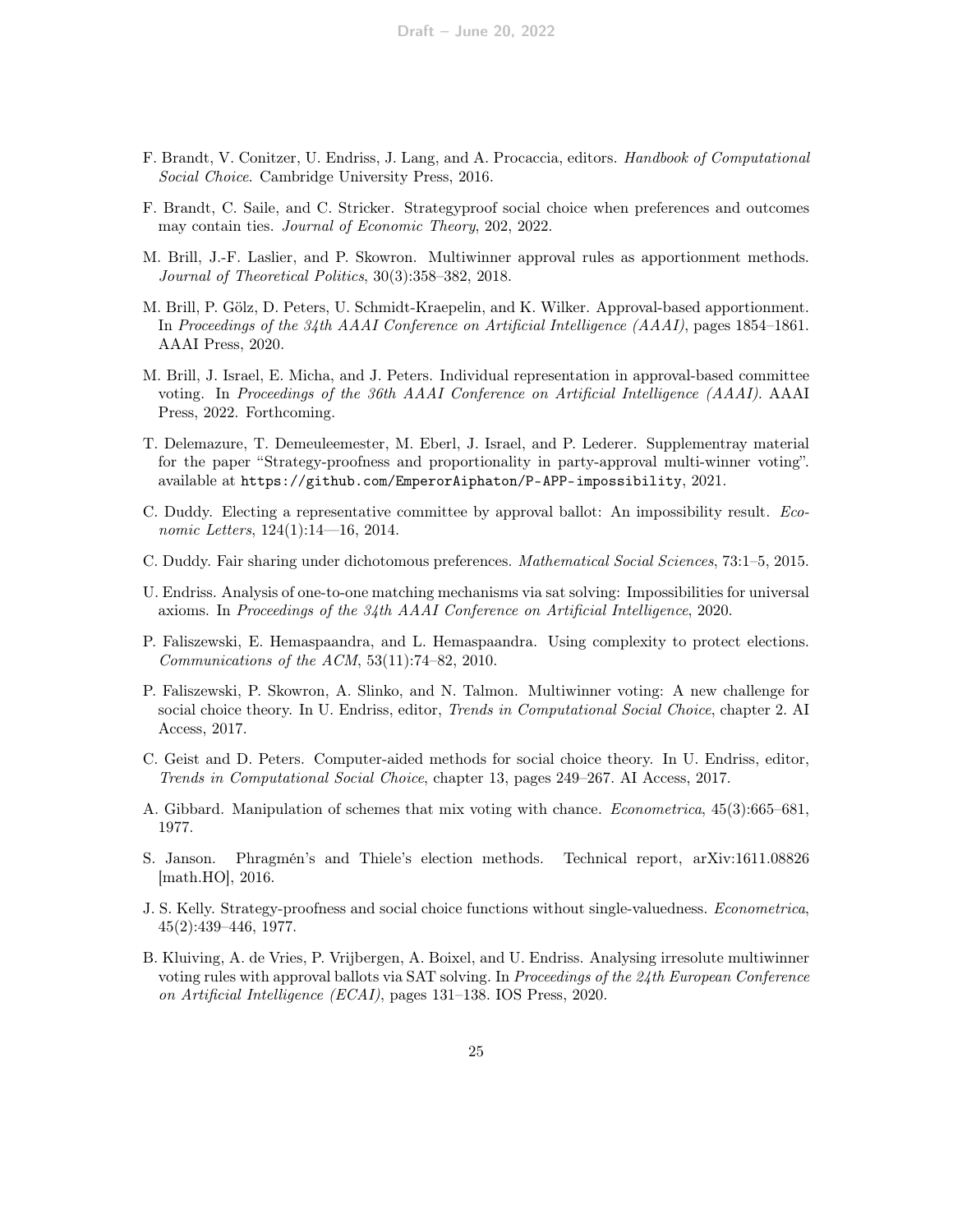- <span id="page-25-8"></span>M. Lackner and P. Skowron. Approval-based multi-winner rules and strategic voting. In Proceedings of the 27th International Joint Conference on Artificial Intelligence (IJCAI), pages 340–346. IJCAI, 2018.
- <span id="page-25-3"></span>M. Lackner and P. Skowron. Consistent approval-based multi-winner rules. Journal of Economic Theory, 192:105173, 2021.
- <span id="page-25-13"></span>A. Nadel, V. Ryvchin, and O. Strichman. Accelerated deletion-based extraction of minimal unsatisfiable cores. Journal of Satisfiability, Boolean Modeling, and Computation, 9:27–51, 2014.
- <span id="page-25-10"></span>T. Nipkow, L. C. Paulson, and M. Wenzel. Isabelle/HOL – A Proof Assistant for Higher-Order Logic, volume 2283 of Lecture Notes in Computer Science (LNCS). Springer-Verlag, 2002.
- <span id="page-25-0"></span>N. Nisan, T. Roughgarden, É. Tardos, and V. Vazirani, editors. Algorithmic Game Theory. Cambridge University Press, 2007.
- <span id="page-25-7"></span>D. Peters. Proportionality and strategyproofness in multiwinner elections. In Proceedings of the 17th International Conference on Autonomous Agents and Multiagent Systems (AAMAS), volume 1549–1557, 2018.
- <span id="page-25-9"></span>D. Peters. Proportionality and strategyproofness in multiwinner elections. *arXiv preprint* arXiv:2104.08594, 2021.
- <span id="page-25-6"></span>D. Peters and P. Skowron. Proportionality and the limits of welfarism. In Proceedings of the 21st ACM Conference on Economics and Computation (ACM-EC), pages 793–794. ACM Press, 2020.
- <span id="page-25-2"></span>F. Pukelsheim. Proportional Representation: Apportionment Methods and Their Applications. Springer, 2014.
- <span id="page-25-4"></span>L. Sánchez-Fernández, E. Elkind, M. Lackner, N. Fernández, J. A. Fisteus, P. Basanta Val, and P. Skowron. Proportional justified representation. In Proceedings of the 31st AAAI Conference on Artificial Intelligence (AAAI), pages 670–676. AAAI Press, 2017.
- <span id="page-25-1"></span>Y. Shoham and K. Leyton-Brown. Multiagent Systems: Algorithmic, Game-Theoretic, and Logical Foundations. Cambridge University Press, 2009.
- <span id="page-25-5"></span>P. Skowron. Proportionality degree of multiwinner rules. In Proceedings of the 22nd ACM Conference on Economics and Computation (ACM-EC), pages 820–840. ACM Press, 2021.
- <span id="page-25-12"></span>P. Tang and F. Lin. Computer-aided proofs of Arrow's and other impossibility theorems. Artificial Intelligence, 173(11):1041–1053, 2009.
- <span id="page-25-11"></span>T. N. Thiele. Om flerfoldsvalg. Oversigt over det Kongelige Danske Videnskabernes Selskabs Forhandlinger, pages 415–441, 1895.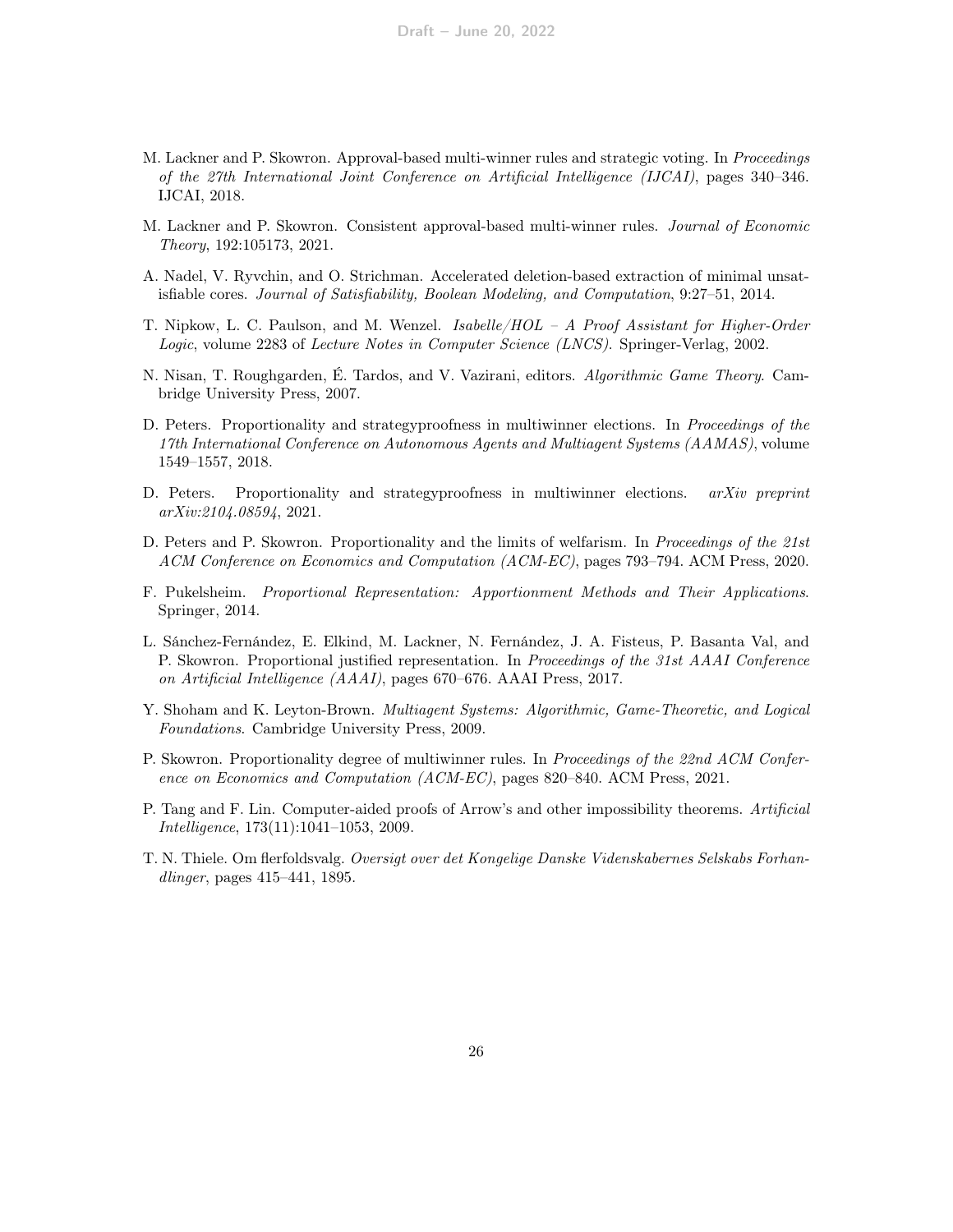# A Omitted proofs of Section [3.1](#page-8-0) and Section [3.3](#page-13-0)

In this section, we provide the proofs omitted from Section [3.](#page-6-1) In more detail, we prove Lemma [1,](#page-9-2) Lemma [2,](#page-10-1) and the missing inductive argument for showing Theorem [2.](#page-2-1) We start by showing Lemma [1.](#page-9-2)

Lemma 1. Let f denote an anonymous P-APP voting rule that satisfies strategy-proofness and weak representation, and let k denote the target committee size. Moreover, we consider a profile A and define  $X = \{x \in \mathcal{P} : \exists G \subseteq N : |G| \geq \frac{n}{k} \land \forall i \in G : A_i = x\}$  as the set of parties that are each uniquely approved by at least  $\frac{n}{k}$  voters in A. If there is a set of voters  $G = \{i_1, \ldots, i_\ell\} \subseteq N$  such that  $|G| \geq \frac{n}{k}$ ,  $A_{i_1} \subseteq A_{i_2} \subseteq \cdots \subseteq A_{i_\ell}$ , and  $A_{i_1} \not\subseteq X$ , then  $f(A, k, A_{i_\ell}) \geq |A_{i_\ell} \cap X| + 1$ .

*Proof.* Let  $f$  denote an anonymous P-APP voting rule that satisfies strategy-proofness and weak representation and consider an arbitrary profile A and a set of voters  $G = \{i_1, \ldots, i_\ell\}$  as defined in the lemma. Moreover, let X denote the set of parties that are uniquely approved by at least  $\frac{n}{k}$ voters each. Note that weak representation forces  $f$  to assign at least one seat to every party in X. For the sake of contradiction, we suppose that  $f(A, A_{i_\ell}) \leq |A_{i_\ell} \cap X|$ . Since every party in X is chosen at least once, it thus follows that this inequality is tight. Moreover, by assumption, there is a party  $y \in A_{i_1} \subseteq A_{i_2} \subseteq \cdots \subseteq A_{i_\ell}$  such that  $y \notin X$ . In particular, this means that no voter in G approves one of the parties in X uniquely, i.e., the parties in  $A_{i_{\ell}} \cap X$  will be assigned at least one seat independent of the ballots of the voters in G.

As next step, we consider the sequence of approval profiles  $A^{\ell+1}, \cdots, A^1$  such that  $A^{\ell+1} = A$ and  $A^j$  is derived from  $A_{j+1}$  by letting voter  $i_j \in G$  change her approval ballot to y. Now consider a single step from  $A^{j+1}$  to  $A^j$  and suppose that  $f(A^{j+1}, A_{i_j}^{j+1}) \leq |A_{i_j}^{j+1} \cap X|$ . By our previous observation, it follows that every party in  $A_{i_j} \cap X$  is chosen at least once and thus the above inequality is tight. Moreover, strategy-proofness requires that  $|A^{j+1}_{i_j} \cap X| = f(A^{j+1}, A^{j+1}_{i_j}) \ge$  $f(A^j, A^{j+1}_{i_j})$ . Since every party in  $A^{j+1}_{i_j} \cap X$  must also be chosen at least once for  $A^j$ , it follows that each of these parties are exactly chosen once for this profile. In particular, we can derive that no party in  $A_{i_j}^{j+1} \setminus X$  can be elected for  $A^j$ . Since  $A_{j-1}^j = A_{j-1} \subseteq A_j$ , it thus follows that  $f(A^j, A^j_{j-1}) \leq |A^j_{j-1} \cap X|$ , too. Finally, note that we can now repeat the same argument for  $A^{j-1}$ . Since we assume that  $f(A, A_{i_{\ell}}) = f(A^{i_{\ell}+1}, A_{i_{\ell}}) \leq |A_{i_{\ell}} \cap X|$ , we infer thus inductively that  $f(A^1, A_{i_1}) \leq |A_{i_1} \cap X|$ . In particular, this still means that no party in  $A_{i_1} \setminus X$  can be chosen. However, all voters in  $G$  now approve only  $y$  and weak representation thus requires that this party is chosen. This is a contradiction and thus shows that  $f(A, A_{i_\ell}) \geq |A_{i_\ell} \cap X|$ . □

Next, we show our second auxiliary lemma for the SAT encoding.

**Lemma 2.** Let f denote an anonymous P-APP voting rule that satisfies strategy-proofness and weak representation and let  $\tau : \mathcal{P} \mapsto \mathcal{P}$  denote a permutation of the parties. Then, the P-APP voting rule  $f^{\tau}(A, k, x) = f(\tau(A), k, \tau(x))$ , where  $\tau(A)$  denotes the profile such that  $\tau(x) \in \tau(A)_i$  if and only if  $x \in A_i$  for all  $i \in N$  and  $x \in \mathcal{P}$ , satisfies the same axioms as f.

*Proof.* Let  $f$  denote an anonymous P-APP voting rule that satisfies strategy-proofness and weak presentation for some values of k, m, and n, and let  $\tau : P \mapsto P$  denote an arbitrary permutation on the parties. Moreover, consider the P-APP voting rule  $f^{\tau}$  as defined in the lemma. First, it is apparent that  $f^{\tau}$  is anonymous as permuting the voters in A also permutes the voters in  $\tau(A)$ . Thus,  $f^{\tau}$  inherits this property from f. Next,  $f^{\tau}$  satisfies weak representation: if a party x is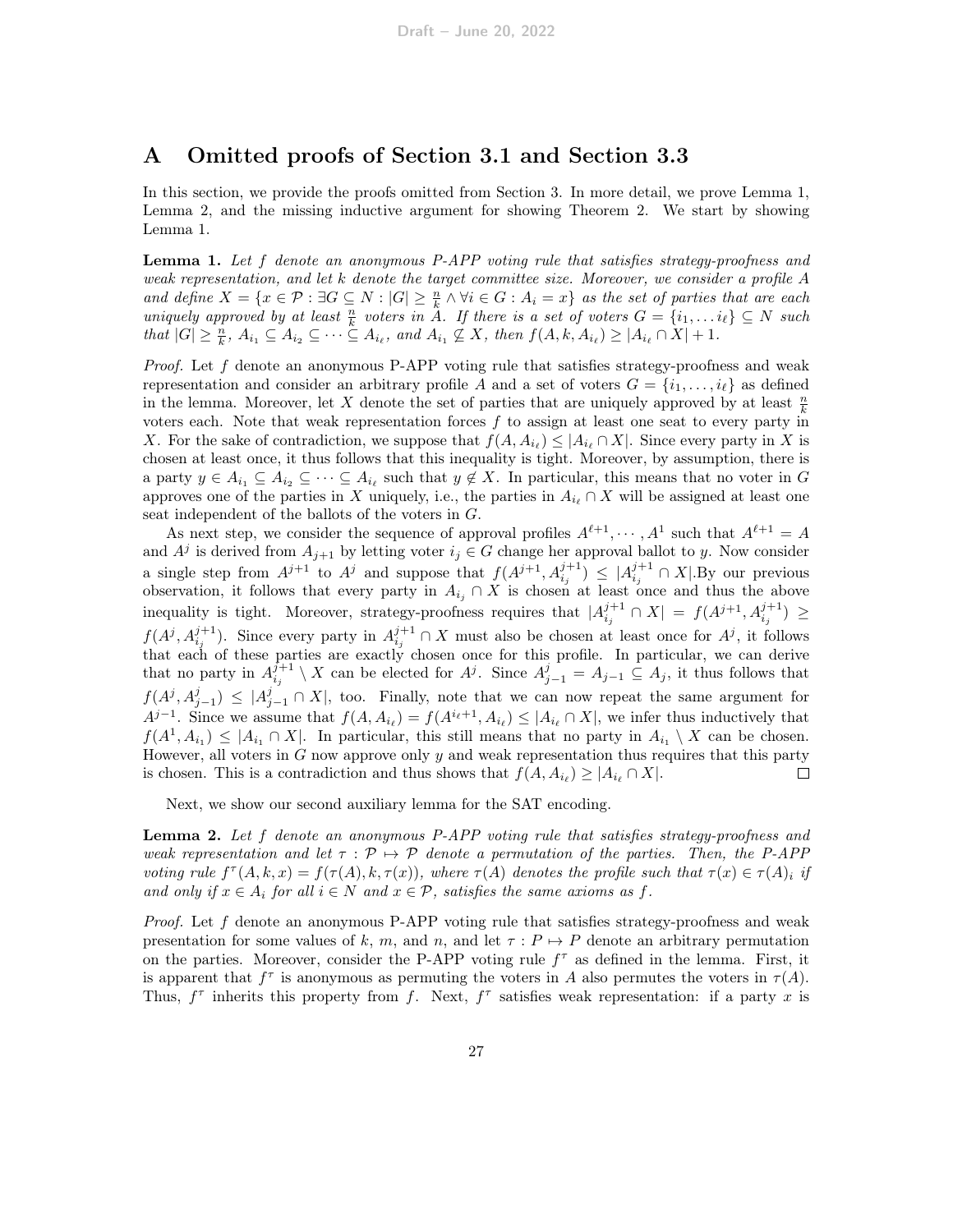uniquely approved by at least  $\frac{n}{k}$  voters in A, then  $\tau(x)$  is uniquely approved by at least  $\frac{n}{k}$  voters in  $\tau(A)$ . Since f satisfies weak representation, it thus follows that  $f^{\tau}(A, k, x) = f(\tau(A), k, \tau(x)) \geq 1$ , proving that  $f^{\tau}$  also satisfies weak representation. Finally,  $f^{\tau}$  also inherits strategy-proofness from f; otherwise there are two profiles A and A' and a voter  $i \in N$  such that  $A_j = A'_j$  for all  $j \in N \setminus \{i\}$  and  $f^{\tau}(A', k, A_i) > f^{\tau}(A, k, A_i)$ . However, it is easily seen that this implies that  $f(\tau(A'), k, \tau(A)_i) > f(\tau(A), k, \tau(A)_i)$ , proving that f fails strategy-proofness, too. As this contradicts our initial assumption  $f^{\tau}$  must be strategy-proof.  $\Box$ 

As the final point of this section, we show that weak proportional representation allows us to increase the number of seats in the committee without changing the number of parties. Together with Proposition [1,](#page-10-2) Lemma [3,](#page-13-2) and Lemma [4,](#page-14-0) this then proves Theorem [2.](#page-2-1)

**Lemma 6.** Assume that  $n, k$  are integers such that  $n$  is a multiple of  $k$ . If there is no P-APP voting rule that satisfies anonymity, strategy-proofness, and weak proporitonal representation for committees of size  $k$ ,  $m$  parties, and  $n$  voters, there is also no such rule for committees of size  $k+1$ , m parties, and  $\frac{n(k+1)}{k}$  voters.

Proof. We prove the contraposition of the lemma and thus assume that there is a P-APP voting rule f that satisfies anonymity, strategy-proofness, and weak proportional representation for committees of the size  $k+1$ , m parties, and  $\frac{n(k+1)}{k}$  voters. Based on f, we construct next a P-APP voting rule g for committees of size k, m parties, and  $\frac{n(k+1)}{k}$  voters that satisfies the same axioms. To this end, let  $x \in \mathcal{P}$  denote an arbitrary party. Then g is defined as follows: given a profile A on n voters, g appends  $\frac{n}{k}$  voters who only approve x to derive a new profile A'. Finally,  $g(A, k, z) = f(A', k + 1, z)$ for all  $z \in \mathcal{P} \setminus \{x\}$  and  $g(A, k, x) = f(A', k + 1, x)$ .

We next show that  $g$  indeed satisfies all requirements. First, note that  $g$  is a well-defined P-APP voting rule for m, n, and k as  $g(A, k, z) \geq 0$  for all  $z \in \mathcal{P}$ . In particular, observe here that  $g(A, k, x) = f(A', k + 1, x) - 1 \ge 0$  because weak proportional representation requires that  $f(A', k+1, x) \geq 1$ : at least  $\frac{n}{k} \geq \frac{n(k+1)}{k(k+1)}$  voters approve x uniquely guaranteeing it one seat in the committee. Next,  $g$  is of course anonymous if  $f$  satisfies this property. As third point, it is easy to see that g satisfies strategy-proofness. The key observation is that for all profiles A,  $g(A, k)$  differs from  $f(A', k + 1)$  only in the fact that f chooses x one time more. Hence, if there were profiles A,  $\overline{A}$  and a voter i such that  $A_j = A'_j$  for all  $j \in N \setminus \{i\}$  and  $g(\overline{A}, k, A_i) > g(A, k, A_i)$ , then also  $f(\overline{A}, k+1, A_i) > g(A, k+1, A_i)$ . Or in other words, if g is manipulable, f is so too, which contradicts our assumptions. Finally,  $g$  satisfies weak proportional representation. For showing this, consider a profile A and a party z such that  $j \geq \frac{\ell n}{k}$  uniquely approve z. Now, if  $z \neq x$ , then the same j candidates approve z uniquely and weak proportional representation requires that  $f(A', k+1, z) \geq \ell$ because  $j \geq \frac{\ell n}{k} = \frac{\ell n(k+1)}{k(k+1)}$ . Since  $g(A, k, z) = f(A, k+1, z)$ , weak proportional representation is met in these cases. On the other hand, if  $z = x$ , there are  $j + \frac{n}{k} \geq \frac{(\ell+1)n}{k}$  $\frac{(-1)^n}{k}$  voters who approve x uniquely in A'. Similar computations as before show that weak proportional representation requires thus that  $f(A', k+1, x) \ge \ell + 1$ , which proves that  $g(A, k, x) \ge \ell$ . Hence, g satisfies all required axioms, proving the lemma.  $\Box$ 

### B Proof of Corollary [1](#page-12-0)

In this appendix, we discuss the proof of Corollary [1.](#page-12-0) We derive the proof of this result by only slightly modifying the computer program used to show Proposition [1.](#page-10-2) In more detail, there are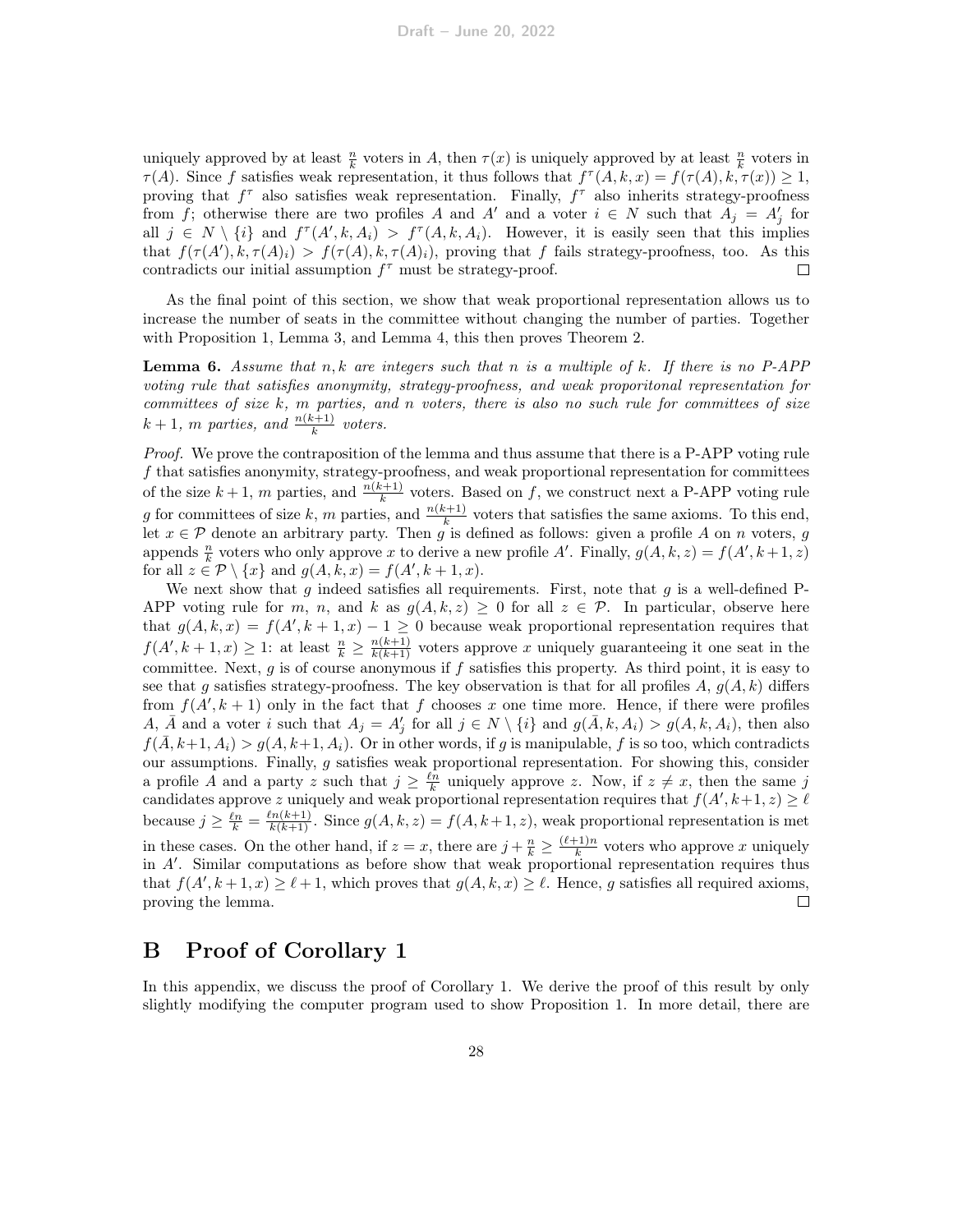two differences: firstly, we additionally encode that the P-APP voting rule should satisfy Paretooptimality and secondly, we hard-code the case distinction over the profile  $A^+$  (see below) because this lead to a shorter proof. In particular, we did not change the encoding of strategy-proofness or weak representation. Consequently, the proof of Corollary [1](#page-12-0) showcases that the reasoning of our computer program is correct.

Corollary 1. There is no anonymous P-APP voting rule that satisfies weak representation, Paretooptimality, and strategy-proofness if  $k = 3$ ,  $m = 4$ , and  $n = 6$ .

Proof. Assume for contradiction that there is an anonymous P-APP voting rule g that satisfies strategy-proofness, Pareto-optimality, and weak representation for  $k = 3$ ,  $m = 4$ , and  $n = 6$ . Using Lemma [2,](#page-10-1) it follows that there is also a P-APP voting rule  $f$  that satisfies these axioms and that  $f(A^*, 3) = [a, a, b]$  or  $(A^*) = [a, b, c]$  for the profile  $A^*$  shown below.

$$
A^* \quad a \quad b \quad ab \quad c \quad d \quad cd
$$

As next step, we consider the profile  $A^+$ . First, note that a Pareto-dominates b in  $A^+$ , thus entailing that  $f(A^+, 3, b) = 0$ . Moreover, strategy-proofness requires that d is not in  $f(A^+, k)$ : otherwise, the voter with preference abc can manipulate by deviating to  $A^*$ . Finally, Lemma [1](#page-9-2) implies thus that at least one seat is allocated to a and c each. Hence, it follows that  $f(A^+, 3) =$  $[a, a, c]$  or  $f(A^+) = [a, c, c]$ . We proceed with a case distinction for these two options.

$$
A^+ \quad a \quad ab \quad c \quad abc \quad d \quad cd
$$

**Case 1:**  $f(A^+) = [a, c, c]$ 

As first case, we suppose that  $f(A^+, 3) = [a, c, c]$ . We consider the following 31 profiles shown in Table [2](#page-29-0) to derive a contradiction, where  $A^1 = A^+$  and  $A^2 = A^*$ .

For deriving a contradiction in this case, we use another case distinction with respect to the profile  $A^{18}$ . Note for this that Pareto-optimality requires that  $f(A^{18},3,b) = 0$ . Moreover, weak representation implies that c is allocated at least one seat in  $f(A^{18},3,c)$ . Finally, Lemma [1](#page-9-2) for voter 4 shows that  $f(A^{18},3,ac) \geq 2$  and for voter 6 that  $f(A^{18},3,cd) \geq 2$ . These conditions are only met by four committees:  $f(A^{18},3) = [a, c, c], f(A^{18},3) = [a, c, d], f(A^{18},3) = [c, c, c],$  and  $f(A^{18},3) = [c, c, d]$ . We consider another case distinction with respect to these four cases.

For these four cases and all subsequent proofs, we introduce some short-hand notation. First, for every set X and profile  $A^k$ , we define  $x_X^k = f(A^k, 3, X)$ , i.e., the number of seats in  $x_X^k$  denotes how many seats are assigned to parties in X by  $f(A^k,3)$ . Second, we write down our derivations in table form to keep the proof as short as possible. Each row of these tables contains a profile and the possible committees for this profile, and gives an explanation of why no other committee is feasible in form of constraints. Since we derive these proofs from our computer program, there are exactly four different reasons to why a committee is not possible:  $(i)$  Pareto-optimality (PO) requires that a party is not in the committee;  $(ii)$  weak representation (WR) requires that a party is chosen at least once; (iii) Lemma [1](#page-9-2) requires that a sufficient number of seats are allocated to a set of parties, and  $(iv)$  strategy-proofness (SP) relates the outcome of two profiles. We explain this notation exemplarily in Case 1.1.

Case 1.1:  $f(A^{18},3) \notin \{[a,c,d],[c,c,d]\}$ We can infer directly from  $f(A^1, 3) = [a, c, c]$  that  $f(A^{18}, 3) \notin \{[a, c, d], [c, c, d]\}.$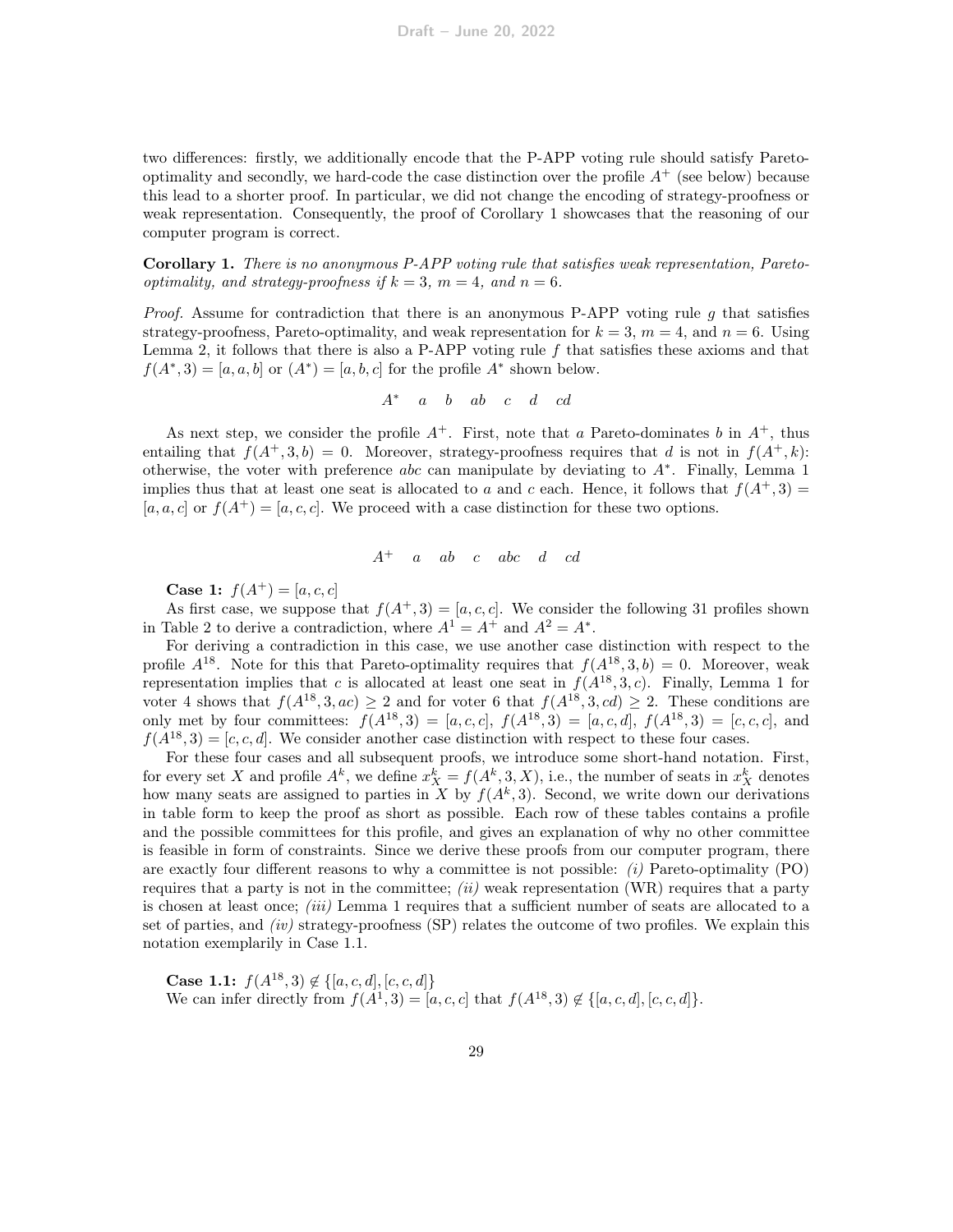| $A^1$    | $\alpha$         | ab               | $\overline{c}$   | abc              | $\boldsymbol{d}$ | c d              |          |                  |                  |                  |                |                  |     |
|----------|------------------|------------------|------------------|------------------|------------------|------------------|----------|------------------|------------------|------------------|----------------|------------------|-----|
| $A^2$    | $\boldsymbol{a}$ | b                | ab               | $\overline{c}$   | $\overline{d}$   | c d              | $A^{17}$ | $\alpha$         | $\boldsymbol{c}$ | $\boldsymbol{c}$ | abc            | $\boldsymbol{d}$ | ad  |
| $A^3$    | $\alpha$         | $\boldsymbol{b}$ | $\overline{c}$   | $_{bc}$          | abc              | $\boldsymbol{d}$ | $A^{18}$ | $\alpha$         | $\overline{c}$   | $\mathfrak{c}$   | abc            | $\overline{d}$   |     |
| $A^4$    |                  |                  |                  |                  |                  |                  | $A^{19}$ | $\alpha$         | $\overline{c}$   | $_{bc}$          | $_{bc}$        | abc              |     |
|          | $\alpha$         | $\boldsymbol{b}$ | $\overline{c}$   | abc              | $\boldsymbol{d}$ | c d              | $A^{20}$ | $\boldsymbol{b}$ | $\overline{c}$   | $\boldsymbol{c}$ | $\mathfrak{c}$ | abc              |     |
| $A^5$    | $\boldsymbol{a}$ | ab               | $\overline{c}$   | $\boldsymbol{c}$ | $\boldsymbol{c}$ | ad               | $A^{21}$ | $\boldsymbol{b}$ | $\overline{c}$   | $\overline{c}$   | $\mathfrak{c}$ | $\boldsymbol{d}$ |     |
| $A^6$    | $\overline{a}$   | ab               | $\overline{c}$   | $\overline{c}$   | abc              | $\boldsymbol{d}$ | $A^{22}$ | $\boldsymbol{b}$ | $\overline{c}$   | $\boldsymbol{c}$ | $\mathfrak{c}$ | ad               |     |
| $A^7$    | $\boldsymbol{a}$ | ab               | $\overline{c}$   | $\boldsymbol{c}$ | $\boldsymbol{d}$ | ad               | $A^{23}$ | $\boldsymbol{b}$ | $\overline{c}$   | $\mathfrak{c}$   | $\mathfrak{c}$ | $^{bd}$          |     |
| $A^8$    | $\boldsymbol{a}$ | ab               | $\overline{c}$   | $\boldsymbol{c}$ | $\boldsymbol{d}$ | c d              | $A^{24}$ |                  |                  |                  |                |                  |     |
| $A^9$    | $\boldsymbol{a}$ | ab               | $\mathfrak{c}$   | $\boldsymbol{c}$ | ad               | c d              |          | $\boldsymbol{b}$ | $\overline{c}$   | $\overline{c}$   | ac             | abc              |     |
| $A^{10}$ | $\alpha$         | $\mathfrak{c}$   | $\mathfrak{c}$   | $\overline{c}$   | abc              | $\boldsymbol{d}$ | $A^{25}$ | $\boldsymbol{b}$ | $\boldsymbol{c}$ | $\boldsymbol{c}$ | ac             | $\boldsymbol{d}$ |     |
| $A^{11}$ | $\alpha$         | $\overline{c}$   | $\overline{c}$   | $\overline{c}$   | $\boldsymbol{d}$ | ad               | $A^{26}$ | $\boldsymbol{b}$ | $\overline{c}$   | ac               | abc            | $\overline{d}$   |     |
| $A^{12}$ |                  |                  |                  |                  |                  |                  | $A^{27}$ | $_{ab}$          | $\overline{c}$   | $\overline{c}$   | $\overline{c}$ | ad               |     |
|          | $\boldsymbol{a}$ | $\boldsymbol{c}$ | $\boldsymbol{c}$ | $\boldsymbol{c}$ | $\boldsymbol{d}$ | c d              | $A^{28}$ | ab               | $\overline{c}$   | $\boldsymbol{c}$ | $\overline{c}$ | ad               | abd |
| $A^{13}$ | $\alpha$         | $\overline{c}$   | $\mathfrak{c}$   | $\overline{c}$   | ad               | ad               | $A^{29}$ | $\overline{c}$   | $\overline{c}$   | $\overline{c}$   | abc            | d                |     |
| $A^{14}$ | $\alpha$         | $\overline{c}$   | $\overline{c}$   | $\overline{c}$   | ad               | c d              | $A^{30}$ | $\overline{c}$   | $\overline{c}$   | $\overline{c}$   | abc            | $\overline{d}$   |     |
| $A^{15}$ | $\alpha$         | $\mathfrak{c}$   | $\mathfrak{c}$   | $_{bc}$          | abc              | $\boldsymbol{d}$ | $A^{31}$ |                  |                  |                  |                |                  |     |
| $A^{16}$ | $\alpha$         | $\overline{c}$   | $\overline{c}$   | abc              | $\boldsymbol{d}$ | $\boldsymbol{d}$ |          | $\boldsymbol{c}$ | $\boldsymbol{c}$ | $\overline{c}$   | abc            | ad               |     |
|          |                  |                  |                  |                  |                  |                  |          |                  |                  |                  |                |                  |     |

<span id="page-29-0"></span>Table 2: Profiles used for Case 1 of the proof of Corollary [1](#page-12-0)

|          |                  |    |               |          |        | $V_1$ $V_2$ $V_3$ $V_4$ $V_5$ $V_6$ Possible outcomes | Reason                                                             |
|----------|------------------|----|---------------|----------|--------|-------------------------------------------------------|--------------------------------------------------------------------|
| $A^1$    |                  | ab | $\mathcal{C}$ | abc      | $d$ cd | [a, c, c]                                             | Assumption                                                         |
| $A^8$    |                  | ab | $c \quad c$   |          | $d$ cd | a,c,c                                                 | $x_b^6 = 0$ (PO)                                                   |
|          |                  |    |               |          |        |                                                       | $x_{ab}^6 \ge 1$ (Lemma 1)                                         |
|          |                  |    |               |          |        |                                                       | $x_c^6 \ge x_c^1 = 2$ (SP from $A^6$ to $A^1$ )                    |
| $A^{18}$ | $\boldsymbol{a}$ |    | $c \quad c$   | abc d cd |        | [a,c,c], [c,c,c]                                      | $x_{abc}^{18} \geq x_{abc}^{8} = 3$ (SP from $A^{18}$ to $A^{8}$ ) |

The table is to be read as follows: first, we know by assumption that  $f(A^{18}) = [a, c, c]$ . Next, Pareto-optimality implies for  $A^8$  that b cannot be in the committee. In turn, Lemma [2](#page-10-1) implies that a needs to be chosen at least once for this profile. Moreover, strategy-proofness implies that  $x_c^8 \ge 2$ because otherwise, voter 4 could manipulate by deviating to  $A<sup>1</sup>$ . Finally, we derive  $A<sup>18</sup>$  from  $A<sup>8</sup>$  by changing the preference of voter 2 from  $ab$  to  $abc$ . Hence, strategy-proofness implies that all three seats in the committee are distributed to parties in abc; otherwise, a voter can manipulate by redoing this step. In particular, this means that  $x_d^{18} = 0$ , which proves that  $f(A^{18}) \notin \{[a, c, d], [c, c, d]\}.$ 

**Case 1.2:**  $f(A^{18}, 3) \neq [c, c, c]$ 

Assume for contradiction that  $f(A^{18},3) = [c, c, c]$ . We derive a conflict at  $A^{13}$  as no valid committee exists for this profile.

|     |    |                | V 4 | $V_{5}$ |    | $V_6$ Possible outcomes | Reason     |
|-----|----|----------------|-----|---------|----|-------------------------|------------|
|     | αb | $\mathfrak{c}$ | abc |         | сd | [a, c, c]               | Assumption |
| 418 |    |                | abc |         | сd | c, c, c                 | Assumption |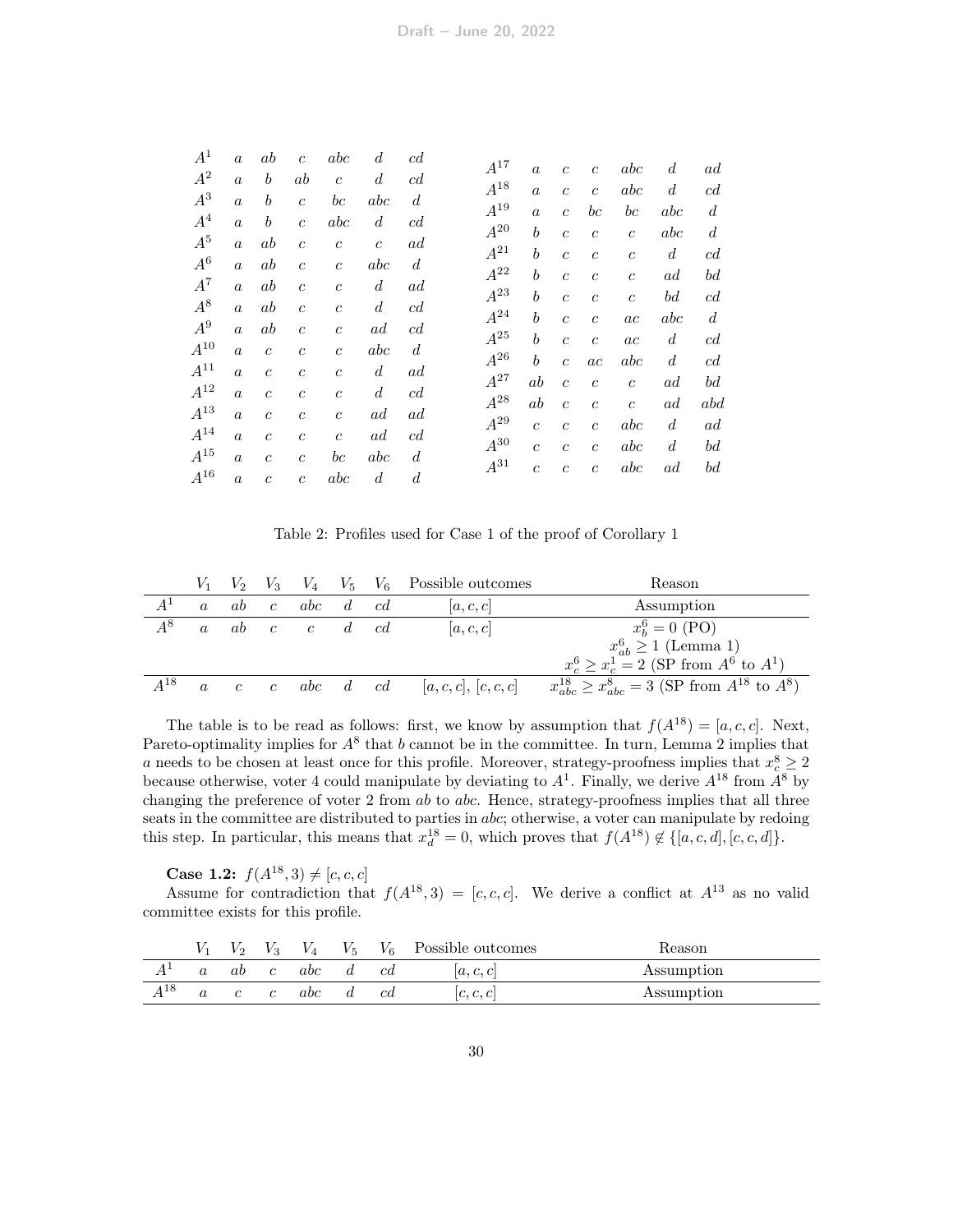| $A^{10}$            | $\boldsymbol{a}$ | $\boldsymbol{c}$ | $\boldsymbol{c}$ | $\boldsymbol{c}$ | abc              | $\boldsymbol{d}$ | [c, c, c]            | $x_c^{10} \ge x_c^{18} = 3$ (SP from $A^{10}$ to $A^{18}$ )                                                                    |
|---------------------|------------------|------------------|------------------|------------------|------------------|------------------|----------------------|--------------------------------------------------------------------------------------------------------------------------------|
| $\overline{A^{29}}$ | $\overline{c}$   | $\overline{c}$   | $\ddot{c}$       | abc              | $\boldsymbol{d}$ | ad               | [c, c, d], [c, d, d] | $x_b^{29} = 0$ (PO)                                                                                                            |
|                     |                  |                  |                  |                  |                  |                  |                      | $x_c^{29} \ge 1$ (WR)                                                                                                          |
|                     |                  |                  |                  |                  |                  |                  |                      | $x_{ad}^{29} \ge 1$ (Lemma 1)                                                                                                  |
|                     |                  |                  |                  |                  |                  |                  |                      | $x_a^{29} \le x_a^{10} = 0$ (SP from $A^{10}$ to $A^{29}$ )                                                                    |
| $A^{12}$            | $\boldsymbol{a}$ | $\boldsymbol{c}$ | $\boldsymbol{c}$ | $\boldsymbol{c}$ | $\boldsymbol{d}$ | c d              | [c, c, c]            | $\geq x_c^{29} = 3$ (SP from $A^{12}$ to $A^{29}$ )                                                                            |
| $\overline{A^{14}}$ | $\overline{a}$   | $\overline{c}$   | $\overline{c}$   | $\overline{c}$   | ad               | cd               | [a,c,c], [a,a,c]     | $x_b^{14} = 0$ (PO)                                                                                                            |
|                     |                  |                  |                  |                  |                  |                  |                      | $x_c^{14} \geq 1$ (WR)                                                                                                         |
|                     |                  |                  |                  |                  |                  |                  |                      | $x_{ad}^{14} \ge 1$ (Lemma 1)                                                                                                  |
|                     |                  |                  |                  |                  |                  |                  |                      | $x_d^{14} \le x_d^{12} = 0$ (SP from $A^{12}$ to $A^{14}$ )                                                                    |
| $\overline{A^{11}}$ | $\alpha$         | $\overline{c}$   | $\overline{c}$   | $\overline{c}$   | $\boldsymbol{d}$ | ad               | [a, c, d]            | $x_b^{11} = 0$ (PO)                                                                                                            |
|                     |                  |                  |                  |                  |                  |                  |                      | $x_c^{11} \geq 1$ (WR)                                                                                                         |
|                     |                  |                  |                  |                  |                  |                  |                      | $x_{abc}^{11} \le x_{abc}^{29} = 2$ (SP from $A^{29}$ to $A^{11}$ )                                                            |
|                     |                  |                  |                  |                  |                  |                  |                      | $x_{ad}^{11} \leq x_{ad}^{14} = 2$ (SP from $A^{14}$ to $A^{11}$ )                                                             |
| $\overline{A^6}$    | $\boldsymbol{a}$ | ab               | $\overline{c}$   | $\overline{c}$   | abc              | $\boldsymbol{d}$ | [a, c, c]            | $x_h^6 = 0$ (PO)                                                                                                               |
|                     |                  |                  |                  |                  |                  |                  |                      | $x_{ab}^6 \ge 1$ (Lemma 1)                                                                                                     |
|                     |                  |                  |                  |                  |                  |                  |                      | $x_c^6 \ge x_c^1 = 2$ (SP from $A^6$ to $A^1$ )<br>$x_b^{17} = 0$ (PO)                                                         |
| $\overline{A^{17}}$ | $\overline{a}$   | $\boldsymbol{c}$ | $\overline{c}$   | abc              | $\boldsymbol{d}$ | <sub>ad</sub>    | [a, c, d]            |                                                                                                                                |
|                     |                  |                  |                  |                  |                  |                  |                      | $x_c^{17} \le x_c^{11} = 1$ (SP from $A^{11}$ to $A^{17}$ )<br>$x_{ab}^{17} \le x_{ab}^{6} = 1$ (SP from $A^{6}$ to $A^{17}$ ) |
|                     |                  |                  |                  |                  |                  |                  |                      | $x_{abc}^{17} \ge x_{abc}^{11} = 2$ (SP from $A^{17}$ to $A^{11}$ )                                                            |
| $\overline{A^7}$    |                  | ab               |                  |                  | $\boldsymbol{d}$ | ad               |                      | $x_b^{17} = 0$ (PO)                                                                                                            |
|                     | $\overline{a}$   |                  | $\overline{c}$   | $\overline{c}$   |                  |                  | [a, c, d]            | $x_c^7 \geq 1$ (WR)                                                                                                            |
|                     |                  |                  |                  |                  |                  |                  |                      | $x_{ab}^7 \ge 1$ (Lemma 1)                                                                                                     |
|                     |                  |                  |                  |                  |                  |                  |                      | $x_{abc}^7 \le x_{abc}^{17} = 2$ (SP from $A^{17}$ to $A^7$ )                                                                  |
| $\overline{A^8}$    | $\alpha$         | ab               | $\overline{c}$   | $\overline{c}$   | $\boldsymbol{d}$ | c d              | [a, c, c]            | $\overline{x_h^8} = 0$ (PO)                                                                                                    |
|                     |                  |                  |                  |                  |                  |                  |                      |                                                                                                                                |
|                     |                  |                  |                  |                  |                  |                  |                      | $x_{ab}^8 \ge 1$ (Lemma 1)<br>$x_c^8 \ge x_c^1 = 2$ (SP from $A^8$ to $A^1$ )                                                  |
| $A^9$               | $\boldsymbol{a}$ | ab               | $\boldsymbol{c}$ | $\boldsymbol{c}$ | ad               | c d              | [a, c, c]            | $x_b^9 = 0 \text{ (PO)}$                                                                                                       |
|                     |                  |                  |                  |                  |                  |                  |                      |                                                                                                                                |
|                     |                  |                  |                  |                  |                  |                  |                      | $x_{ab}^9 \ge 1$ (Lemma 1)<br>$x_d^9 \le x_d^8 = 0$ (SP from $A^8$ to $A^9$ )                                                  |
|                     |                  |                  |                  |                  |                  |                  |                      | $x_{cd}^{9} \ge x_{cd}^{7} = 2$ (SP from $A^{9}$ to $A^{7}$ )                                                                  |
| $A^5$               | $\boldsymbol{a}$ | ab               | $\overline{c}$   | $\overline{c}$   | $\overline{c}$   | $\it ad$         | [a, c, c]            | $x_h^5 = 0 \; (\overline{P}O)$                                                                                                 |
|                     |                  |                  |                  |                  |                  |                  |                      | $x_{ab}^5 \ge 1$ (Lemma 1)                                                                                                     |
|                     |                  |                  |                  |                  |                  |                  |                      | $x_c^5 \ge x_c^9 = 2$ (SP from $A^5$ to $A^9$ )                                                                                |
| $\overline{A^{13}}$ | $\boldsymbol{a}$ | $\boldsymbol{c}$ | $\overline{c}$   | $\overline{c}$   | ad               | ad               | Ł                    | $x_b^{13} = 0$ (PO)                                                                                                            |
|                     |                  |                  |                  |                  |                  |                  |                      | $x_d^{13} = 0$ (PO)                                                                                                            |
|                     |                  |                  |                  |                  |                  |                  |                      | $x_{ab}^{13} \le x_{ab}^5 = 1$ (SP from $A^5$ to $A^{13}$ )                                                                    |
|                     |                  |                  |                  |                  |                  |                  |                      | $x_{ad}^{13} \ge x_{ad}^{11} = 2$ (SP from $A^{13}$ to $A^{11}$ )                                                              |

**Case 1.3:**  $f(A^{18}, 3) \neq [a, c, c]$ 

Assume for contradiction that  $f(A^{18},3) = [a, c, c]$ . We show that this is not possible as no valid committee for  $A^{31}$  remains.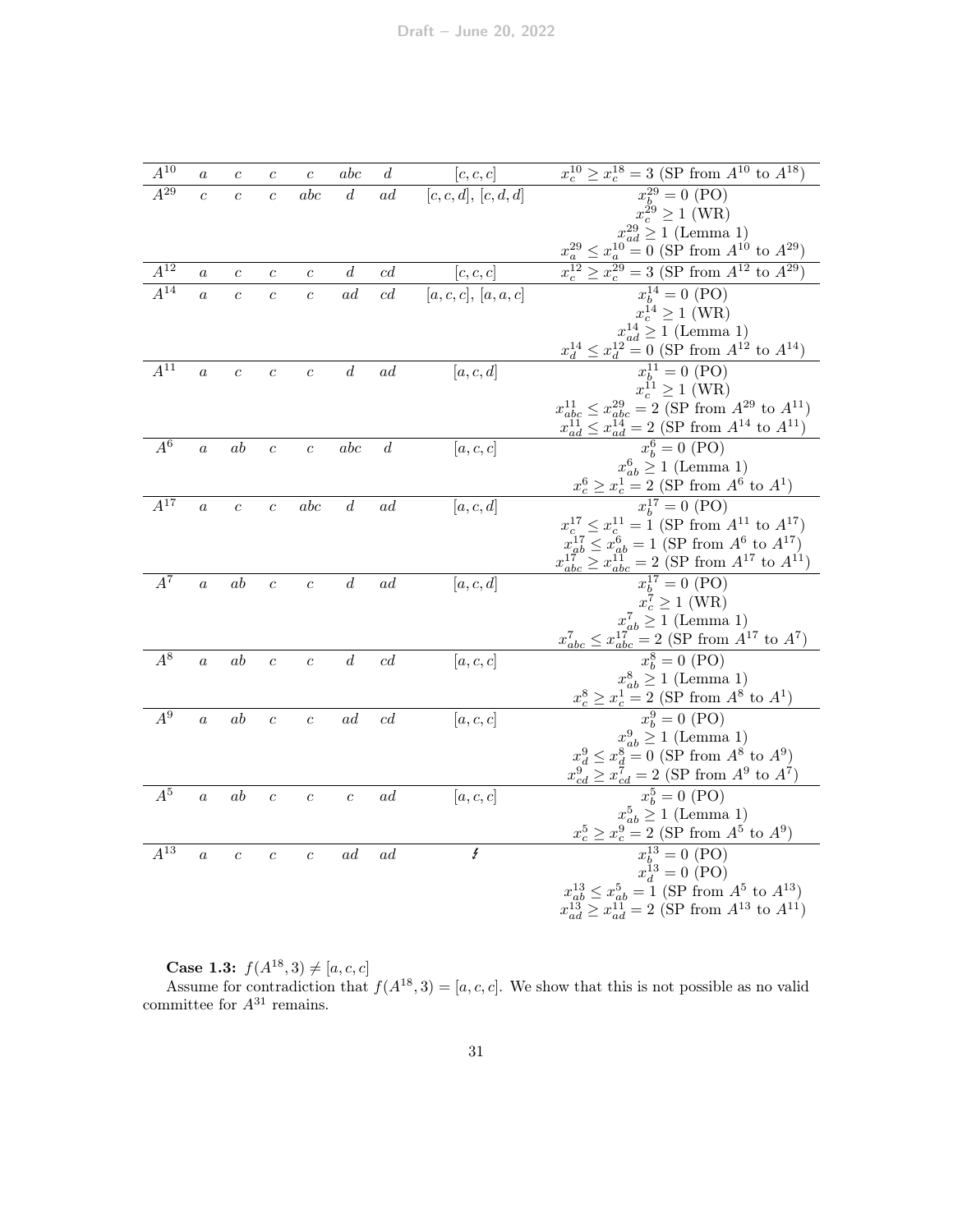|                     | $V_1$            | $V_2$            | $V_3$            | $\,V_4$          | $V_5$            | $V_6$            | Possible outcomes | Reason                                                                                                                                                       |
|---------------------|------------------|------------------|------------------|------------------|------------------|------------------|-------------------|--------------------------------------------------------------------------------------------------------------------------------------------------------------|
| $A^1$               | $\boldsymbol{a}$ | ab               | $\overline{c}$   | abc              | $\boldsymbol{d}$ | c d              | [a,c,c]           | Assumption                                                                                                                                                   |
| $A^2$               | $\it a$          | $\boldsymbol{b}$ | ab               | $\boldsymbol{c}$ | $\boldsymbol{d}$ | c d              | [a,a,c], [a,b,c]  | Assumption                                                                                                                                                   |
| $\overline{A^{18}}$ | $\boldsymbol{a}$ | $\overline{c}$   | $\overline{c}$   | abc              | $\boldsymbol{d}$ | c d              | [c, c, c]         | Assumption                                                                                                                                                   |
| $\overline{A^{16}}$ | $\boldsymbol{a}$ | $\boldsymbol{c}$ | $\overline{c}$   | abc              | $\boldsymbol{d}$ | $\boldsymbol{d}$ | [a, c, d]         | $x_b^{16} = 0$ (PO)                                                                                                                                          |
|                     |                  |                  |                  |                  |                  |                  |                   | $x_c^{16} \ge 1$ (WR)                                                                                                                                        |
|                     |                  |                  |                  |                  |                  |                  |                   | $x_d^{16} \ge 1$ (WR)                                                                                                                                        |
|                     |                  |                  |                  |                  |                  |                  |                   | $\frac{x_{cd}^{16} \le x_{cd}^{18} = 2 \text{ (SP from } A^{18} \text{ to } A^{16})}{x_b^6 = 0 \text{ (PO)}}$                                                |
| $A^6$               | $\boldsymbol{a}$ | ab               | $\boldsymbol{c}$ | $\boldsymbol{c}$ | abc              | $\boldsymbol{d}$ | [a, c, c]         |                                                                                                                                                              |
|                     |                  |                  |                  |                  |                  |                  |                   | $x_{ab}^6 \ge 1$ (Lemma 1)                                                                                                                                   |
|                     |                  |                  |                  |                  |                  |                  |                   | $rac{x_c^6 \ge x_c^{1}}{x_b^{17}} = \frac{1}{2}$ (SP from $A^6$ to $A^1$ )<br>$x_b^{17} = 0$ (PO)                                                            |
| $A^{17}$            | $\boldsymbol{a}$ | $\boldsymbol{c}$ | $\boldsymbol{c}$ | abc              | $\boldsymbol{d}$ | ad               | [a, c, d]         |                                                                                                                                                              |
|                     |                  |                  |                  |                  |                  |                  |                   | $x_{ad}^{17} \geq 2$ (Lemma 1)<br>$x_{ad}^{17} \geq x_{ad}^{16} = 2$ (SP from $A^{17}$ to $A^{16}$ )                                                         |
|                     |                  |                  |                  |                  |                  |                  |                   |                                                                                                                                                              |
| $A^7$               | $\boldsymbol{a}$ | ab               | $\boldsymbol{c}$ | $\overline{c}$   | $\boldsymbol{d}$ | $\,ad$           | [a, c, d]         | $\frac{x_{ab}^{17} \le x_{ab}^6 = 1 \text{ (SP from } A^6 \text{ to } A^{17})}{x_b^{17} = 0 \text{ (PO)}}$<br>$x_c^7 \ge 1 \text{ (WR)}$                     |
|                     |                  |                  |                  |                  |                  |                  |                   |                                                                                                                                                              |
|                     |                  |                  |                  |                  |                  |                  |                   |                                                                                                                                                              |
|                     |                  |                  |                  |                  |                  |                  |                   | $\begin{array}{c} x_{ab}^7 \geq 1 \text{ (Lemma 1)}\\ x_{abc}^7 \leq x_{abc}^{17} = 2 \text{ (SP from }A^{17} \text{ to }A^7) \end{array}$                   |
| $A^8$               | $\boldsymbol{a}$ | ab               | $\boldsymbol{c}$ | $\overline{c}$   | $\boldsymbol{d}$ | c d              | [a, c, c]         | $x_h^8 = 0$ (PO)                                                                                                                                             |
|                     |                  |                  |                  |                  |                  |                  |                   | $x_{ab}^8 \ge 1$ (Lemma 1)                                                                                                                                   |
|                     |                  |                  |                  |                  |                  |                  |                   |                                                                                                                                                              |
| $A^9$               | $\overline{a}$   | ab               | $\boldsymbol{c}$ | $\boldsymbol{c}$ | ad               | cd               | [a, c, c]         | $x_c^8 \ge x_c^{\frac{7}{1}} = \frac{1}{2}$ (SP from $A^8$ to $A^1$ )<br>$x_b^9 = 0$ (PO)                                                                    |
|                     |                  |                  |                  |                  |                  |                  |                   | $x_{ab}^9 \ge 1$ (Lemma 1)<br>$x_d^9 \le x_d^8 = 0$ (SP from $A^8$ to $A^9$ )                                                                                |
|                     |                  |                  |                  |                  |                  |                  |                   |                                                                                                                                                              |
|                     |                  |                  |                  |                  |                  |                  |                   | $x_{cd}^{9} \geq x_{cd}^{7} = 2$ (SP from $A^{9}$ to $A^{7}$ )                                                                                               |
| $A^5$               | $\alpha$         | ab               | $\boldsymbol{c}$ | $\boldsymbol{c}$ | $\boldsymbol{c}$ | ad               | [a, c, c]         | $\overline{x_h^5} = 0 \, (\overline{P}\overline{O})$                                                                                                         |
|                     |                  |                  |                  |                  |                  |                  |                   |                                                                                                                                                              |
| $A^{13}$            |                  |                  |                  |                  |                  | ad               |                   |                                                                                                                                                              |
|                     | $\boldsymbol{a}$ | $\boldsymbol{c}$ | $\overline{c}$   | $\boldsymbol{c}$ | ad               |                  | [a, c, c]         | $x_c^5 \ge x_c^9 = 2 \text{ (Lemma 1)}$ $x_c^5 \ge x_c^9 = 2 \text{ (SP from } A^5 \text{ to } A^9)$ $x_b^{13} = 0 \text{ (PO)}$ $x_d^{13} = 0 \text{ (PO)}$ |
|                     |                  |                  |                  |                  |                  |                  |                   | $x_{ab}^{13} \leq x_{ab}^5 = 1$ (SP from $A^5$ to $A^{13})$                                                                                                  |
|                     |                  |                  |                  |                  |                  |                  |                   | $x_{ad}^{13} \geq x_{ad}^{5} = 1$ (SP from $A^{13}$ to $A^{5}$ )                                                                                             |
| $A^{11}$            | $\boldsymbol{a}$ | $\boldsymbol{c}$ | $\boldsymbol{c}$ | $\boldsymbol{c}$ | $\boldsymbol{d}$ | ad               | [c, c, d]         | $x_b^{11} = 0$ (PO)                                                                                                                                          |
|                     |                  |                  |                  |                  |                  |                  |                   | $x_{ad}^{11} \leq x_{ad}^{13} = 1$ (SP from $A^{13}$ to $A^{11})$                                                                                            |
|                     |                  |                  |                  |                  |                  |                  |                   | $x_{abc}^{11} \leq x_{abc}^{17} = 2$ (SP from $A^{17}$ to $A^{11}$ )                                                                                         |
| $A^{29}$            | $\boldsymbol{c}$ | $\boldsymbol{c}$ | $\boldsymbol{c}$ | abc              | $\boldsymbol{d}$ | ad               | [c, c, d]         | $x_b^{29} = 0$ (PO)                                                                                                                                          |
|                     |                  |                  |                  |                  |                  |                  |                   | $x_{ad}^{29} \ge 1$ (Lemma 1)                                                                                                                                |
|                     |                  |                  |                  |                  |                  |                  |                   | $x_a^{29} \le x_a^{11} = 0$ (SP from $A^{11}$ to $A^{29}$ )                                                                                                  |
|                     |                  |                  |                  |                  |                  |                  |                   | $x_{abc}^{29} \ge x_{abc}^{11} = 2$ (SP from $A^{29}$ to $A^{11}$ )                                                                                          |
| $A^{15}$            | $\boldsymbol{a}$ | $\boldsymbol{c}$ | $\boldsymbol{c}$ | $_{bc}$          | abc              | $\overline{d}$   | [a, c, c]         | $x_b^{15} = 0$ (PO)                                                                                                                                          |
|                     |                  |                  |                  |                  |                  |                  |                   | $x_{bd}^{15} \ge x_{bd}^6 = 2$ (SP from $A^{15}$ to $A^6$ )<br>$x_{cd}^{15} \le x_{cd}^{18} = 2$ (SP from $A^{18}$ to $A^{15}$ )                             |
|                     |                  |                  |                  |                  |                  |                  |                   |                                                                                                                                                              |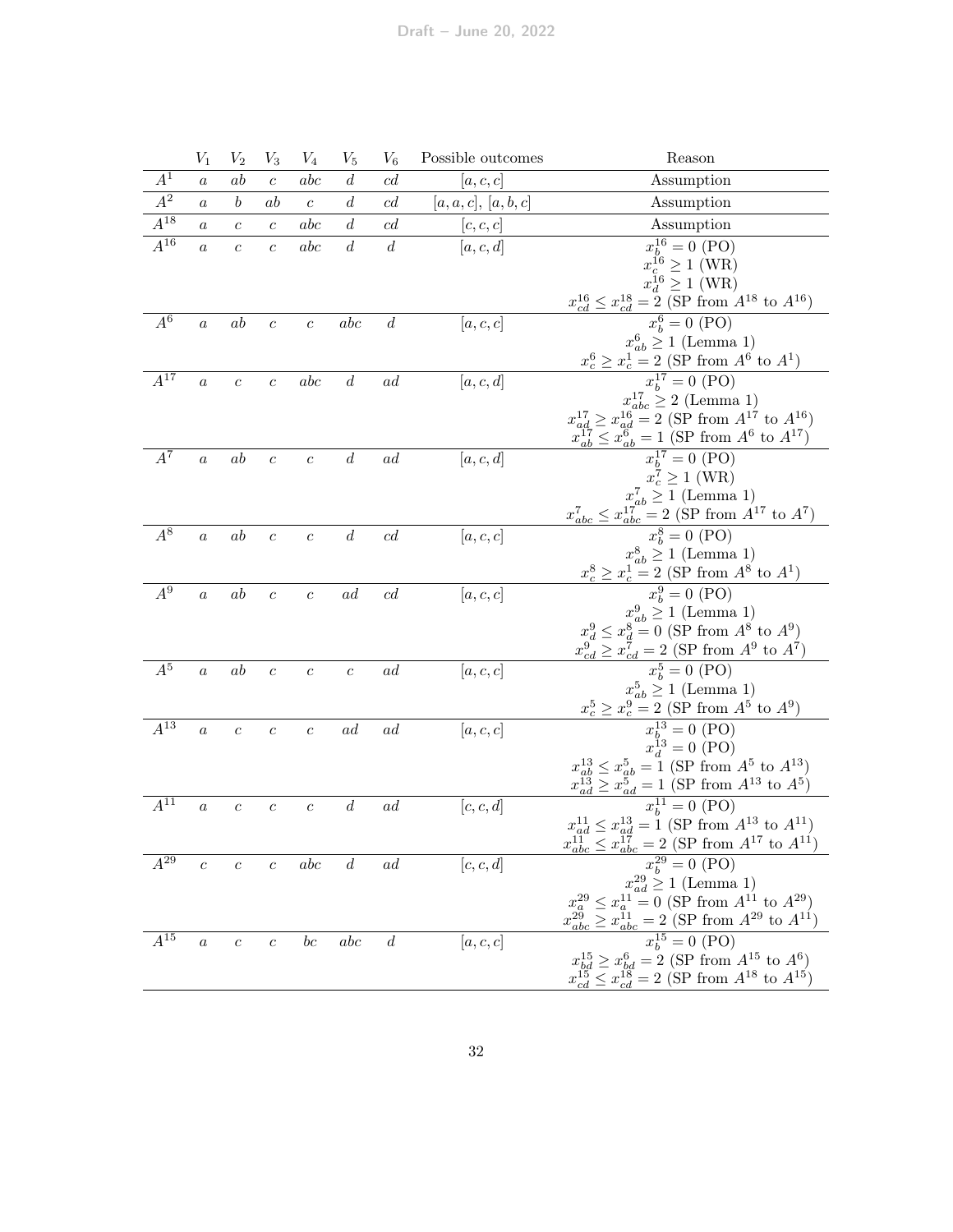| $A^{19}$            | $\boldsymbol{a}$ | $\boldsymbol{c}$ | $b\boldsymbol{c}$ | $b\boldsymbol{c}$ | abc              | $\boldsymbol{d}$               | [a,c,c], [c,c,d]          | $x_b^{19} = 0$ (PO)                                                                                                                      |
|---------------------|------------------|------------------|-------------------|-------------------|------------------|--------------------------------|---------------------------|------------------------------------------------------------------------------------------------------------------------------------------|
|                     |                  |                  |                   |                   |                  |                                |                           | $x_c^{19} \le x_c^{15} = 2$ (SP from $A^{15}$ to $A^{19}$ )                                                                              |
|                     |                  |                  |                   |                   |                  |                                |                           | $x_{bc}^{19} \ge x_{bc}^{15} = 2$ (SP from $A^{19}$ to $A^{15}$ )                                                                        |
| $A^3$               | $\boldsymbol{a}$ | $\boldsymbol{b}$ | $\overline{c}$    | $b\boldsymbol{c}$ | abc              | $\boldsymbol{d}$               | $\mathbb{C}_3\setminus$   | $x_{bc}^3 \leq x_{bc}^{19} = 2$ (SP from $A^{19}$ to $A^3$ )                                                                             |
|                     |                  |                  |                   |                   |                  |                                | $\{[b, b, b], [b, b, c],$ |                                                                                                                                          |
|                     |                  |                  |                   |                   |                  |                                | [b,c,c], [c,c,c]          |                                                                                                                                          |
| $A^4$               | $\boldsymbol{a}$ | $\boldsymbol{b}$ | $\boldsymbol{c}$  | abc               | $\boldsymbol{d}$ | c d                            | [a, c, c]                 | $x_{ab}^4 \le x_{ab}^1 = 1$ (SP from $A^1$ to $A^4$ )                                                                                    |
|                     |                  |                  |                   |                   |                  |                                |                           | $x_d^4 \le x_d^2 = 0$ (SP from $A^2$ to $A^4$ )                                                                                          |
|                     |                  |                  |                   |                   |                  |                                |                           | $x_{bc}^4 \leq x_{bc}^3 = 2$ (SP from $A^3$ to $A^4$ )                                                                                   |
| $A^{26}$            | $\boldsymbol{b}$ | $\boldsymbol{c}$ | ac                | abc               | $\boldsymbol{d}$ | cd                             | [c, c, c]                 | $x_a^{26} = 0$ (PO)                                                                                                                      |
|                     |                  |                  |                   |                   |                  |                                |                           | $x_{ac}^{26} \geq x_{ac}^4 = 3$ (SP from $A^{26}$ to $A^4$ )                                                                             |
| $A^{24}$            | $\boldsymbol{b}$ | $\boldsymbol{c}$ | $\,c\,$           | ac                | abc              | $\overline{d}$                 | c, c, c                   | $x_c^{24} \ge x_c^{26} = 3$ (SP from $A^{24}$ to $A^{26}$ )                                                                              |
| $\overline{A^{20}}$ | $\boldsymbol{b}$ | $\overline{c}$   | $\overline{c}$    | $\overline{c}$    | abc              | $\boldsymbol{d}$               | [c, c, c]                 | $x_c^{20}$<br>$\geq x_c^{24} = 3$ (SP from $A^{20}$ to $A^{24}$ )                                                                        |
| $\overline{A^{30}}$ | $\overline{c}$   | $\overline{c}$   | $\overline{c}$    | abc               | $\boldsymbol{d}$ | bd                             | [c, c, d]                 | $x_a^{30} = 0$ (PO)                                                                                                                      |
|                     |                  |                  |                   |                   |                  |                                |                           | $x_{bd}^{30} \ge 1$ (Lemma 1)                                                                                                            |
|                     |                  |                  |                   |                   |                  |                                |                           |                                                                                                                                          |
|                     |                  |                  |                   |                   |                  |                                |                           | $x_b^{30} \le x_b^{20} = 0$ (SP from $A^{20}$ to $A^{30}$ )<br>$x_d^{30} \le x_d^{29} = 1$ (SP from $A^{29}$ to $A^{30}$ )               |
| $A^{25}$            | $\boldsymbol{b}$ | $\boldsymbol{c}$ | $\,c\,$           | ac                | $\boldsymbol{d}$ | cd                             | [c,c,c]                   | $x_c^{25} \ge x_c^{26} = 3$ (SP from $A^{25}$ to $A^{26}$ )                                                                              |
|                     |                  |                  |                   |                   |                  |                                |                           |                                                                                                                                          |
| $A^{21}$            | $\boldsymbol{b}$ | $\boldsymbol{c}$ | $\boldsymbol{c}$  | $\boldsymbol{c}$  | $\boldsymbol{d}$ | c d                            | [c,c,c]                   | $\geq x^{25}$<br>$= 3$ (SP from $A^{21}$ to $A^{25}$ )<br>$x_c^{21}$                                                                     |
| $\overline{A^{23}}$ | $\boldsymbol{b}$ | $\overline{c}$   | $\overline{c}$    | $\overline{c}$    | bd               | c d                            |                           |                                                                                                                                          |
|                     |                  |                  |                   |                   |                  |                                | [b, b, c], [b, c, c]      | $x_a^{23} = 0$ (PO)<br>$x_c^{23} \ge 1$ (WR)                                                                                             |
|                     |                  |                  |                   |                   |                  |                                |                           |                                                                                                                                          |
|                     |                  |                  |                   |                   |                  |                                |                           | $x_{bd}^{23} \ge 1$ (Lemma 1)<br>$x_d^{23} \le x_d^{21} = 0$ (SP from $A^{21}$ to $A^{23}$ )                                             |
| $A^{22}$            | $\boldsymbol{b}$ | $\boldsymbol{c}$ | $\boldsymbol{c}$  | $\boldsymbol{c}$  | ad               | bd                             | [b, b, c], [b, c, c],     | $x_a^{22} = 0$ (PO)                                                                                                                      |
|                     |                  |                  |                   |                   |                  |                                | [b, c, d]                 | $x_c^{22} \ge 1$ (WR)                                                                                                                    |
|                     |                  |                  |                   |                   |                  |                                |                           | $x_{cd}^{22} \leq x_{cd}^{23} = 2$ (SP from $A^{23}$ to $A^{22}$ )                                                                       |
| $A^{28}$            | ab               | $\overline{c}$   | $\overline{c}$    | $\boldsymbol{c}$  | ad               | abd                            | [a, c, c]                 | $x_b^{28} = 0$ (PO)                                                                                                                      |
|                     |                  |                  |                   |                   |                  |                                |                           | $x_d^2^8 = 0$ (PO)                                                                                                                       |
|                     |                  |                  |                   |                   |                  |                                |                           | $x_{abd}^{28} \ge 1$ (Lemma 1)                                                                                                           |
|                     |                  |                  |                   |                   |                  |                                |                           | $x_a^{28} \le x_a^5 = 1$ (SP from $A^5$ to $A^{28}$ )                                                                                    |
| $A^{\overline{27}}$ | ab               | $\boldsymbol{c}$ | $\overline{c}$    | $\boldsymbol{c}$  | ad               | bd                             | [a,c,c], [b,c,c]          | $x_{acd}^{27} \le x_{acd}^{28} = 1$ (SP from $A^{28}$ to $A^{27}$ )<br>$x^{\overline{27}}$                                               |
|                     |                  |                  |                   |                   |                  |                                |                           | $\geq x_{ab}^{22} = 1$ (SP from $A^{27}$ to $A^{22}$ )                                                                                   |
| $\overline{A^{31}}$ | $\boldsymbol{c}$ | $\overline{c}$   | $\overline{c}$    | abc               | ad               | $\boldsymbol{b}\boldsymbol{d}$ | $\rlap /$                 | $x_{bd}^{29} = 1$ (SP from $A^{31}$ to $A^{29}$ )                                                                                        |
|                     |                  |                  |                   |                   |                  |                                |                           | $x_{ad}^{31} \ge x_{ad}^{30} = 1$ (SP from $A^{31}$ to $A^{30}$ )                                                                        |
|                     |                  |                  |                   |                   |                  |                                |                           | $x_{abc}^{31} \ge x_{abc}^{27} = 3$ (SP from $A^{31}$ to $A^{27}$ )<br>$x_{ab}^{31} \le x_{ab}^{27} = 1$ (SP from $A^{27}$ to $A^{31}$ ) |

**Case 2:**  $f(A^+,3) = [a, a, c]$ 

For the second case, we assume that  $f(A^+, 3) = [a, a, c]$ . Unfortunately, this case is a fair bit more involved and we require the 76 profiles shown in Table [6](#page-33-0) to derive a contradiction. Just as in the last case, we define  $A^1 = A^+$ . Subsequently, we infer the committees for multiple auxiliary profiles before we can derive a contradiction.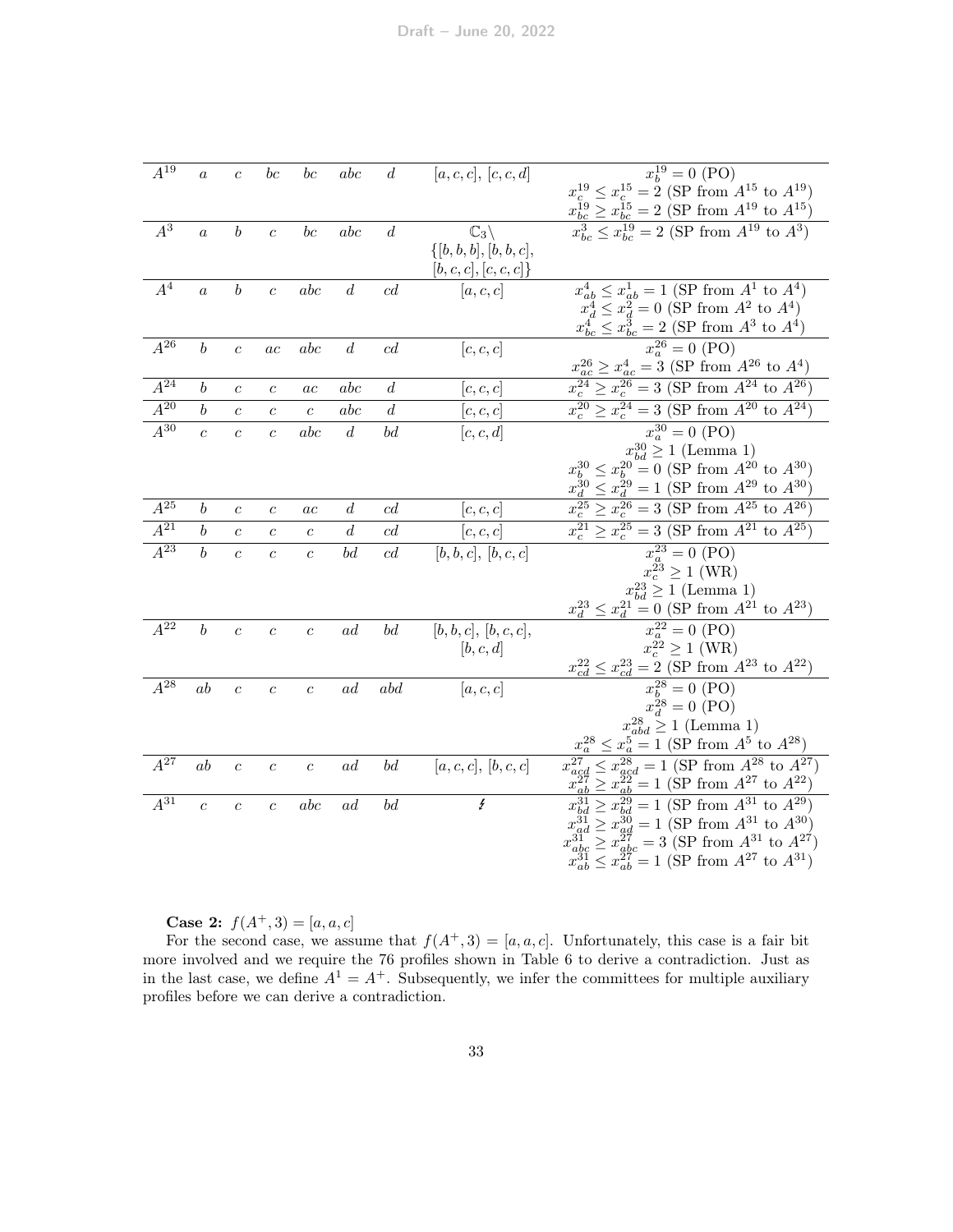| $A^1$              | $\boldsymbol{a}$ | $\boldsymbol{ab}$ | $\boldsymbol{c}$ | abc              | $\boldsymbol{d}$ | c d                                | $A^{39}$        | $\boldsymbol{a}$ | $\boldsymbol{a}$ | $\overline{c}$   | $\boldsymbol{d}$ | $\boldsymbol{d}$    | $bcd$            |
|--------------------|------------------|-------------------|------------------|------------------|------------------|------------------------------------|-----------------|------------------|------------------|------------------|------------------|---------------------|------------------|
| $A^2$              | $\boldsymbol{a}$ | $\boldsymbol{a}$  | $\boldsymbol{a}$ | $\boldsymbol{c}$ | abc              | $\boldsymbol{d}$                   | $A^{40}$        | $\boldsymbol{a}$ | $\boldsymbol{a}$ | $\overline{c}$   | $\boldsymbol{d}$ | $_{ad}$             | cd               |
| $\mathbb{A}^3$     | $\it a$          | $\it a$           | $\boldsymbol{a}$ | $\boldsymbol{c}$ | $\boldsymbol{d}$ | ad                                 | $A^{41}\,$      | $\boldsymbol{a}$ | $\boldsymbol{a}$ | $\boldsymbol{c}$ | $\boldsymbol{d}$ | abd                 | bcd              |
| $A^4$              | $\boldsymbol{a}$ | $\it a$           | $\boldsymbol{a}$ | $\boldsymbol{c}$ | $\boldsymbol{d}$ | $\operatorname{cd}$                | $A^{42}$        | $\boldsymbol{a}$ | $\boldsymbol{a}$ | $_{ac}$          | abc              | $\boldsymbol{d}$    | bd               |
| $A^5$              | $\boldsymbol{a}$ | $\boldsymbol{a}$  | $\boldsymbol{a}$ | $\boldsymbol{c}$ | ad               | cd                                 | $A^{43}\,$      | $\boldsymbol{a}$ | $\boldsymbol{a}$ | ac               | $\boldsymbol{d}$ | bd                  | bd               |
| $A^6\,$            | $\boldsymbol{a}$ | $\boldsymbol{a}$  | $\boldsymbol{a}$ | abc              | $\boldsymbol{d}$ | cd                                 | $A^{44}$        | $\boldsymbol{a}$ | $\boldsymbol{a}$ | abc              | $\boldsymbol{d}$ | $\boldsymbol{d}$    | c d              |
| $A^7$              | $\boldsymbol{a}$ | $\boldsymbol{a}$  | $\boldsymbol{a}$ | $\boldsymbol{d}$ | $\boldsymbol{d}$ | $\boldsymbol{b}\boldsymbol{d}$     | $A^{45}\,$      | $\boldsymbol{a}$ | $\boldsymbol{b}$ | $\boldsymbol{b}$ | d                | $\boldsymbol{d}$    | ad               |
| $A^8$              | $\boldsymbol{a}$ | $\boldsymbol{a}$  | $\boldsymbol{a}$ | $\boldsymbol{d}$ | $\boldsymbol{d}$ | $\operatorname{cd}$                | $A^{46}\,$      | $\boldsymbol{a}$ | $\boldsymbol{b}$ | $\boldsymbol{b}$ | $\boldsymbol{d}$ | ad                  | c d              |
| $A^9$              | $\boldsymbol{a}$ | $\boldsymbol{a}$  | $\boldsymbol{a}$ | $\boldsymbol{d}$ | bd               | bd                                 | $A^{47}$        | $\boldsymbol{a}$ | b                | ab               | $\boldsymbol{d}$ | $\boldsymbol{d}$    | $\boldsymbol{d}$ |
| $\mathcal{A}^{10}$ | $\boldsymbol{a}$ | $\boldsymbol{a}$  | $\boldsymbol{b}$ | $\boldsymbol{b}$ | $\boldsymbol{d}$ | $\,ad$                             | $A^{48}\,$      | $\boldsymbol{a}$ | $\boldsymbol{b}$ | ab               | $\boldsymbol{d}$ | $\boldsymbol{d}$    | ad               |
| $\mathbb{A}^{11}$  | $\boldsymbol{a}$ | $\boldsymbol{a}$  | $\boldsymbol{b}$ | $_{ab}$          | $\boldsymbol{d}$ | $\boldsymbol{d}$                   | $A^{49}$        | $\boldsymbol{a}$ | b                | ab               | $\boldsymbol{d}$ | $\boldsymbol{d}$    | c d              |
| $A^{12}\,$         | $\boldsymbol{a}$ | $\boldsymbol{a}$  | $\boldsymbol{b}$ | $\boldsymbol{c}$ | abc              | $\boldsymbol{d}$                   | $A^{50}$        | $\boldsymbol{a}$ | b                | $\boldsymbol{d}$ | $\boldsymbol{d}$ | $\boldsymbol{d}$    | ad               |
| $A^{13}$           | $\boldsymbol{a}$ | $\boldsymbol{a}$  | $\boldsymbol{b}$ | $\overline{c}$   | $\boldsymbol{d}$ | bcd                                | $A^{51}\,$      | $\boldsymbol{a}$ | b                | $\boldsymbol{d}$ | $\boldsymbol{d}$ | $\boldsymbol{d}$    | bd               |
| $A^{14}$           | $\boldsymbol{a}$ | $\boldsymbol{a}$  | $\boldsymbol{b}$ | ac               | abc              | $\boldsymbol{d}$                   | $A^{52}\,$      | $\boldsymbol{a}$ | b                | $\boldsymbol{d}$ | $\boldsymbol{d}$ | $_{ad}$             | bd               |
| $A^{15}\,$         | $\boldsymbol{a}$ | $\boldsymbol{a}$  | $\boldsymbol{b}$ | ac               | $\boldsymbol{d}$ | $\,ad$                             | $A^{\rm 53}$    | $\boldsymbol{a}$ | b                | $\boldsymbol{d}$ | $\boldsymbol{d}$ | ad                  | c d              |
| $A^{16}\,$         | $\boldsymbol{a}$ | $\boldsymbol{a}$  | $\boldsymbol{b}$ | ac               | $\boldsymbol{d}$ | $\boldsymbol{b}\boldsymbol{d}$     | $A^{54}$        | $\boldsymbol{a}$ | b                | $\boldsymbol{d}$ | $\boldsymbol{d}$ | $\operatorname{cd}$ | bcd              |
| $A^{17}\,$         | $\boldsymbol{a}$ | $\boldsymbol{a}$  | $\boldsymbol{b}$ | ac               | $^{ad}$          | $\boldsymbol{b}\boldsymbol{d}$     | $A^{55}\,$      | $\overline{a}$   | $\boldsymbol{b}$ | $\boldsymbol{d}$ | $^{ad}$          | cd                  | bcd              |
| $A^{\rm 18}$       | $\overline{a}$   | $\boldsymbol{a}$  | b                | abc              | $\boldsymbol{d}$ | $\hspace{0.5pt} ad \hspace{0.5pt}$ | $A^{56}\,$      | $\overline{a}$   | $_{ab}$          | $\boldsymbol{d}$ | $\boldsymbol{d}$ | $\boldsymbol{d}$    | bd               |
| $A^{19}$           | $\boldsymbol{a}$ | $\boldsymbol{a}$  | $_{b}$           | $\boldsymbol{d}$ | $\boldsymbol{d}$ | $\hspace{0.5pt} ad \hspace{0.5pt}$ | $A^{57}$        | $\overline{a}$   | $_{ab}$          | $\boldsymbol{d}$ | $_{d}$           | c d                 | bcd              |
| $A^{20}$           | $\boldsymbol{a}$ | $\boldsymbol{a}$  | $\boldsymbol{b}$ | $\boldsymbol{d}$ | $\boldsymbol{d}$ | $\boldsymbol{b}\boldsymbol{d}$     | $A^{\rm 58}$    | $\boldsymbol{a}$ | $\boldsymbol{c}$ | $\boldsymbol{c}$ | $\boldsymbol{d}$ | $\boldsymbol{d}$    | ad               |
| $A^{\mathrm{21}}$  | $\boldsymbol{a}$ | $\boldsymbol{a}$  | $\boldsymbol{b}$ | $\boldsymbol{d}$ | $\boldsymbol{d}$ | bcd                                | $A^{59}$        | $\overline{a}$   | $\boldsymbol{c}$ | $\overline{c}$   | $_{d}$           | $\boldsymbol{d}$    | abd              |
| $A^{22}$           | $\boldsymbol{a}$ | $\boldsymbol{a}$  | $\boldsymbol{b}$ | $\boldsymbol{d}$ | ad               | $\boldsymbol{b}\boldsymbol{d}$     | $A^{60}$        | $\overline{a}$   | $\overline{c}$   | $_{ac}$          | $_{d}$           | $\boldsymbol{d}$    | $\boldsymbol{d}$ |
| $A^{23}$           | $\boldsymbol{a}$ | $\boldsymbol{a}$  | $\boldsymbol{b}$ | $\boldsymbol{d}$ | ad               | bcd                                | $A^{61}$        | $\boldsymbol{a}$ | $\overline{c}$   | $_{ac}$          | $\boldsymbol{d}$ | $\boldsymbol{d}$    | $\,ad$           |
| $A^{24}$           | $\boldsymbol{a}$ | $\boldsymbol{a}$  | $\boldsymbol{b}$ | $\boldsymbol{d}$ | c d              | bcd                                | $A^{62}$        | $\overline{a}$   | $\boldsymbol{c}$ | $\overline{ac}$  | $\boldsymbol{d}$ | $\boldsymbol{d}$    | abd              |
| $A^{\mathrm{25}}$  | $\boldsymbol{a}$ | $\boldsymbol{a}$  | ab               | $\overline{c}$   | abc              | $\boldsymbol{d}$                   | $A^{63}$        | $\boldsymbol{a}$ | $\boldsymbol{c}$ | abc              | $\boldsymbol{d}$ | $\boldsymbol{d}$    | ad               |
| $A^{26}$           | $\boldsymbol{a}$ | $\boldsymbol{a}$  | ab               | $\boldsymbol{d}$ | $\boldsymbol{d}$ | $\boldsymbol{b}\boldsymbol{d}$     | $A^{64}$        | $\boldsymbol{a}$ | $\overline{c}$   | abc              | $\boldsymbol{d}$ | $\boldsymbol{d}$    | abd              |
| $A^{27}$           | $\boldsymbol{a}$ | $\boldsymbol{a}$  | ab               | $\boldsymbol{d}$ | $\boldsymbol{d}$ | $\operatorname{cd}$                | $A^{65}$        | $\boldsymbol{a}$ | $\overline{c}$   | $\boldsymbol{d}$ | $\boldsymbol{d}$ | $\boldsymbol{d}$    | ad               |
| $A^{28}$           | $\boldsymbol{a}$ | $\boldsymbol{a}$  | ab               | $\boldsymbol{d}$ | $\boldsymbol{d}$ | bcd                                | $A^{66}$        | $\boldsymbol{a}$ | $\boldsymbol{c}$ | $\boldsymbol{d}$ | $\boldsymbol{d}$ | $\boldsymbol{d}$    | abd              |
| $A^{29}$           | $\boldsymbol{a}$ | $\it a$           | $\boldsymbol{c}$ | $\boldsymbol{c}$ | $\boldsymbol{d}$ | $\,ad$                             | $A^{67}$        | $\boldsymbol{a}$ | $\overline{c}$   | $\boldsymbol{d}$ | $\boldsymbol{d}$ | $\boldsymbol{d}$    | cd               |
| $A^{30}$           | $\boldsymbol{a}$ | $\boldsymbol{a}$  | $\boldsymbol{c}$ | $\boldsymbol{c}$ | $\boldsymbol{d}$ | abd                                | $A^{68}$        | $\boldsymbol{a}$ | $\overline{c}$   | $\boldsymbol{d}$ | $\boldsymbol{d}$ | $\boldsymbol{d}$    | bcd              |
| $A^{31}$           | $\boldsymbol{a}$ | $\boldsymbol{a}$  | $\overline{c}$   | abc              | $\boldsymbol{d}$ | $\boldsymbol{d}$                   | $A^{69}$        | $\boldsymbol{a}$ | $\overline{c}$   | $\boldsymbol{d}$ | $\boldsymbol{d}$ | ad                  | cd               |
| $A^{32}$           | $\boldsymbol{a}$ | $\boldsymbol{a}$  | $\overline{c}$   | abc              | $\boldsymbol{d}$ | $\,ad$                             | $A^{70}$        | $\boldsymbol{a}$ | $\boldsymbol{c}$ | $\boldsymbol{d}$ | $\boldsymbol{d}$ | abd                 | bcd              |
| $A^{33}$           | $\boldsymbol{a}$ | $\boldsymbol{a}$  | $\overline{c}$   | abc              | $\boldsymbol{d}$ | abd                                | $A^{71}$        | $\boldsymbol{a}$ | ac               | $\boldsymbol{d}$ | $\boldsymbol{d}$ | $\boldsymbol{d}$    | $c\bar{d}$       |
| $A^{34}$           | $\boldsymbol{a}$ | $\boldsymbol{a}$  | $\overline{c}$   | abc              | $\boldsymbol{d}$ | $\operatorname{cd}$                | $A^{\rm 72}$    | $\boldsymbol{a}$ | ac               | $\boldsymbol{d}$ | $\boldsymbol{d}$ | $\boldsymbol{d}$    | bcd              |
| $A^{35}$           | $\boldsymbol{a}$ | $\boldsymbol{a}$  | $\overline{c}$   | abc              | $\boldsymbol{d}$ | bcd                                | ${\cal A}^{73}$ | $\boldsymbol{b}$ | $\it ab$         | $\boldsymbol{d}$ | $\boldsymbol{d}$ | $\boldsymbol{d}$    | ad               |
| $A^{36}$           | $\boldsymbol{a}$ | $\boldsymbol{a}$  | $\overline{c}$   | $\boldsymbol{d}$ | $\boldsymbol{d}$ | $\,ad$                             | $A^{74}$        | $\boldsymbol{b}$ | ab               | $\boldsymbol{d}$ | $\boldsymbol{d}$ | ad                  | c d              |
| $A^{37}$           | $\boldsymbol{a}$ | $\boldsymbol{a}$  | $\overline{c}$   | $\boldsymbol{d}$ | $\boldsymbol{d}$ | abd                                | $A^{75}$        | $\overline{c}$   | ac               | $\boldsymbol{d}$ | $\boldsymbol{d}$ | $\boldsymbol{d}$    | $\,ad$           |
| $A^{38}\,$         | $\alpha$         | $\boldsymbol{a}$  | $\overline{c}$   | $\boldsymbol{d}$ | $\boldsymbol{d}$ | cd                                 | $A^{76}$        | $\overline{c}$   | ac               | $\boldsymbol{d}$ | $\boldsymbol{d}$ | $\boldsymbol{d}$    | abd              |

<span id="page-33-0"></span>Table 6: Profiles used for Case 2 of the proof of Corollary [1](#page-12-0)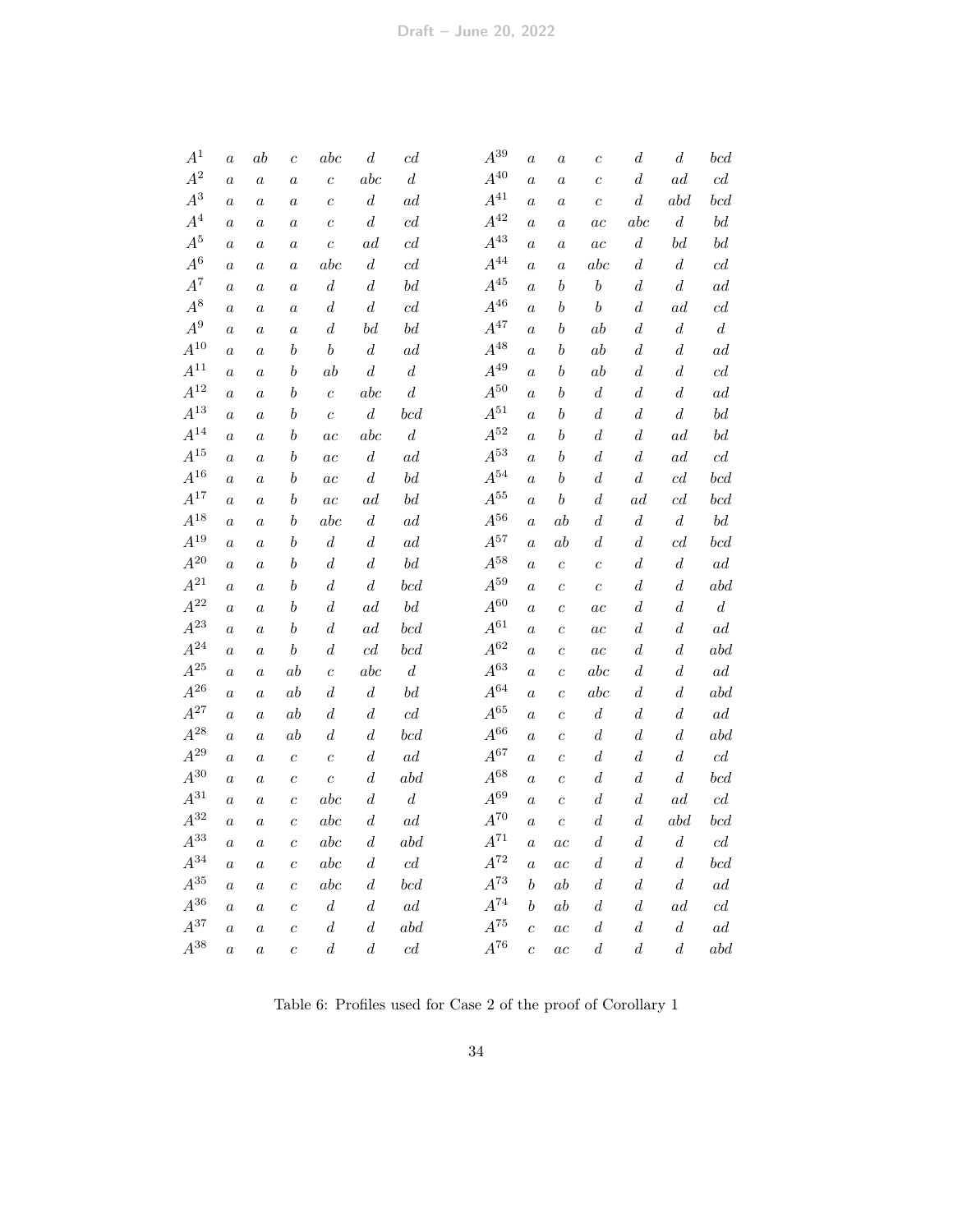|                     | $V_1$            | $\scriptstyle{V_2}$ | $V_3$            | $V_4$            | $V_5$            | $V_6$          | Possible outcomes | Reason                                                              |
|---------------------|------------------|---------------------|------------------|------------------|------------------|----------------|-------------------|---------------------------------------------------------------------|
| $A^1$               | $\boldsymbol{a}$ | ab                  | $\mathfrak{c}$   | abc              | d                | c d            | a, a, c           | Assumption                                                          |
| $A^{34}$            | $\boldsymbol{a}$ | $\overline{a}$      | $\overline{c}$   | abc              | $\boldsymbol{d}$ | cd             | [a,a,c], [a,a,d]  | $x_{cd}^{34} \ge 1$ (Lemma 1)                                       |
|                     |                  |                     |                  |                  |                  |                |                   | $x_a^{34} \ge x_a^1 = 2$ (SP from $A^{34}$ to $A^1$ )               |
| $\overline{A^{31}}$ | $\alpha$         | $\boldsymbol{a}$    | $\mathfrak{c}$   | abc              | $\overline{d}$   | $\overline{d}$ | a, a, d           | $x_b^{31} = 0$ (PO)                                                 |
|                     |                  |                     |                  |                  |                  |                |                   | $x_d^{31} \ge 1$ (WR)                                               |
|                     |                  |                     |                  |                  |                  |                |                   | $x_{cd}^{31} \le x_{cd}^{34} = 1$ (SP from $A^{34}$ to $A^{31}$ )   |
| $A^{32}$            | $\boldsymbol{a}$ | $\boldsymbol{a}$    | $\boldsymbol{c}$ | abc              | $\overline{d}$   | ad             | a, a, a           | $x_{abc}^{32} \geq 2$ (Lemma 1)                                     |
|                     |                  |                     |                  |                  |                  |                |                   | $x_{ad}^{32} \ge x_{ad}^{31} = 3$ (SP from $A^{32}$ to $A^{31}$ )   |
|                     |                  |                     |                  |                  |                  |                |                   | $f(A^{32},3) \neq [a,a,d]$ (Assumption)                             |
| $A^2$               | $\boldsymbol{a}$ | $\alpha$            | $\alpha$         | $\overline{c}$   | abc              | $d_{\cdot}$    | [a, a, a]         | $x_a^2 \ge x_a^{32} = 3$ (SP from $A^2$ to $A^{32}$ )               |
| $\overline{A^6}$    | $\alpha$         | $\boldsymbol{a}$    | $\alpha$         | abc              | $d_{\cdot}$      | c d            | [a, a, d]         | $x_{cd}^6 \ge 1$ (Lemma 1)                                          |
|                     |                  |                     |                  |                  |                  |                |                   | $x_c^6 \le x_c^2 = 0$ (SP from $A^2$ to $A^6$ )                     |
|                     |                  |                     |                  |                  |                  |                |                   | $x_a^6 \ge x_a^{34} = 2$ (SP from $A^6$ to $A^{34}$ )               |
| $A^4$               | $\boldsymbol{a}$ | $\boldsymbol{a}$    | $\boldsymbol{a}$ | $\boldsymbol{c}$ | $\overline{d}$   | c d            | [a, a, d]         | $\overline{x_{abc}^4} \leq x_{abc}^6 = 2$ (SP from $A^6$ to $A^4$ ) |
|                     |                  |                     |                  |                  |                  |                |                   | $x_a^4 \ge x_a^{34} = 2$ (SP from $A^4$ to $A^{34}$ )               |
| $A^3$               | $\alpha$         | $\boldsymbol{a}$    | $\alpha$         | $\overline{c}$   | $d_{\cdot}$      | ad             | [a,a,a]           | $x_a^3 \ge x_a^{32} = 3$ (SP from $A^3$ to $A^{32}$ )               |
| $A^5$               | $\alpha$         | $\boldsymbol{a}$    | $\boldsymbol{a}$ | $\overline{c}$   | ad               | c d            | £                 | $x_{cd}^5 \ge 1$ (Lemma 1)                                          |
|                     |                  |                     |                  |                  |                  |                |                   | $x_A^5 \le x_A^3 = 0$ (SP from $A^3$ to $A^5$ )                     |
|                     |                  |                     |                  |                  |                  |                |                   | $x_{ad}^5 \ge x_{ad}^4 = 3$ (SP from $A^5$ to $A^4$ )               |
|                     |                  |                     |                  |                  |                  |                |                   |                                                                     |

Step 2.1:  $f(A^{32}, 3) = [a, a, d]$ 

As first step, we show for the profile  $A^{32}$  that  $f(A^{32},3) = [a,a,d]$ . Assume for contradiction that this is not the case and consider the following derivation.

Step 2.2:  $f(A^{38},3) = [a, c, d]$ 

Next, we investigate the outcome for the profile  $A^{38}$  shown below. In particular, we show that  $f(A^{38},3) = [a, c, d]$ . Assume for contradiction that this is not the case and consider the following derivation.

|          | $V_1$            | $V_2$            | $V_3$          | $V_4$          | $V_5$          | $V_6$ | Possible outcomes | Reason                                                                    |
|----------|------------------|------------------|----------------|----------------|----------------|-------|-------------------|---------------------------------------------------------------------------|
| $A^{38}$ | $\boldsymbol{a}$ | $\alpha$         | $\mathfrak{c}$ | $\overline{d}$ | $\overline{d}$ | c d   | [a, d, d]         | $x_a^{38} \ge 1$ (WR)                                                     |
|          |                  |                  |                |                |                |       |                   | $x_d^{\bar{3}8} \ge 1$ (WR)                                               |
|          |                  |                  |                |                |                |       |                   | $x_{cd}^{38} \geq 2$ (Lemma 1)                                            |
|          |                  |                  |                |                |                |       |                   | $f(A^{38},3) \neq [a, c, d]$ (Assumption)                                 |
| $A^1$    | $\alpha$         | ab               | $\mathfrak{c}$ | abc            | d.             | c d   | [a, a, c]         | Assumption                                                                |
| $A^{32}$ | $\boldsymbol{a}$ | $\boldsymbol{a}$ | $\mathfrak{c}$ | abc            | $\overline{d}$ | ad    | [a, a, d]         | Step $2.1$                                                                |
| $A^{29}$ | $\boldsymbol{a}$ | $\boldsymbol{a}$ | $\mathfrak{c}$ | $\mathfrak{c}$ | d.             | ad    | [a, c, d]         | $x_a^{29} \ge 1$ (WR)                                                     |
|          |                  |                  |                |                |                |       |                   | $x_c^{\tilde{2}9} \ge 1$ (WR)                                             |
|          |                  |                  |                |                |                |       |                   | $x_{ad}^{29} \geq 2$ (Lemma 1)                                            |
|          |                  |                  |                |                |                |       |                   | $\leq x_{abc}^{32} = 2$ (SP from $A^{32}$ to $A^{29}$ )<br>$x_{abc}^{29}$ |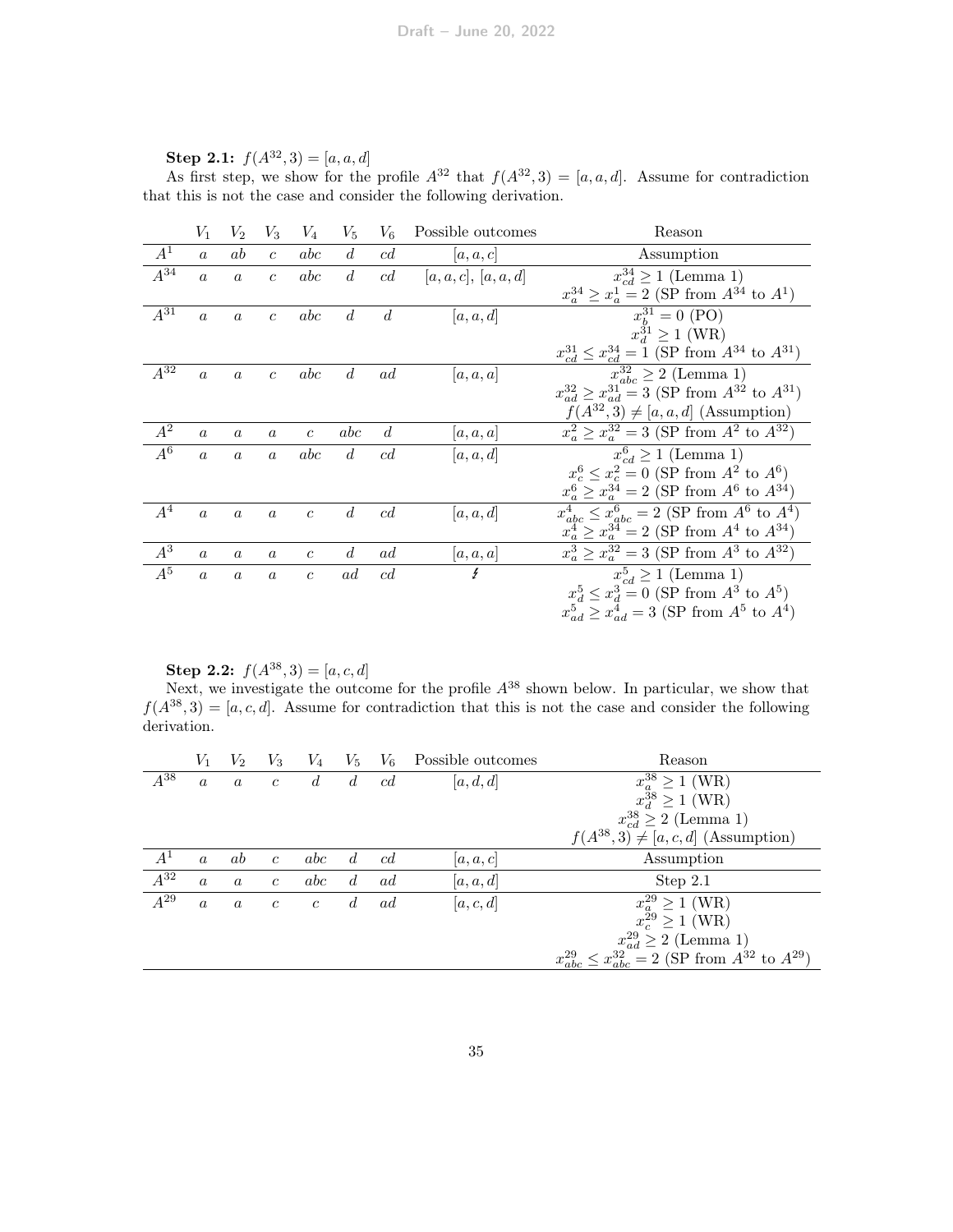| $A^{40}$            | $\boldsymbol{a}$ | $\boldsymbol{a}$ | $\boldsymbol{c}$ | $\boldsymbol{d}$ | ad               | c d              | [a, d, d]            | $x_a^{40} \ge 1$ (WR)                                               |
|---------------------|------------------|------------------|------------------|------------------|------------------|------------------|----------------------|---------------------------------------------------------------------|
|                     |                  |                  |                  |                  |                  |                  |                      | $x_{cd}^{40} \ge x_{cd}^{29} = 2$ (SP from $A^{40}$ to $A^{29}$ )   |
|                     |                  |                  |                  |                  |                  |                  |                      | $x_{ad}^{40} \ge x_{ad}^{38} = 3$ (SP from $A^{40}$ to $A^{38}$ )   |
| $A^{36}$            | $\boldsymbol{a}$ | $\boldsymbol{a}$ | $\boldsymbol{c}$ | d                | $\overline{d}$   | ad               | [a, d, d]            | $x_a^{36} \ge 1$ (WR)                                               |
|                     |                  |                  |                  |                  |                  |                  |                      | $x_d^{36} \ge x_d^{40} = 2$ (SP from $A^{36}$ to $A^{40}$ )         |
| $A^{34}$            | $\overline{a}$   | $\boldsymbol{a}$ | $\boldsymbol{c}$ | abc              | $\overline{d}$   | c d              | [a,a,c], [a,a,d]     | $x_{cd}^{34} \ge 1$ (Lemma 1)                                       |
|                     |                  |                  |                  |                  |                  |                  |                      | $x_a^{34} \ge x_a^1 = 2$ (SP from $A^{34}$ to $A^1$ )               |
| $\overline{A^{31}}$ | $\boldsymbol{a}$ | $\boldsymbol{a}$ | $\boldsymbol{c}$ | abc              | $\boldsymbol{d}$ | $\boldsymbol{d}$ | [a, a, d]            | $x_b^{31} = 0$ (PO)                                                 |
|                     |                  |                  |                  |                  |                  |                  |                      | $x_d^{31} \ge 1$ (WR)                                               |
|                     |                  |                  |                  |                  |                  |                  |                      | $x_{cd}^{31} \leq x_{cd}^{34} = 1$ (SP from $A^{34}$ to $A^{31}$ )  |
| $\overline{A^{63}}$ | $\boldsymbol{a}$ | $\overline{c}$   | abc              | $\boldsymbol{d}$ | $\boldsymbol{d}$ | ad               | [a, d, d]            | $x_{abc}^{63} \ge 1$ (Lemma 1)                                      |
|                     |                  |                  |                  |                  |                  |                  |                      | $x_a^{63} \le x_a^{36} = 1$ (SP from $A^{36}$ to $A^{63}$ )         |
|                     |                  |                  |                  |                  |                  |                  |                      | $x_{ad}^{63} \ge x_{ad}^{31} = 3$ (SP from $A^{63}$ to $A^{31}$ )   |
| $A^{58}$            | $\overline{a}$   | $\overline{c}$   | $\mathfrak{c}$   | $\boldsymbol{d}$ | $\boldsymbol{d}$ | ad               | [c, d, d]            | $x_c^{58} \ge 1$ (WR)                                               |
|                     |                  |                  |                  |                  |                  |                  |                      | $x_{abc}^{58} \le x_{abc}^{63} = 1$ (SP from $A^{63}$ to $A^{58}$ ) |
| $A^{69}$            | $\overline{a}$   | $\overline{c}$   | $\boldsymbol{d}$ | $\boldsymbol{d}$ | ad               | c d              | [d, d, d]            | $x_{cd}^{69} \ge x_{cd}^{58} = 3$ (SP from $A^{69}$ to $A^{58}$ )   |
|                     |                  |                  |                  |                  |                  |                  |                      | $x_{ad}^{69} \ge x_{ad}^{38} = 3$ (SP from $A^{69}$ to $A^{38}$ )   |
| $\overline{A^{65}}$ | $\boldsymbol{a}$ | $\mathfrak{c}$   | $\overline{d}$   | $\overline{d}$   | $\overline{d}$   | ad               | [d, d, d]            | $x_d^{65} \ge x_d^{69} = 3$ (SP from $A^{65}$ to $A^{69}$ )         |
| $A^{67}$            | $\boldsymbol{a}$ | $\boldsymbol{c}$ | $\overline{d}$   | d                | $\overline{d}$   | c d              | [d, d, d]            | $x_d^{67} \ge x_d^{69} = 3$ (SP from $A^{67}$ to $A^{69}$ )         |
| $A^{71}$            | $\alpha$         | ac               | $\boldsymbol{d}$ | $\boldsymbol{d}$ | $\boldsymbol{d}$ | cd               | $[a,d,d],\,[a,a,d]$  | $x_h^{71} = 0$ (PO)                                                 |
|                     |                  |                  |                  |                  |                  |                  |                      | $x_d^{71} \geq 1$ (WR)                                              |
|                     |                  |                  |                  |                  |                  |                  |                      | $x_{ac}^{71} \ge 1$ (Lemma 1)                                       |
|                     |                  |                  |                  |                  |                  |                  |                      | $x_c^{71} \le x_c^{67} = 0$ (SP from $A^{67}$ to $A^{71}$ )         |
| $A^{61}$            | $\boldsymbol{a}$ | $\boldsymbol{c}$ | ac               | d                | $\overline{d}$   | ad               | [a, d, d], [c, d, d] | $x_{ac}^{61} \ge 1$ (Lemma 1)                                       |
|                     |                  |                  |                  |                  |                  |                  |                      | $x_{abc}^{61} \le x_{abc}^{63} = 1$ (SP from $A^{63}$ to $A^{61}$ ) |
| $A^{60}$            | $\boldsymbol{a}$ | $\boldsymbol{c}$ | ac               | $\overline{d}$   | $\boldsymbol{d}$ | $\overline{d}$   | [a, d, d]            | $x_{ac}^{60} \ge 1$ (Lemma 1)                                       |
|                     |                  |                  |                  |                  |                  |                  |                      | $x_{cd}^{60} \le x_{cd}^{71} = 2$ (SP from $A^{71}$ to $A^{60}$ )   |
|                     |                  |                  |                  |                  |                  |                  |                      | $x_c^{60} \ge x_c^{61} = 2$ (SP from $A^{60}$ to $A^{61}$ )         |
| $A^{75}$            | $\boldsymbol{c}$ | ac               | $\boldsymbol{d}$ | $\boldsymbol{d}$ | $\boldsymbol{d}$ | ad               | Ł                    | $x_{ac}^{75} \ge 1$ (Lemma 1)                                       |
|                     |                  |                  |                  |                  |                  |                  |                      | $x_a^{75} \le x_a^{65} = 0$ (SP from $A^{65}$ to $A^{75}$ )         |
|                     |                  |                  |                  |                  |                  |                  |                      | $x_{ad}^{75} \ge x_{ad}^{60} = 3$ (SP from $A^{75}$ to $A^{60}$ )   |
|                     |                  |                  |                  |                  |                  |                  |                      |                                                                     |

# Step 2.3: Deriving auxiliary profiles

As next step, we infer the outcomes for several profiles based on the knowledge that  $f(A^1,3)$  =  $[a, a, c], f(A^{32}, 3) = [a, a, d],$  and  $f(A^{38}, 3) = [a, c, d].$  Many of the outcomes derived in this step will be used in the subsequent deductions.

|          |          | V 2              | V3             | $V_4$ | $V_{5}$ | V <sub>6</sub> | Possible outcomes | Reason     |
|----------|----------|------------------|----------------|-------|---------|----------------|-------------------|------------|
|          |          | ab               | $\mathfrak{c}$ | abc   |         | cd             | [a, a, c]         | Assumption |
| $A^{32}$ | $\alpha$ | $\boldsymbol{a}$ | $\mathfrak{c}$ | abc   |         | ad             | [a, a, d]         | Step 2.1   |
| $A^{38}$ | $\alpha$ | $\boldsymbol{a}$ | $\epsilon$     |       |         | сd             | [a, c, d]         | Step $2.2$ |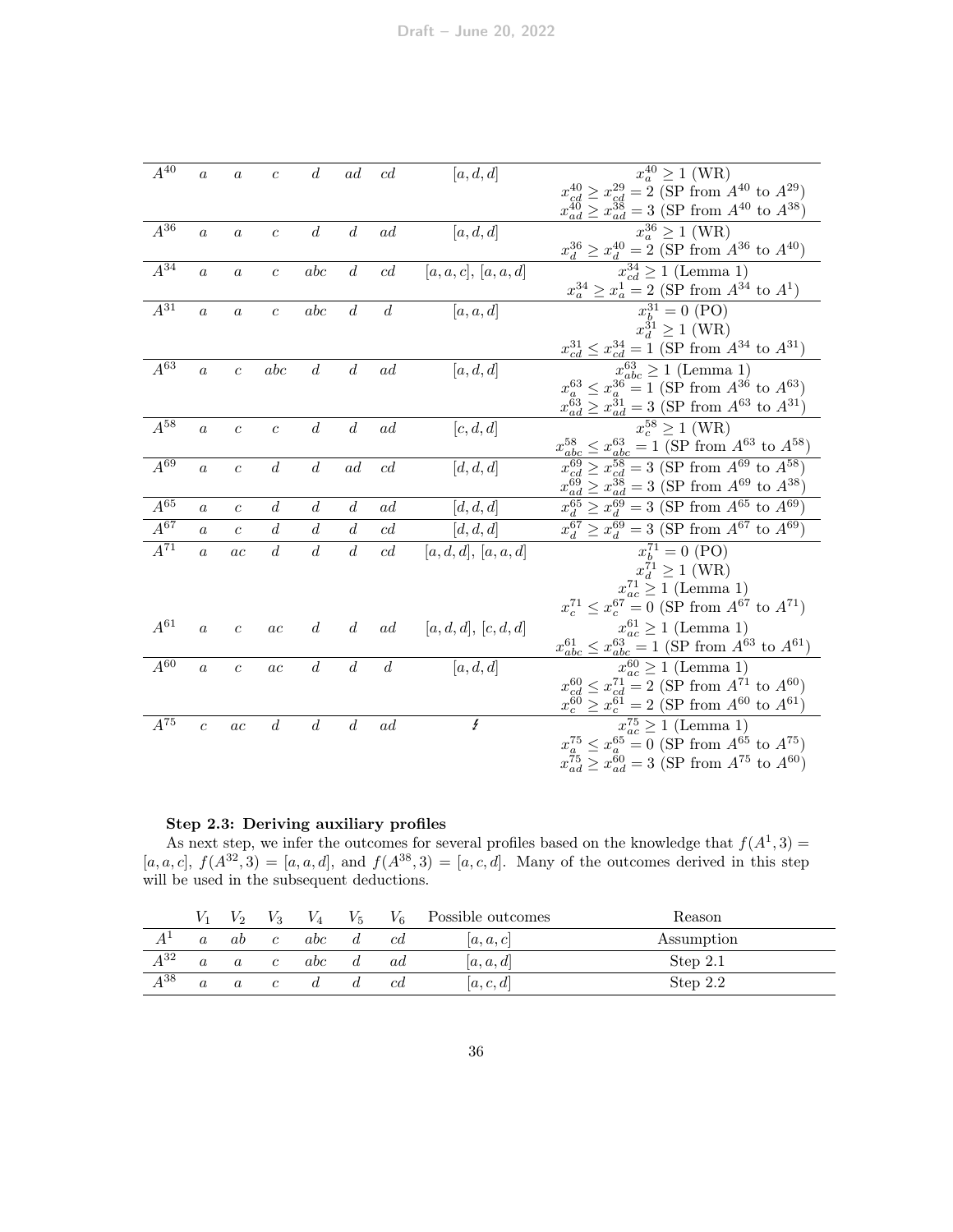| $A^{29}$ | $\boldsymbol{a}$ | $\boldsymbol{a}$ | $\boldsymbol{c}$ | $\boldsymbol{c}$ | $\boldsymbol{d}$               | ad               | [a, c, d]        | $x_a^{29} \ge 1$ (WR)                                                                   |
|----------|------------------|------------------|------------------|------------------|--------------------------------|------------------|------------------|-----------------------------------------------------------------------------------------|
|          |                  |                  |                  |                  |                                |                  |                  | $x_c^{\bar{2}9} \geq 1$ (WR)                                                            |
|          |                  |                  |                  |                  |                                |                  |                  | $x_{ad}^{29} \geq 2$ (Lemma 1)                                                          |
|          |                  |                  |                  |                  |                                |                  |                  | $x_{abc}^{29} \leq x_{ab}^{32}$<br>$\frac{32}{abc} = 2$ (SP from $A^{32}$ to $A^{29}$ ) |
| $A^{40}$ | $\boldsymbol{a}$ | $\boldsymbol{a}$ | $\boldsymbol{c}$ | $\boldsymbol{d}$ | ad                             | c d              | [a, c, d]        | $x_a^{40} \ge 1$ (WR)                                                                   |
|          |                  |                  |                  |                  |                                |                  |                  | $A_1 \leq x_{abc}^{31} = 2$ (SP from $A^{31}$ to $A^{40}$ )<br>$x_{abc}^{40}$           |
|          |                  |                  |                  |                  |                                |                  |                  | $x_d^{40} \le x_d^{38} = 1$ (SP from $A^{38}$ to $A^{40}$ )                             |
|          |                  |                  |                  |                  |                                |                  |                  | $x_{cd}^{40} \geq x_{cd}^{29} = 2$ (SP from $A^{40}$ to $A^{29}$ )                      |
| $A^{34}$ | $\overline{a}$   | $\boldsymbol{a}$ | $\boldsymbol{c}$ | abc              | $\overline{d}$                 | c d              | [a, a, c]        | $x_b^{34} = 0$ (PO)                                                                     |
|          |                  |                  |                  |                  |                                |                  |                  | $x_{ad}^{34} \leq x_{ad}^{40} = 2$ (SP from $A^{40}$ to $A^{34}$ )                      |
|          |                  |                  |                  |                  |                                |                  |                  | $x_a^{34} \ge x_a^1 = 2$ (SP from $A^{34}$ to $A^1$ )                                   |
| $A^{31}$ | $\boldsymbol{a}$ | $\boldsymbol{a}$ | $\overline{c}$   | abc              | $\boldsymbol{d}$               | $\boldsymbol{d}$ | [a, a, d]        | $x_b^{31} = 0$ (PO)                                                                     |
|          |                  |                  |                  |                  |                                |                  |                  | $x_d^{\tilde{3}1} \geq 1$ (WR)                                                          |
|          |                  |                  |                  |                  |                                |                  |                  | $x_{cd}^{31} \le x_{cd}^{34} = 1$ (SP from $A^{34}$ to $A^{31}$ )                       |
| $A^{44}$ | $\boldsymbol{a}$ | $\boldsymbol{a}$ | abc              | $\boldsymbol{d}$ | $\boldsymbol{d}$               | c d              | [a, a, d]        | $x_h^{44} = 0$ (PO)                                                                     |
|          |                  |                  |                  |                  |                                |                  |                  | $x_d^{44} \ge 1$ (WR)                                                                   |
|          |                  |                  |                  |                  |                                |                  |                  | $x_c^{44} \leq x_c^{31} = 0$ (SP from $A^{31}$ to $A^{44})$                             |
|          |                  |                  |                  |                  |                                |                  |                  | $x_{abc}^{44} \ge x_{abc}^{38} = 2$ (SP from $A^{44}$ to $A^{38}$ )                     |
| $A^{27}$ | $\overline{a}$   | $\boldsymbol{a}$ | ab               | $\boldsymbol{d}$ | $\boldsymbol{d}$               | c d              | [a, a, d]        | $x_h^{27} = 0$ (PO)                                                                     |
|          |                  |                  |                  |                  |                                |                  |                  | $x_c^{\bar{2}7} = 0$ (PO)                                                               |
|          |                  |                  |                  |                  |                                |                  |                  | $x_d^{27} \ge 1$ (WR)                                                                   |
|          |                  |                  |                  |                  |                                |                  |                  | $x_{ab}^{27} \ge x_{ab}^{44} = 2$ (SP from $A^{27}$ to $A^{44}$ )                       |
| $A^8$    | $\boldsymbol{a}$ | $\boldsymbol{a}$ | $\boldsymbol{a}$ | $\boldsymbol{d}$ | $\boldsymbol{d}$               | c d              | [a, a, d]        | $x_h^8 = 0$ (PO)                                                                        |
|          |                  |                  |                  |                  |                                |                  |                  | $x_c^8 = 0$ (PO)                                                                        |
|          |                  |                  |                  |                  |                                |                  |                  | $x_{abc}^8 \leq x_{abc}^{44} = 2$ (SP from $A^{44}$ to $A^8)$                           |
|          |                  |                  |                  |                  |                                |                  |                  | $x_a^8 \ge x_a^{44} = 2$ (SP from $A^8$ to $A^{44}$ )                                   |
| $A^7$    | $\boldsymbol{a}$ | $\boldsymbol{a}$ | $\boldsymbol{a}$ | $\boldsymbol{d}$ | $\boldsymbol{d}$               | bd               | [a, a, d]        | $x_h^7 = 0$ (PO)                                                                        |
|          |                  |                  |                  |                  |                                |                  |                  | $x_c^7 = 0$ (PO)                                                                        |
|          |                  |                  |                  |                  |                                |                  |                  | $x_{cd}^7 \le x_{cd}^8 = 1$ (SP from $A^8$ to $A^7$ )                                   |
|          |                  |                  |                  |                  |                                |                  |                  | $x_{bd}^7 \ge x_{bd}^8 = 1$ (SP from $A^7$ to $A^8$ )                                   |
| $A^9$    | $\boldsymbol{a}$ | $\boldsymbol{a}$ | $\boldsymbol{a}$ | $\boldsymbol{d}$ | $\boldsymbol{b}\boldsymbol{d}$ | bd               | [a, a, d]        | $x_h^9 = 0$ (PO)                                                                        |
|          |                  |                  |                  |                  |                                |                  |                  | $x_c^9 = 0$ (PO)                                                                        |
|          |                  |                  |                  |                  |                                |                  |                  | $x_c^9 \le x_c^7 = 1$ (SP from $A^7$ to $A^9$ )                                         |
|          |                  |                  |                  |                  |                                |                  |                  | $x_{bd}^9 \ge x_{bd}^7 = 1$ (SP from $A^9$ to $A^7$ )                                   |
| $A^{43}$ | $\boldsymbol{a}$ | $\boldsymbol{a}$ | ac               | $\boldsymbol{d}$ | bd                             | bd               | [a, a, d]        | $x_b^{43} = 0$ (PO)                                                                     |
|          |                  |                  |                  |                  |                                |                  |                  | $x_c^{43} = 0$ (PO)                                                                     |
|          |                  |                  |                  |                  |                                |                  |                  | $x_a^{43} \le x_a^9 = 2$ (SP from $A^9$ to $A^{43}$ )                                   |
|          |                  |                  |                  |                  |                                |                  |                  | $\geq x_{ac}^{9} = 2$ (SP from $A^{43}$ to $A^{9}$ )<br>$x_{ac}^{43}$                   |
| $A^{16}$ | $\boldsymbol{a}$ | $\boldsymbol{a}$ | $\boldsymbol{b}$ | ac               | $\boldsymbol{d}$               | bd               | [a,a,b], [a,a,d] | $x_c^{16} = 0$ (PO)                                                                     |
|          |                  |                  |                  |                  |                                |                  |                  | $x_{bd}^{16} \ge 1$ (Lemma 1)                                                           |
|          |                  |                  |                  |                  |                                |                  |                  | $x_{bd}^{43} \le x_{bd}^{16} = 1$ (SP from $A^{16}$ to $A^{43}$ )                       |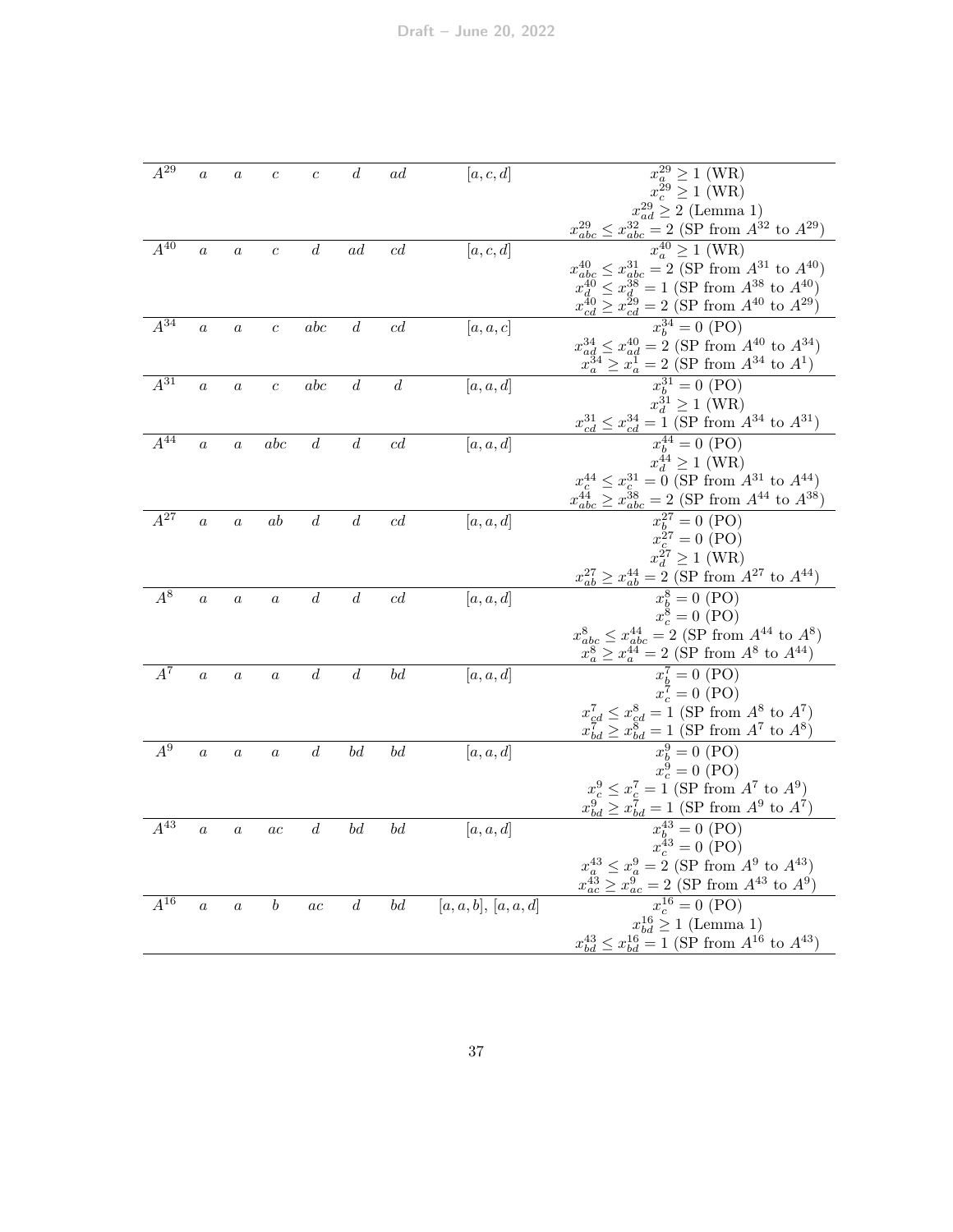| $A^4$               | $\boldsymbol{a}$ | $\boldsymbol{a}$ | $\it a$          | $\mathcal C$            | $\boldsymbol{d}$ | c d              | [a, a, c]        | $x_h^4 = 0$ (PO)                                                                                                   |
|---------------------|------------------|------------------|------------------|-------------------------|------------------|------------------|------------------|--------------------------------------------------------------------------------------------------------------------|
|                     |                  |                  |                  |                         |                  |                  |                  | $x_{cd}^4 \ge 1$ (Lemma 1)                                                                                         |
|                     |                  |                  |                  |                         |                  |                  |                  | $x_{ad}^4 \leq x_{ad}^{40} = 2$ (SP from $A^{40}$ to $A^4$ )                                                       |
|                     |                  |                  |                  |                         |                  |                  |                  | $x_a^4 \ge x_a^{34} = 2$ (SP from $A^4$ to $A^{34}$ )                                                              |
| $A^6$               | $\boldsymbol{a}$ | $\boldsymbol{a}$ | $\boldsymbol{a}$ | abc                     | $\boldsymbol{d}$ | c d              | [a, a, c]        | $x_b^6 = 0$ (PO)                                                                                                   |
|                     |                  |                  |                  |                         |                  |                  |                  | $x_{cd}^6 \ge 1$ (Lemma 1)                                                                                         |
|                     |                  |                  |                  |                         |                  |                  |                  | $x_c^6 \le x_c^4 = 1$ (SP from $A^4$ to $A^6$ )                                                                    |
|                     |                  |                  |                  |                         |                  |                  |                  | $x_{abc}^6 \ge x_{abc}^4 = 3$ (SP from $A^6$ to $A^4$ )                                                            |
| $A^2$               | $\boldsymbol{a}$ | $\boldsymbol{a}$ | $\boldsymbol{a}$ | $\boldsymbol{c}$        | abc              | $\boldsymbol{d}$ | [a, a, c]        | $x_h^2 = 0$ (PO)                                                                                                   |
|                     |                  |                  |                  |                         |                  |                  |                  | $x_c^2 \ge x_c^6 = 1$ (SP from $A^2$ to $A^6$ )                                                                    |
|                     |                  |                  |                  |                         |                  |                  |                  | $x_a^2 \ge x_a^{34} = 2$ (SP from $A^2$ to $A^{34}$ )                                                              |
| $A^{25}$            | $\alpha$         | $\boldsymbol{a}$ | ab               | $\boldsymbol{c}$        | abc              | $\boldsymbol{d}$ | [a,a,c], [a,a,d] | $x_h^{25} = 0 \text{ (PO)}$                                                                                        |
|                     |                  |                  |                  |                         |                  |                  |                  | $x_a^{25} \le x_a^2 = 2$ (SP from $A^2$ to $A^{25}$ )                                                              |
|                     |                  |                  |                  |                         |                  |                  |                  | $x_{ab}^{25} \ge x_{ab}^2 = 2$ (SP from $A^{25}$ to $A^2$ )                                                        |
| $A^{\overline{33}}$ | $\overline{a}$   | $\boldsymbol{a}$ | $\boldsymbol{c}$ | $_{abc}$                | $\boldsymbol{d}$ | abd              | [a, a, d]        | $x_k^{33} = 0$ (PO)                                                                                                |
|                     |                  |                  |                  |                         |                  |                  |                  | $x_a^{33} \le x_a^2 = 2$ (SP from $A^2$ to $A^{33}$ )                                                              |
|                     |                  |                  |                  |                         |                  |                  |                  | $x_d^{33} \le x_d^{31} = 1$ (SP from $A^{31}$ to $A^{33}$ )                                                        |
|                     |                  |                  |                  |                         |                  |                  |                  | $x_{abd}^{33} \ge x_{abd}^{31} = 3$ (SP from $A^{33}$ to $A^{31}$ )                                                |
| $A^{30}$            | $\overline{a}$   | $\boldsymbol{a}$ | $\overline{c}$   | $\overline{c}$          | $\boldsymbol{d}$ | abd              | [a, c, d]        | $x_b^{30} = 0$ (PO)                                                                                                |
|                     |                  |                  |                  |                         |                  |                  |                  | $x_a^{30} \ge 1$ (WR)                                                                                              |
|                     |                  |                  |                  |                         |                  |                  |                  | $x_c^{30} \ge 1$ (WR)                                                                                              |
|                     |                  |                  |                  |                         |                  |                  |                  | $\frac{x_{abc}^{30} \le x_{abc}^{33} = 2 \text{ (SP from } A^{33} \text{ to } A^{30})}{x_b^{41} = 0 \text{ (PO)}}$ |
| $A^{41}$            | $\overline{a}$   | $\boldsymbol{a}$ | $\boldsymbol{c}$ | $\boldsymbol{d}$        | abd              | bcd              | [a,c,d], [a,d,d] |                                                                                                                    |
|                     |                  |                  |                  |                         |                  |                  |                  | $x_a^{41} \ge 1$ (WR)                                                                                              |
|                     |                  |                  |                  |                         |                  |                  |                  | $x_{abc}^{41} \leq x_{abc}^{33} = 2$ (SP from $A^{33}$ to $A^{41}$ )                                               |
|                     |                  |                  |                  |                         |                  |                  |                  | $x_{bcd}^{41} \ge x_{bcd}^{30} = 2$ (SP from $A^{41}$ to $A^{30}$ )                                                |
| $A^{35}$            | $\overline{a}$   | $\boldsymbol{a}$ | $\overline{c}$   | abc                     | $\boldsymbol{d}$ | bcd              | [a,a,c], [a,a,d] | $\overline{x_b^{35}} = 0$ (PO)                                                                                     |
|                     |                  |                  |                  |                         |                  |                  |                  | $x_{bcd}^{35} \ge 1$ (Lemma 1)                                                                                     |
|                     |                  |                  |                  |                         |                  |                  |                  | $x_{cd}^{35} \leq x_{cd}^{34} = 1$ (SP from $A^{34}$ to $A^{35}$ )                                                 |
| $A^{12}$            | $\alpha$         | $\alpha$         | $\boldsymbol{b}$ | $\mathcal{C}_{0}^{(1)}$ | abc              | $\boldsymbol{d}$ | [a,a,c], [a,a,d] | $x_{abc}^{12} \ge 1$ (Lemma 1)                                                                                     |
|                     |                  |                  |                  |                         |                  |                  |                  | $x_{bcd}^{12} \le x_{bcd}^{35} = 1$ (SP from $A^{35}$ to $A^{12}$ )                                                |
|                     |                  |                  |                  |                         |                  |                  |                  | $x_{ab}^{12} \leq x_{ab}^{25} = 2$ (SP from $A^{25}$ to $A^{12}$ )                                                 |
|                     |                  |                  |                  |                         |                  |                  |                  |                                                                                                                    |

**Step 2.4:**  $f(A^{18},3) = [a, a, d]$ 

In the fourth step, we prove that  $f(A^{18},3) = [a,a,d]$ . For this, we show first by contradiction that  $f(R^{18}) \neq [a, a, a]$ .

|          | $V_2$    | V <sub>3</sub> | $V_4$ |            |     | $V_5$ $V_6$ Possible outcomes | Reason                                                             |
|----------|----------|----------------|-------|------------|-----|-------------------------------|--------------------------------------------------------------------|
| $A^{18}$ |          | b              | abc   |            | ad. | a, a, a                       | Assumption                                                         |
| $A^{14}$ | $\alpha$ | b.             | ac    | <i>abc</i> |     | a, a, a                       | $x_c^{14} = 0$ (PO)                                                |
|          |          |                |       |            |     |                               | $x_{ac}^{14} \geq x_{ac}^{18} = 3$ (SP from $A^{14}$ to $A^{18}$ ) |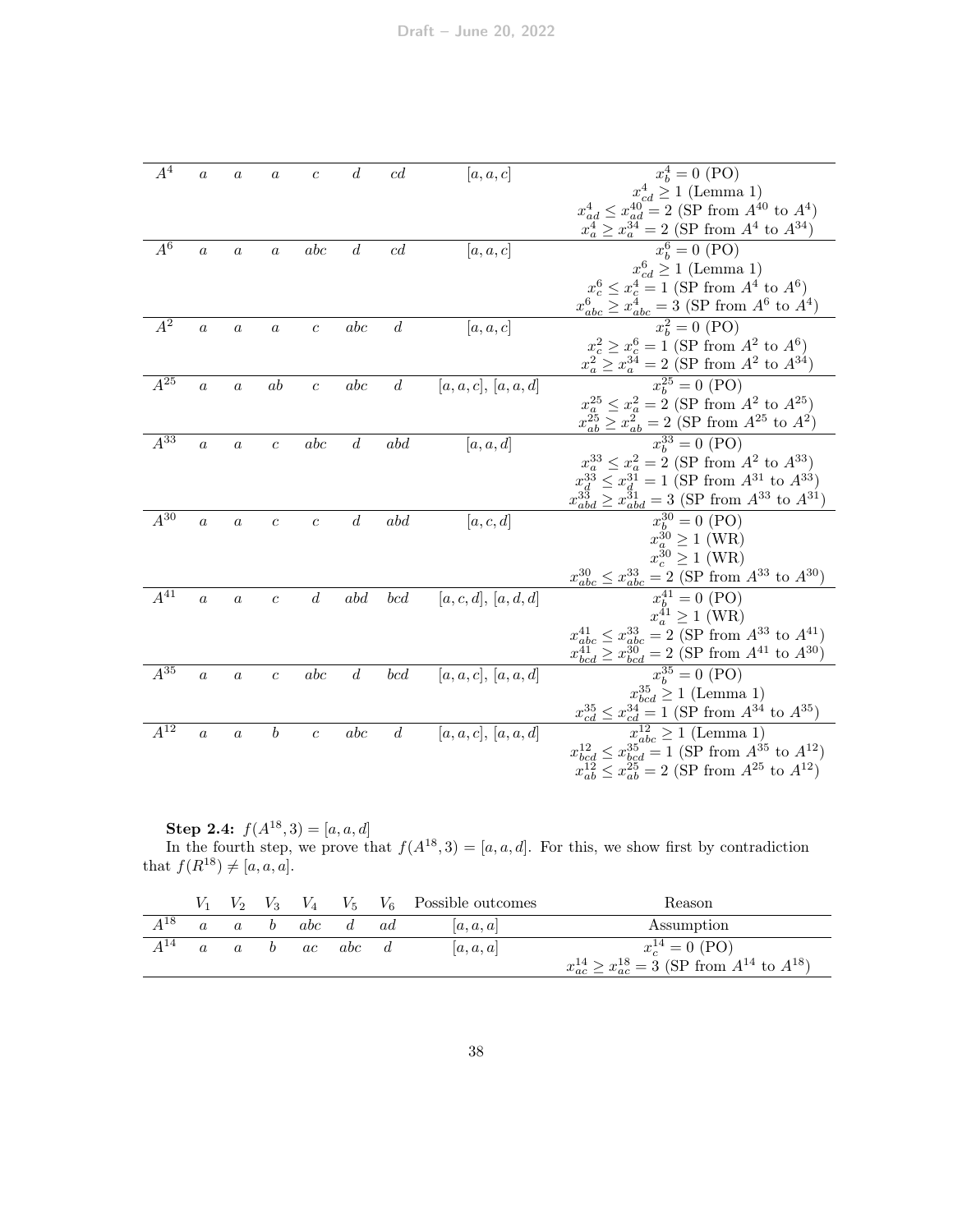| $A^{42}$ | $\alpha$ | $\alpha$         |                  | ac abc d bd |                |    | a, a, d | $x_c^{42} = 0$ (PO)                                                  |
|----------|----------|------------------|------------------|-------------|----------------|----|---------|----------------------------------------------------------------------|
|          |          |                  |                  |             |                |    |         | $x_{abc}^{42} \geq 2$ (Lemma 1)                                      |
|          |          |                  |                  |             |                |    |         | $x_{bd}^{42} \ge 1$ (Lemma 1)                                        |
|          |          |                  |                  |             |                |    |         | $x_b^{42} \le x_b^{14} = 0$ (SP from $A^{14}$ to $A^{42}$ )          |
| $A^{16}$ | $\alpha$ | $\boldsymbol{a}$ | $\boldsymbol{b}$ | ac          | $\overline{d}$ | bd | a, a, d | $x_{abc}^{16} \leq x_{abc}^{42} = 2$ (SP from $A^{42}$ to $A^{16}$ ) |
|          |          |                  |                  |             |                |    |         | $f(A^{16},3) \in \{[a,a,b], [a,a,d]\}\$ (Step 2.3)                   |
| $A^{15}$ | $\alpha$ | $\overline{a}$   | $\boldsymbol{b}$ | ac          | d              | ad | a, a, a | $x_c^{15} = 0$ (PO)                                                  |
|          |          |                  |                  |             |                |    |         | $x_{ac}^{15} \ge x_{ac}^{18} = 3$ (SP from $A^{15}$ to $A^{18}$ )    |
| $A^{17}$ | $\alpha$ | $\mathfrak{a}$   | $\boldsymbol{b}$ | ac          | ad             | bd | Ł       | $x_{bd}^{17} \ge 1$ (Lemma 1)                                        |
|          |          |                  |                  |             |                |    |         | $x_d^{15} \le x_d^{17} = 0$ (SP from $A^{17}$ to $A^{15}$ )          |
|          |          |                  |                  |             |                |    |         | $x_{ad}^{15} \ge x_{ad}^{16} = 3$ (SP from $A^{15}$ to $A^{16}$ )    |

Next, we complete the proof of this step by showing that the assumption  $f(A^{18},3) \notin$  $\{[a, a, a], [a, a, d]\}$  results in a contradiction.

|          | $V_1$            | V <sub>2</sub>   | $V_3$            | V4             | $V_{\rm 5}$    | $V_6$          | Possible outcomes    | Reason                                                             |
|----------|------------------|------------------|------------------|----------------|----------------|----------------|----------------------|--------------------------------------------------------------------|
| $A^{18}$ | $\boldsymbol{a}$ | $\boldsymbol{a}$ | $\boldsymbol{b}$ | abc            | $\overline{d}$ | ad             | [a,a,b], [a,b,d]     | $x_c^{18} = 0$ (PO)                                                |
|          |                  |                  |                  |                |                |                |                      | $x^{18}_{a} \ge 1$ (WR)                                            |
|          |                  |                  |                  |                |                |                |                      | $x_{ad}^{18} \geq 2$ (Lemma 1)                                     |
|          |                  |                  |                  |                |                |                |                      | $x_{abc}^{18} \geq 2$ (Lemma 1)                                    |
|          |                  |                  |                  |                |                |                |                      | $f(A^{18},3) \neq [a,a,a]$ (Assumption)                            |
|          |                  |                  |                  |                |                |                |                      | $f(A^{18},3) \neq [a,a,d]$ (Assumption)                            |
| $A^{14}$ | $\alpha$         | $\alpha$         | h                | ac             | abc            | $\overline{d}$ | a, a, b ,  a, b, b , | $x_c^{14} = 0$ (PO)                                                |
|          |                  |                  |                  |                |                |                | [a, b, d]            | $x_a^{14} \ge 1$ (WR)                                              |
|          |                  |                  |                  |                |                |                |                      | $x_{ad}^{14} \leq x_{ad}^{18} = 2$ (SP from $A^{18}$ to $A^{14}$ ) |
| $A^{12}$ | $\alpha$         | $\overline{a}$   | $\boldsymbol{b}$ | $\overline{c}$ | abc            | d              |                      | $x_{ac}^{12} \leq x_{ac}^{14} = 2$ (SP from $A^{14}$ to $A^{12}$ ) |
|          |                  |                  |                  |                |                |                |                      | $x_{ad}^{18} \leq x_{ad}^{14} = 2$ (SP from $A^{14}$ to $A^{18}$ ) |
|          |                  |                  |                  |                |                |                |                      | $f(A^{12},3) \in \{[a,a,c], [a,a,d]\}\$ (Step 2.3)                 |
|          |                  |                  |                  |                |                |                |                      |                                                                    |

Step 2.5:  $f(A^{22}, 3) = [a, b, d]$ 

We continue by showing that  $f(A^{22}, 3) = [a, b, d]$ . Once again, we assume that this is not the case and consider the following derivation.

|          |  |                                              |  | $V_1$ $V_2$ $V_3$ $V_4$ $V_5$ $V_6$ Possible outcomes | Reason                                                              |
|----------|--|----------------------------------------------|--|-------------------------------------------------------|---------------------------------------------------------------------|
| $A^{18}$ |  | a a b abc d ad                               |  | a,a,d                                                 | Step 2.4                                                            |
| $A^{10}$ |  | $a \quad a \quad b \quad b \quad d \quad ad$ |  | [a, b, d]                                             | $x_a^{10} \ge 1$ (WR)                                               |
|          |  |                                              |  |                                                       | $x_b^{10} \ge 1$ (WR)                                               |
|          |  |                                              |  |                                                       | $x_{abc}^{10} \le x_{abc}^{18} = 2$ (SP from $A^{18}$ to $A^{10}$ ) |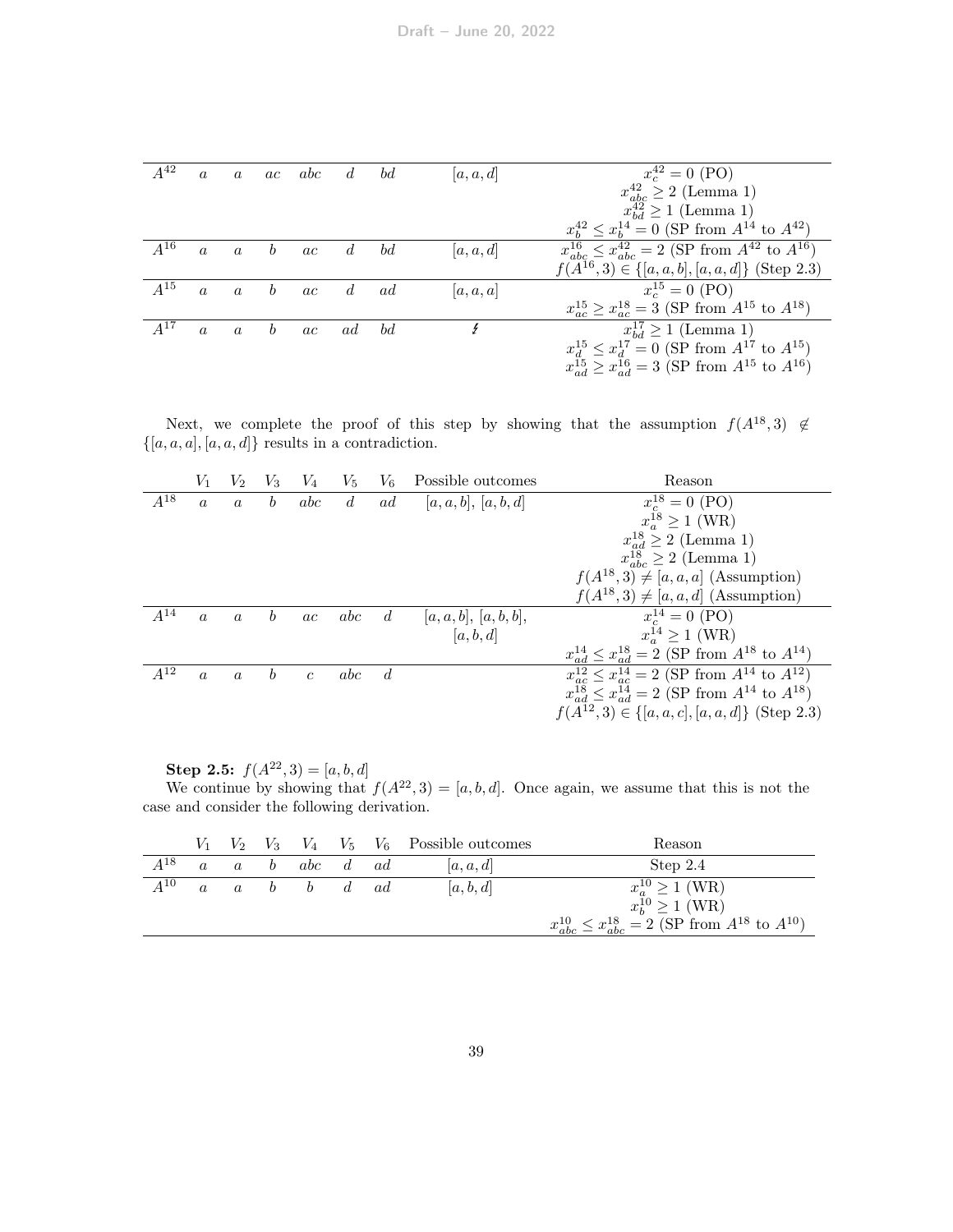| $A^{22}$            | $\boldsymbol{a}$ | $\boldsymbol{a}$ | b                | $\boldsymbol{d}$ | ad               | $^{bd}$          | [a, d, d]           | $x_a^{22} \ge 1$ (WR)                                                                                                                                                                |
|---------------------|------------------|------------------|------------------|------------------|------------------|------------------|---------------------|--------------------------------------------------------------------------------------------------------------------------------------------------------------------------------------|
|                     |                  |                  |                  |                  |                  |                  |                     | $x_b^{22} \le x_b^{10} = 1$ (SP from $A^{10}$ to $A^{22}$ )                                                                                                                          |
|                     |                  |                  |                  |                  |                  |                  |                     | $x_{bd}^{22} \ge x_{bd}^{10} = 2$ (SP from $A^{22}$ to $A^{10}$ )                                                                                                                    |
|                     |                  |                  |                  |                  |                  |                  |                     | $\frac{f(A^{22},3) \neq [a,b,d]}{x_a^{20} \geq 1 \text{ (WR)}}$                                                                                                                      |
| $A^{20}$            | $\boldsymbol{a}$ | $\boldsymbol{a}$ | $\boldsymbol{b}$ | $\boldsymbol{d}$ | $\boldsymbol{d}$ | $^{bd}$          | [a, d, d]           |                                                                                                                                                                                      |
|                     |                  |                  |                  |                  |                  |                  |                     | $x_d^{20} \ge x_d^{22} = 2$ (SP from $A^{20}$ to $A^{22}$ )                                                                                                                          |
| $A^{27}$            | $\boldsymbol{a}$ | $\boldsymbol{a}$ | ab               | $\boldsymbol{d}$ | $\boldsymbol{d}$ | c d              | [a,a,d]             | Step 2.3                                                                                                                                                                             |
| $\overline{A^{26}}$ | $\overline{a}$   | $\overline{a}$   | ab               | $\boldsymbol{d}$ | $\boldsymbol{d}$ | bd               | [a, a, d]           | $\overline{x_c^{26}} = 0$ (PO)                                                                                                                                                       |
|                     |                  |                  |                  |                  |                  |                  |                     | $x_d^{26} \ge 1$ (WR)                                                                                                                                                                |
|                     |                  |                  |                  |                  |                  |                  |                     | $x_{cd}^{26} \leq x_{cd}^{27} = 1$ (SP from $A^{27}$ to $A^{26}$ )                                                                                                                   |
|                     |                  |                  |                  |                  |                  |                  |                     |                                                                                                                                                                                      |
| $A^{11}$            | $\overline{a}$   | $\overline{a}$   | $\boldsymbol{b}$ | ab               | $\boldsymbol{d}$ | $\boldsymbol{d}$ | [a, a, d]           | $\frac{x_b^{26} \le x_b^{20} = 0 \text{ (SP from } A^{20} \text{ to } A^{26})}{x_c^{11} = 0 \text{ (PO)}}$                                                                           |
|                     |                  |                  |                  |                  |                  |                  |                     |                                                                                                                                                                                      |
|                     |                  |                  |                  |                  |                  |                  |                     | $x_{bd}^{11} \ge 1$ (WR)<br>$x_{bd}^{11} \le x_{bd}^{26} = 1$ (SP from $A^{26}$ to $A^{11}$ )<br>$x_a^{19} \ge 1$ (WR)                                                               |
| $A^{19}$            | $\boldsymbol{a}$ | $\boldsymbol{a}$ | $\boldsymbol{b}$ | $\boldsymbol{d}$ | $\boldsymbol{d}$ | ad               | [a, d, d]           |                                                                                                                                                                                      |
|                     |                  |                  |                  |                  |                  |                  |                     |                                                                                                                                                                                      |
| $A^{48}$            | $\boldsymbol{a}$ | $\boldsymbol{b}$ | ab               | $\boldsymbol{d}$ | $\boldsymbol{d}$ | ad               | [a,d,d]             | $x_d^{19} \ge x_d^{22} = 2$ (SP from $A^{19}$ to $A^{22}$ )<br>$x_{ab}^{48} \ge 1$ (Lemma 1)                                                                                         |
|                     |                  |                  |                  |                  |                  |                  |                     | $x_a^{48} \le x_a^{19} = 1$ (SP from $A^{19}$ to $A^{48}$ )                                                                                                                          |
|                     |                  |                  |                  |                  |                  |                  |                     | $x_{ad}^{48} \ge x_{ad}^{11} = 3$ (SP from $A^{48}$ to $A^{11}$ )                                                                                                                    |
| $A^{45}$            | $\alpha$         | $\boldsymbol{b}$ | $\boldsymbol{b}$ | $\boldsymbol{d}$ | $\boldsymbol{d}$ | $_{ad}$          | [b, d, d]           | $x_c^{45} = 0$ (PO)                                                                                                                                                                  |
|                     |                  |                  |                  |                  |                  |                  |                     | $x_b^{45} \ge 1$ (WR)                                                                                                                                                                |
|                     |                  |                  |                  |                  |                  |                  |                     | $x_{ab}^{45} \le x_{ab}^{48} = 1$ (SP from $A^{48}$ to $A^{45}$ )                                                                                                                    |
| $\overline{A^{52}}$ | $\boldsymbol{a}$ | $\boldsymbol{b}$ | $\boldsymbol{d}$ | $\boldsymbol{d}$ | ad               | $^{bd}$          | [d, d, d]           | $\geq x_{bd}^{45} = 3$ (SP from $A^{52}$ to $A^{45}$ )                                                                                                                               |
|                     |                  |                  |                  |                  |                  |                  |                     | $x_{ad}^{5\overline{2}} \ge x_{ad}^{2\overline{0}} = 3 \text{ (SP from } A^{52} \text{ to } A^{20})$<br>$x_{d}^{51} \ge x_{d}^{52} = 3 \text{ (SP from } A^{51} \text{ to } A^{52})$ |
| $A^{51}$            | $\boldsymbol{a}$ | $\boldsymbol{b}$ | $\boldsymbol{d}$ | $\boldsymbol{d}$ | $\boldsymbol{d}$ | $^{bd}$          | [d, d, d]           |                                                                                                                                                                                      |
| $A^{56}$            | $\alpha$         | ab               | $\boldsymbol{d}$ | $\boldsymbol{d}$ | $\boldsymbol{d}$ | bd               | [a,d,d], [a,a,d]    | $x_c^{56} = 0$ (PO)                                                                                                                                                                  |
|                     |                  |                  |                  |                  |                  |                  |                     | $x_d^{56} \ge 1$ (WR)                                                                                                                                                                |
|                     |                  |                  |                  |                  |                  |                  |                     | $x_{ab}^{56} \ge 1$ (Lemma 1)                                                                                                                                                        |
|                     |                  |                  |                  |                  |                  |                  |                     | $x_b^{56} \le x_b^{51} = 0$ (SP from $A^{51}$ to $A^{56}$ )                                                                                                                          |
| $A^{47}$            | $\alpha$         | $\boldsymbol{b}$ | ab               | $\boldsymbol{d}$ | $\boldsymbol{d}$ | $\boldsymbol{d}$ | [a, d, d]           | $x_c^{47} = 0$ (PO)                                                                                                                                                                  |
|                     |                  |                  |                  |                  |                  |                  |                     | $x_{bd}^{47} \le x_{bd}^{56} = 2$ (SP from $A^{56}$ to $A^{47}$ )                                                                                                                    |
|                     |                  |                  |                  |                  |                  |                  |                     | $x_d^{\tilde{4}\tilde{7}} \ge x_d^{\tilde{4}\tilde{8}} = 2$ (SP from $A^{47}$ to $A^{48}$ )                                                                                          |
| $A^{\overline{50}}$ | $\boldsymbol{a}$ | b                | $\boldsymbol{d}$ | $\boldsymbol{d}$ | d                | ad               | $\frac{[d,d,d]}{f}$ | $x_d^{50} \ge x_d^{52} = 3$ (SP from $A^{50}$ to $A^{52}$ )                                                                                                                          |
| $A^{73}$            | $\boldsymbol{b}$ | ab               | $\overline{d}$   | $\overline{d}$   | $\overline{d}$   | ad               |                     | $x_{ab}^{73} \ge 1$ (Lemma 1)                                                                                                                                                        |
|                     |                  |                  |                  |                  |                  |                  |                     | $x_a^{73} \le x_a^{50} = 0$ (SP from $A^{50}$ to $A^{73}$ )                                                                                                                          |
|                     |                  |                  |                  |                  |                  |                  |                     | $x_{ad}^{73} \ge x_{ad}^{47} = 3$ (SP from $A^{73}$ to $A^{47}$ )                                                                                                                    |

Step 2.6:  $f(A^{41}, 3) = [a, d, d]$ 

As next step, we show that  $f(A^{41},3) = [a, d, d]$ . Once again, assume that this is not the case and consider the following derivation.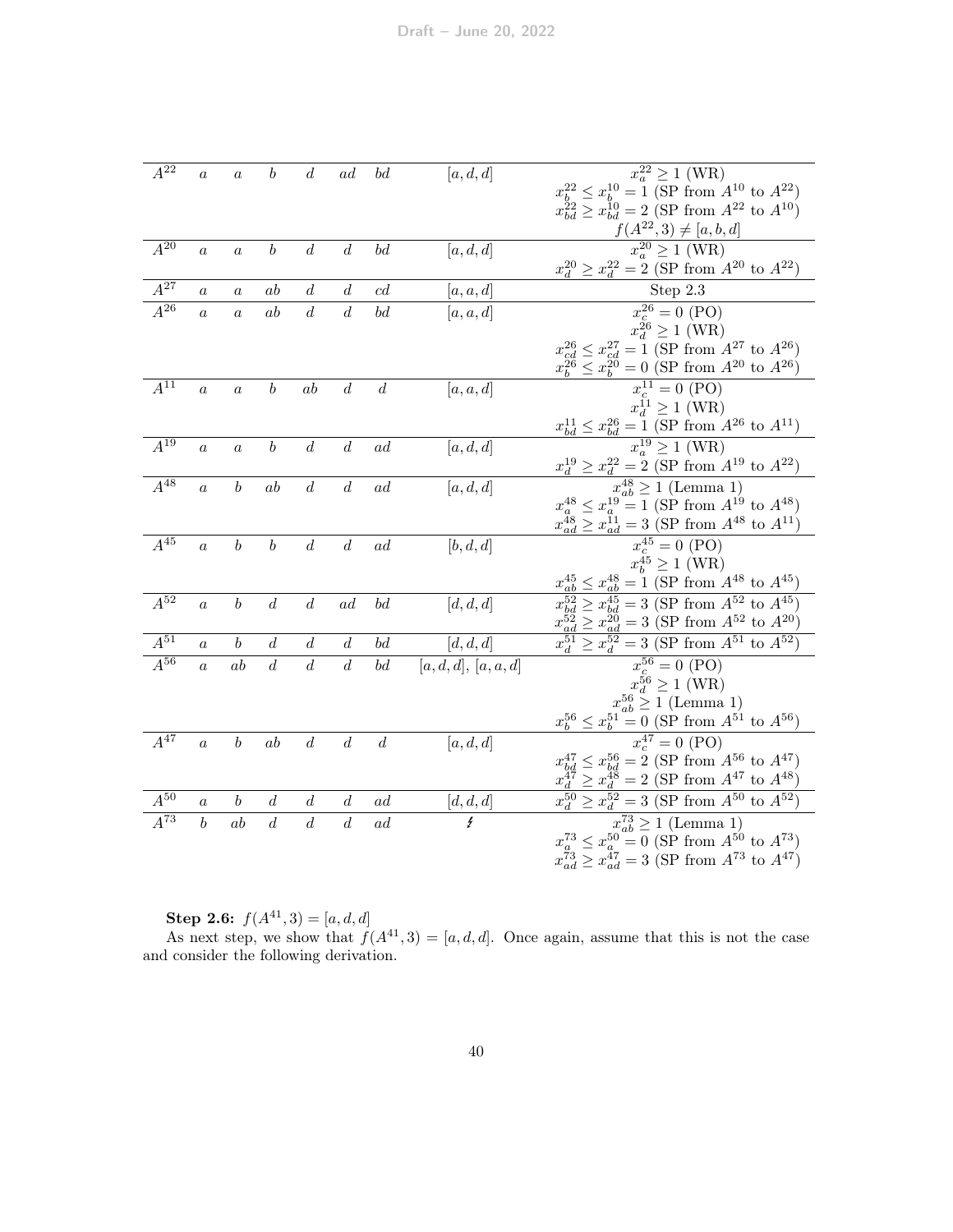|                     | $V_1$            | $V_2$            | $\scriptstyle{V_3}$ | $V_4$            | $V_5$            | $V_6$                          | Possible outcomes    | Reason                                                                                        |
|---------------------|------------------|------------------|---------------------|------------------|------------------|--------------------------------|----------------------|-----------------------------------------------------------------------------------------------|
| $A^{41}$            | $\overline{a}$   | $\overline{a}$   | $\overline{c}$      | $\boldsymbol{d}$ | abd              | bcd                            | [a, b, d]            | $f(A^{41}, 3) \in \{[a, b, d], [a, d, d]\}$ (Step 2.3)                                        |
|                     |                  |                  |                     |                  |                  |                                |                      | $f(A^{41},3) \neq [a,d,d]$ (Assumption)                                                       |
| $A^{22}$            | $\boldsymbol{a}$ | $\boldsymbol{a}$ | $\boldsymbol{b}$    | $\boldsymbol{d}$ | ad               | $\boldsymbol{b}\boldsymbol{d}$ | [a, b, d]            | Step 2.5                                                                                      |
|                     |                  |                  |                     |                  |                  |                                |                      |                                                                                               |
| $A^{16}$            | $\overline{a}$   | $\overline{a}$   | $\boldsymbol{b}$    | ac               | d                | $^{bd}$                        | [a, a, b]            | $x_{ad}^{16} \le x_{ad}^{22} = 2$ (SP from $A^{22}$ to $A^{16}$ )                             |
|                     |                  |                  |                     |                  |                  |                                |                      | $f(A^{16},3) \in \{[a,a,b], [a,a,d]\}$ (Step 2.3)                                             |
| $\overline{A^{42}}$ | $\boldsymbol{a}$ | $\boldsymbol{a}$ | $\overline{ac}$     | abc              | $\boldsymbol{d}$ | $\boldsymbol{b}\boldsymbol{d}$ | [a, a, b]            | $x_c^{42} = 0$ (PO)                                                                           |
|                     |                  |                  |                     |                  |                  |                                |                      | $x_{bd}^{42} \ge 1$ (Lemma 1)                                                                 |
|                     |                  |                  |                     |                  |                  |                                |                      | $x_b^{42} \le x_b^{16} = 1$ (SP from $A^{16}$ to $A^{42}$ )                                   |
|                     |                  |                  |                     |                  |                  |                                |                      | $x_{abc}^{42} \ge x_{abc}^{16} = 3$ (SP from $A^{42}$ to $A^{16}$ )                           |
| $A^{14}$            | $\boldsymbol{a}$ | $\overline{a}$   | $\boldsymbol{b}$    | $\overline{ac}$  | abc              | $\boldsymbol{d}$               | [a, a, b]            | $x_c^{14} = 0$ (PO)                                                                           |
|                     |                  |                  |                     |                  |                  |                                |                      | $x_{bd}^{14} \le x_{bd}^{42} = 1$ (SP from $A^{42}$ to $A^{14}$ )                             |
|                     |                  |                  |                     |                  |                  |                                |                      | $x_b^{\tilde{14}} \ge x_b^{\tilde{42}} = 1$ (SP from $A^{14}$ to $A^{42}$ )                   |
| $A^{12}$            | $\boldsymbol{a}$ | $\boldsymbol{a}$ | $\boldsymbol{b}$    | $\overline{c}$   | abc              | $\boldsymbol{d}$               | [a, a, d]            | $x_{ac}^{12} \le x_{ac}^{14} = 2$ (SP from $A^{14}$ to $A^{12}$ )                             |
|                     |                  |                  |                     |                  |                  |                                |                      | $f(A^{12}, 3) \in \{[a, a, c], [a, a, d]\}$ (Step 2.3)                                        |
| $A^{13}$            | $\alpha$         | $\boldsymbol{a}$ | $\boldsymbol{b}$    | $\overline{c}$   | $\boldsymbol{d}$ | bcd                            | [a, c, d]            | $x_a^{41} \geq 1$ (WR)                                                                        |
|                     |                  |                  |                     |                  |                  |                                |                      | $x_{abc}^{13} \le x_{abc}^{12} = 2$ (SP from $A^{12}$ to $A^{13}$ )                           |
|                     |                  |                  |                     |                  |                  |                                |                      | $x_{abd}^{13} \leq x_{abd}^{41} = 2$ (SP from $A^{41}$ to $A^{13}$ )                          |
| $A^{24}$            | $\boldsymbol{a}$ | $\overline{a}$   | $\boldsymbol{b}$    | $\boldsymbol{d}$ | cd               | bcd                            | $\left[a,d,d\right]$ | $x_c^{24} = 0$ (PO)                                                                           |
|                     |                  |                  |                     |                  |                  |                                |                      | $x_a^{24} \ge 1$ (WR)                                                                         |
|                     |                  |                  |                     |                  |                  |                                |                      | $x_{cd}^{24} \ge x_{cd}^{13} = 2$ (SP from $A^{24}$ to $A^{13}$ )                             |
| $A^{18}$            | $\boldsymbol{a}$ | $\boldsymbol{a}$ | $\it b$             | abc              | $\boldsymbol{d}$ | $\it{ad}$                      | [a,a,d]              | Step2.4                                                                                       |
| $\overline{A^{10}}$ | $\overline{a}$   | $\overline{a}$   | $\boldsymbol{b}$    | $\boldsymbol{b}$ | $\overline{d}$   | ad                             | [a, b, d]            | $x_c^{10} = 0$ (PO)                                                                           |
|                     |                  |                  |                     |                  |                  |                                |                      | $x_a^{10} \ge 1$ (WR)                                                                         |
|                     |                  |                  |                     |                  |                  |                                |                      | $x_b^{10} \ge 1$ (WR)                                                                         |
|                     |                  |                  |                     |                  |                  |                                |                      | $x_{abc}^{10} \leq x_{abc}^{18}$<br>$= 2$ (SP from $A^{18}$ to $A^{10}$ )                     |
| $\overline{A^{23}}$ | $\boldsymbol{a}$ | $\boldsymbol{a}$ | $\boldsymbol{b}$    | $\overline{d}$   | ad               | bcd                            | [a, d, d]            | $x_a^{23} \geq 1$ (WR)                                                                        |
|                     |                  |                  |                     |                  |                  |                                |                      | $x_{bcd}^{23} \ge x_{bcd}^{10} = 2$ (SP from $A^{23}$ to $A^{10}$ )                           |
|                     |                  |                  |                     |                  |                  |                                |                      | $x_{ad}^{2\overline{3}} \geq x_{ad}^{2\overline{4}}$<br>$= 3$ (SP from $A^{23}$ to $A^{24}$ ) |
| $\overline{A^{19}}$ | $\alpha$         | $\overline{a}$   | $\boldsymbol{b}$    | $\boldsymbol{d}$ | $\boldsymbol{d}$ | ad                             | [a, d, d]            | $x_a^{19} \geq 1$ (WR)                                                                        |
|                     |                  |                  |                     |                  |                  |                                |                      | $\geq x_d^{23} = 2$ (SP from $A^{19}$ to $A^{23}$ )                                           |
| $A^{21}$            | $\overline{a}$   | $\overline{a}$   | $\boldsymbol{b}$    | $\boldsymbol{d}$ | $\boldsymbol{d}$ | bcd                            | [a, d, d]            | $x_a^{21} \geq 1$ (WR)                                                                        |
|                     |                  |                  |                     |                  |                  |                                |                      | $x_d^{21} \ge x_d^{23} = 2$ (SP from $A^{21}$ to $A^{23}$ )                                   |
| $A^{27}$            | $\boldsymbol{a}$ | $\boldsymbol{a}$ | ab                  | $\boldsymbol{d}$ | $\boldsymbol{d}$ | $\operatorname{cd}$            | [a,a,d]              | Step 2.3                                                                                      |
| $A^{28}$            | $\overline{a}$   | $\overline{a}$   | ab                  | $\overline{d}$   | $\boldsymbol{d}$ | bcd                            | [a, a, d]            | $x_c^{28} = 0$ (PO)                                                                           |
|                     |                  |                  |                     |                  |                  |                                |                      | $x_d^{28} \ge 1$ (WR)                                                                         |
|                     |                  |                  |                     |                  |                  |                                |                      | $x_b^{28} \le x_b^{21} = 0$ (SP from $A^{21}$ to $A^{28}$ )                                   |
|                     |                  |                  |                     |                  |                  |                                |                      | $x_{cd}^{\check{2}7} \leq x_{cd}^{\check{2}1}$<br>$= 1$ (SP from $A^{21}$ to $A^{27}$ )       |
| $A^{11}$            | $\boldsymbol{a}$ | $\boldsymbol{a}$ | $\boldsymbol{b}$    | ab               | $\boldsymbol{d}$ | $\boldsymbol{d}$               | [a, a, d]            | $x_d^{11} \geq 1~(\text{WR})$                                                                 |
|                     |                  |                  |                     |                  |                  |                                |                      | $x_{bcd}^{11} \le x_{bcd}^{28} = 1$ (SP from $A^{28}$ to $A^{11}$ )                           |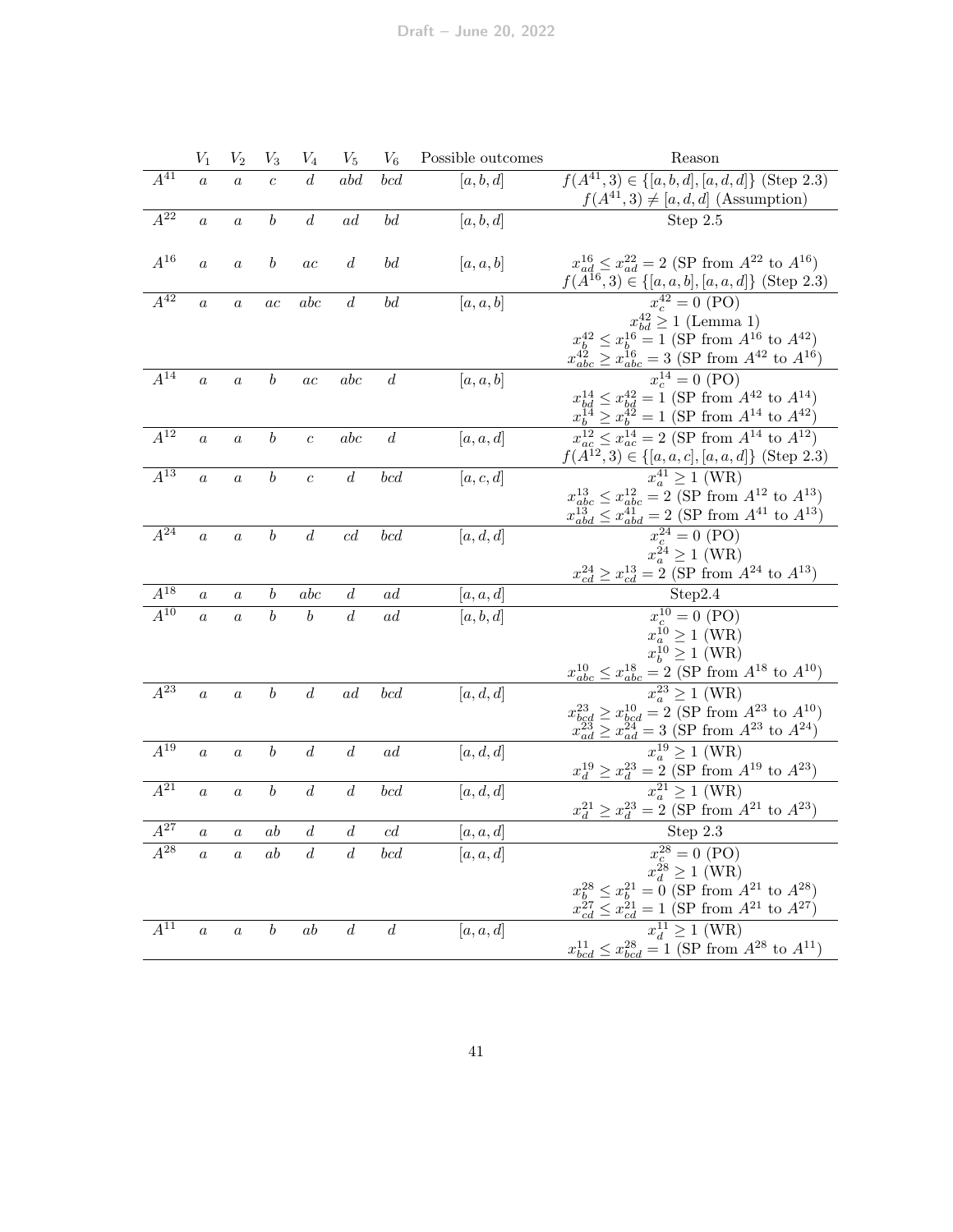| $A^{48}\,$ | $\boldsymbol{a}$ | $\boldsymbol{b}$ | ab               | $\boldsymbol{d}$ | $\boldsymbol{d}$ | ad  | [a, d, d] | $x_{ab}^{48} \ge 1$ (Lemma 1)                                                                                                                                                                        |
|------------|------------------|------------------|------------------|------------------|------------------|-----|-----------|------------------------------------------------------------------------------------------------------------------------------------------------------------------------------------------------------|
|            |                  |                  |                  |                  |                  |     |           | $x_a^{48} \le x_a^{19} = 1$ (SP from $A^{19}$ to $A^{48}$ )                                                                                                                                          |
|            |                  |                  |                  |                  |                  |     |           | $x_{ad}^{48} \ge x_{ad}^{11} = 3$ (SP from $A^{48}$ to $A^{11}$ )                                                                                                                                    |
| $A^{45}$   | $\boldsymbol{a}$ | $\boldsymbol{b}$ | $\it b$          | $\boldsymbol{d}$ | $\boldsymbol{d}$ | ad  | [b, d, d] | $x_c^{45} = 0$ (PO)                                                                                                                                                                                  |
|            |                  |                  |                  |                  |                  |     |           | $x_b^{45} \ge 1$ (WR)                                                                                                                                                                                |
|            |                  |                  |                  |                  |                  |     |           | $x_{ab}^{45} \le x_{ab}^{48} = 1$ (SP from $A^{48}$ to $A^{45}$ )                                                                                                                                    |
| $A^{46}$   | $\boldsymbol{a}$ | $\boldsymbol{b}$ | $\boldsymbol{b}$ | $\boldsymbol{d}$ | ad               | cd  | [b, d, d] | $x_c^{46} = 0$ (PO)                                                                                                                                                                                  |
|            |                  |                  |                  |                  |                  |     |           | $x_b^{46} \ge 1$ (WR)                                                                                                                                                                                |
|            |                  |                  |                  |                  |                  |     |           | $x_{cd}^{46} \ge x_{cd}^{45} = 2$ (SP from $A^{46}$ to $A^{45}$ )                                                                                                                                    |
| $A^{55}$   | $\alpha$         | $\boldsymbol{b}$ | $\boldsymbol{d}$ | ad               | c d              | bcd | [d, d, d] | $x_{bcd}^{55} \ge x_{bcd}^{46} = 3$ (SP from $A^{55}$ to $A^{46}$ )                                                                                                                                  |
|            |                  |                  |                  |                  |                  |     |           |                                                                                                                                                                                                      |
| $A^{53}$   | $\alpha$         | $\boldsymbol{b}$ | $\boldsymbol{d}$ | $\boldsymbol{d}$ | ad               | c d | [d, d, d] | $\frac{x_{ad}^{55}}{x_{d}^{53}} \ge \frac{x_{ad}^{24}}{x_{d}^{55}} = 3 \text{ (SP from } A^{55} \text{ to } A^{24})$<br>$x_{d}^{53} \ge x_{d}^{55} = 3 \text{ (SP from } A^{53} \text{ to } A^{55})$ |
| $A^{74}$   | $\boldsymbol{b}$ | ab               | $\boldsymbol{d}$ | $\boldsymbol{d}$ | ad               | c d | [b, d, d] | $x_c^{74} = 0$ (PO)                                                                                                                                                                                  |
|            |                  |                  |                  |                  |                  |     |           | $x_{ab}^{74} \ge 1$ (Lemma 1)                                                                                                                                                                        |
|            |                  |                  |                  |                  |                  |     |           | $x_a^{74} \le x_a^{53} = 0$ (SP from $A^{53}$ to $A^{74}$ )                                                                                                                                          |
|            |                  |                  |                  |                  |                  |     |           | $x_{cd}^{74} \ge x_{cd}^{48} = 2$ (SP from $A^{74}$ to $A^{48}$ )                                                                                                                                    |
| $A^{49}$   | $\boldsymbol{a}$ | $\boldsymbol{b}$ | ab               | $\boldsymbol{d}$ | $\boldsymbol{d}$ | c d | [b, d, d] | $\overline{x_c^{49}} = 0$ (PO)                                                                                                                                                                       |
|            |                  |                  |                  |                  |                  |     |           | $x_{ad}^{49} \le x_{ad}^{74} = 2$ (SP from $A^{74}$ to $A^{49}$ )                                                                                                                                    |
|            |                  |                  |                  |                  |                  |     |           | $x_{cd}^{49} \ge x_{cd}^{48} = 2$ (SP from $A^{49}$ to $A^{48}$ )                                                                                                                                    |
| $A^{57}$   | $\boldsymbol{a}$ | ab               | $\boldsymbol{d}$ | $\boldsymbol{d}$ | c d              | bcd | [b, d, d] | $x_c^{57} = 0$ (PO)                                                                                                                                                                                  |
|            |                  |                  |                  |                  |                  |     |           | $x_{ab}^{57} \ge 1$ (Lemma 1)                                                                                                                                                                        |
|            |                  |                  |                  |                  |                  |     |           | $x_b^{57} \le x_b^{74} = 1$ (SP from $A^{74}$ to $A^{57}$ )                                                                                                                                          |
|            |                  |                  |                  |                  |                  |     |           | $x_{bcd}^{57} \ge x_{bcd}^{74} = 3$ (SP from $A^{57}$ to $A^{74}$ )                                                                                                                                  |
| $A^{54}$   | $\boldsymbol{a}$ | $\boldsymbol{b}$ | $\boldsymbol{d}$ | $\boldsymbol{d}$ | c d              | bcd | [b, d, d] | $x_c^{54} = 0$ (PO)                                                                                                                                                                                  |
|            |                  |                  |                  |                  |                  |     |           | $x_{ab}^{54} \le x_{ab}^{57} = 1$ (SP from $A^{57}$ to $A^{54}$ )                                                                                                                                    |
|            |                  |                  |                  |                  |                  |     |           | $x_b^{54} \ge x_b^{57} = 1$ (SP from $A^{54}$ to $A^{57}$ )                                                                                                                                          |
| $A^{55}$   | $\boldsymbol{a}$ | $\boldsymbol{b}$ | $\boldsymbol{d}$ | ad               | c d              | bcd | Ł         | $x_d^{55} \le x_d^{54} = 2$ (SP from $A^{54}$ to $A^{55}$ )                                                                                                                                          |
|            |                  |                  |                  |                  |                  |     |           | $x_{bcd}^{55} \ge x_{bcd}^{46} = 3$ (SP from $A_{.}^{55}$ to $A_{.}^{46}$ )                                                                                                                          |
|            |                  |                  |                  |                  |                  |     |           | $x_{ad}^{55} \ge x_{ad}^{24} = 3$ (SP from $A^{55}$ to $A^{24}$ )                                                                                                                                    |
|            |                  |                  |                  |                  |                  |     |           |                                                                                                                                                                                                      |

#### Step 2.7: The final contradiction

Using all the gathered knowledge so far, we finally prove that  $f(A^1,3) = [a, a, c]$  is not possible by considering the following derivation.

|          |          | V <sub>2</sub> | $V_3$      | $V_4$      | $V_5$ |     | $V_6$ Possible outcomes | Reason                                                         |
|----------|----------|----------------|------------|------------|-------|-----|-------------------------|----------------------------------------------------------------|
| $A^{41}$ |          | $\alpha$       | $\epsilon$ |            | abd   | bcd | [a,d,d]                 | Step $2.6$                                                     |
| $A^{37}$ | $\alpha$ | $\alpha$       | $\epsilon$ |            |       | abd | [a,d,d]                 | $x_a^{37} \ge 1$ (WR)                                          |
|          |          |                |            |            |       |     |                         | $\geq x_d^{41} = 2$ (SP from $A^{37}$ to $A^{41}$ )<br>$x^{3}$ |
| $A^{31}$ | $\alpha$ | $\alpha$       | $\epsilon$ | <i>abc</i> |       |     | [a, a, d]               | Step $2.3$                                                     |